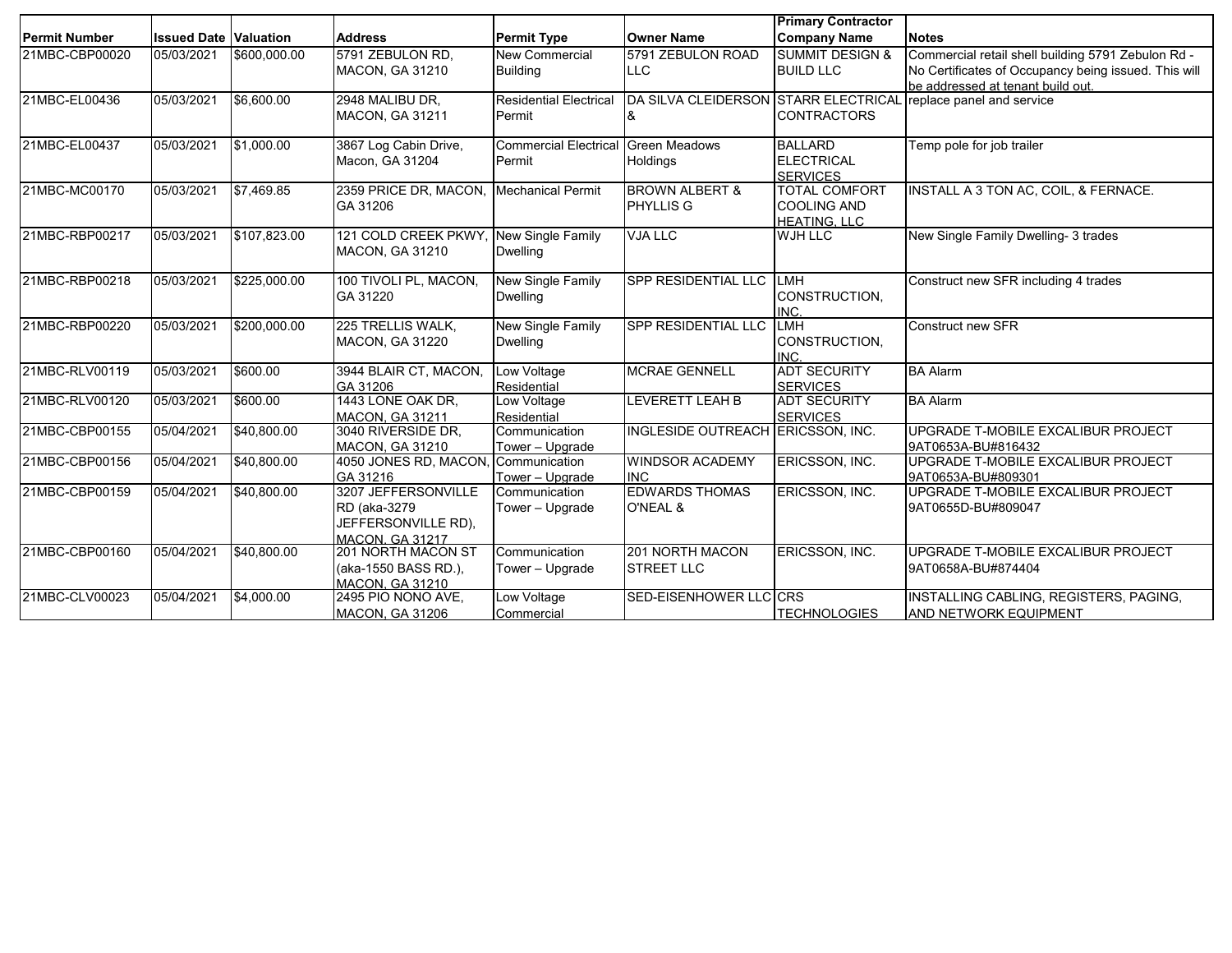| 21MBC-CRO00006 | 05/04/2021 | \$27,739.00  | 91 SPRING ST, MACON,                       | <b>Commercial Reroof</b>                                | BAY VIEW FRANCHISE ROOFINGSOURCE             |                        | Duro-Last 50mil Reroof                                                                 |
|----------------|------------|--------------|--------------------------------------------|---------------------------------------------------------|----------------------------------------------|------------------------|----------------------------------------------------------------------------------------|
|                |            |              | GA 31201                                   |                                                         |                                              |                        |                                                                                        |
|                |            |              |                                            |                                                         |                                              |                        | 1. Prepare job site with necessary safety equipment,                                   |
|                |            |              |                                            |                                                         |                                              |                        | lift, dumpsters, tools, and materials.                                                 |
|                |            |              |                                            |                                                         |                                              |                        | 2. Remove RTU and Parapet Wall Flashing for a                                          |
|                |            |              |                                            |                                                         |                                              |                        | proper install.                                                                        |
|                |            |              |                                            |                                                         |                                              |                        | 3. Remove existing Duro-Last membrane and                                              |
|                |            |              |                                            |                                                         |                                              |                        | insulation down to the metal deck and dispose into                                     |
|                |            |              |                                            |                                                         |                                              |                        | the dumpsters provided.                                                                |
|                |            |              |                                            |                                                         |                                              |                        | 4. Mechanically fasten new R-20 (3.5" POLYISO)                                         |
|                |            |              |                                            |                                                         |                                              |                        | insulation over the existing deck and build crickets,                                  |
|                |            |              |                                            |                                                         |                                              |                        | as needed, for proper drainage.                                                        |
|                |            |              |                                            |                                                         |                                              |                        | 5. Mechanically fasten new 50mil White Duro-Last                                       |
|                |            |              |                                            |                                                         |                                              |                        | membrane to roof field.                                                                |
|                |            |              |                                            |                                                         |                                              |                        | 6. Mechanically fasten 50mil White Duro-Last                                           |
|                |            |              |                                            |                                                         |                                              |                        |                                                                                        |
|                |            |              |                                            |                                                         |                                              |                        | membrane to the parapet walls. Slip the new parapet                                    |
|                |            |              |                                            |                                                         |                                              |                        | wall flashing under the inside face of the coping metal                                |
|                |            |              |                                            |                                                         |                                              |                        | and secure with slip flashing.                                                         |
|                |            |              |                                            |                                                         |                                              |                        | 7. Install all proper details for a complete Duro-Last                                 |
|                |            |              |                                            |                                                         |                                              |                        | roof system (T-Joints, Corners, Pipe Boots and Pitch                                   |
|                |            |              |                                            |                                                         |                                              |                        | Pockets)                                                                               |
|                |            |              |                                            |                                                         |                                              |                        | 8. Prepare drains and properly flash in the Duro-Last<br>membrane to the drains.       |
|                |            |              |                                            |                                                         |                                              |                        |                                                                                        |
|                |            |              |                                            |                                                         |                                              |                        | 9. Install approx 50 LNF of walk pads at ladder<br>entrance and at HVAC access panels. |
|                |            |              |                                            |                                                         |                                              |                        |                                                                                        |
|                |            |              |                                            |                                                         |                                              |                        | 10. Install 5" slip flashing to RTU's to secure curb<br>flashing                       |
| 21MBC-DM00035  | 05/04/2021 | \$7,000.00   | 195 PURSLEY ST,                            | Demolition                                              | <b>DAVIS APRIL</b>                           | <b>SOUTHERN</b>        | DEMOLITION OF ENTIRE RESIDENTIAL                                                       |
|                |            |              | <b>MACON, GA 31201</b>                     |                                                         |                                              | <b>DIRTWORKS, LLC</b>  | <b>STRUCTURE</b>                                                                       |
| 21MBC-DM00036  | 05/04/2021 | \$6,000.00   | 201 PURSLEY ST,                            | Demolition                                              | <b>DAVIS APRIL</b>                           | <b>SOUTHERN</b>        | DEMOLITION OF ENTIRE RESIDENTIAL                                                       |
|                |            |              | <b>MACON, GA 31201</b>                     |                                                         |                                              | DIRTWORKS, LLC         | <b>STRUCTURE</b>                                                                       |
| 21MBC-EL00439  | 05/04/2021 | \$4,000.00   | 3289 WILLOWDALE DR,                        | <b>Residential Electrical</b>                           | <b>RUMBLE JOHNNIE S -</b>                    | <b>GENERAL POWER</b>   | REWIRE/ ALTERATIONS FOR AN EXISTING                                                    |
|                |            |              | <b>MACON, GA 31204</b>                     | Permit                                                  |                                              | ELECTRIC CO.           | <b>RESIDENCE</b>                                                                       |
| 21MBC-EL00440  | 05/04/2021 | \$75,000.00  | 5665 COLUMBUS RD,                          |                                                         | <b>Commercial Electrical DISCOVERING NEW</b> | K&H                    | Installation of rooftop mounted solar arrays totaling                                  |
|                |            |              | <b>MACON, GA 31220</b>                     | Permit                                                  | <b>VISIONS LLC</b>                           | MAINTENANCE INC.       | 249.69 kw. Installation and connection of electrical                                   |
|                |            |              |                                            |                                                         |                                              |                        | components both DC and AC to include racking and<br>modules.                           |
| 21MBC-EL00441  | 05/04/2021 | \$1,000.00   | 3253 MERCER                                | Commercial Electrical GOGA 4 LLC                        |                                              | C & L                  | <b>POWER RELEASE</b>                                                                   |
|                |            |              | UNIVERSITY DR SUITE                        | Permit                                                  |                                              | MAINTENANCE INC.       |                                                                                        |
|                |            |              | 500. MACON. GA 31204                       |                                                         |                                              |                        |                                                                                        |
| 21MBC-EL00442  | 05/04/2021 | \$600.00     | 1025 FORSYTH AVE,                          | <b>Residential Electrical</b>                           | <b>CUDIHY THOMAS F</b>                       | <b>GENERAL</b>         | REWIRE LAUNDRY ROOM FROM SMALL FIRE                                                    |
|                |            |              | <b>MACON, GA 31217</b>                     | Permit                                                  |                                              | <b>SCIENTIFIC</b>      |                                                                                        |
| 21MBC-FR00048  | 05/04/2021 | \$50,000.00  | 5665 COLUMBUS RD,                          | Fire Main                                               | <b>DISCOVERING NEW</b>                       | <b>PYLES PLUMBING</b>  | Underground Fire Main                                                                  |
|                |            |              | <b>MACON, GA 31220</b>                     |                                                         | <b>VISIONS LLC</b>                           | <b>AND UTILITY</b>     |                                                                                        |
|                |            |              |                                            |                                                         |                                              | <b>CONTRACTORS</b>     |                                                                                        |
|                |            |              |                                            |                                                         |                                              | INC.                   |                                                                                        |
| 21MBC-FR00050  | 05/04/2021 | \$3,200.00   | 5928 ZEBULON RD,                           | <b>Fire Sprinkler</b>                                   | <b>SUNTRUST BANK</b>                         | <b>ULTIMATE FIRE</b>   | add protection to outside canopy area of existing                                      |
|                |            |              | <b>MACON, GA 31210</b>                     |                                                         | MIDDLE GA N A                                | <b>PROTECTION LLC</b>  | kroger                                                                                 |
| 21MBC-MC00210  | 05/04/2021 | \$7,000.00   | 320 WHITTINGTON DR,                        | Residential                                             | <b>INGLE AMANDA S</b>                        | <b>WE CARE HEATING</b> | Removing existing HVAC unit and replacing with                                         |
|                |            |              | <b>MACON, GA 31216</b>                     | <b>Mechanical Permit</b>                                |                                              | AND AIR                | XL16 3 ton                                                                             |
| 21MBC-MC00218  | 05/04/2021 | \$8,000.00   | 4696 SAVAGE HILLS DR,                      | Residential                                             | <b>Holly Jones</b>                           | <b>WE CARE HEATING</b> | Replacing HVAC unit with new XR15                                                      |
| 21MBC-PL00065  | 05/04/2021 | \$1,000.00   | <b>MACON, GA 31210</b><br>5759 ZEBULON RD, | <b>Mechanical Permit</b><br><b>Residential Plumbing</b> | WOODARD LESAIO K & MBPU INC.                 | AND AIR                | INSTALL 40 POUND GENERATOR OUTSIDE                                                     |
|                |            |              | <b>MACON, GA 31210</b>                     | Permit                                                  | <b>ATONI</b>                                 |                        | BUILDING AND 3/4 DOUBLE CHECK VALVE                                                    |
| 21MBC-RBP00212 | 05/04/2021 | \$180,000.00 | 1029 ASH ST, MACON,                        | <b>New Single Family</b>                                | <b>ASSET SECURE INC.</b>                     | <b>ASSET SECURE</b>    | NEW SINGLE FAMILY DWELLING INCLUDING                                                   |
|                |            |              | GA 31201                                   | <b>Dwelling</b>                                         |                                              | INC.                   | ELECTRICAL, MECHANICAL, LOW VOLTAGE,                                                   |
|                |            |              |                                            |                                                         |                                              |                        | <b>PLUMBING</b>                                                                        |
|                |            |              |                                            |                                                         |                                              |                        |                                                                                        |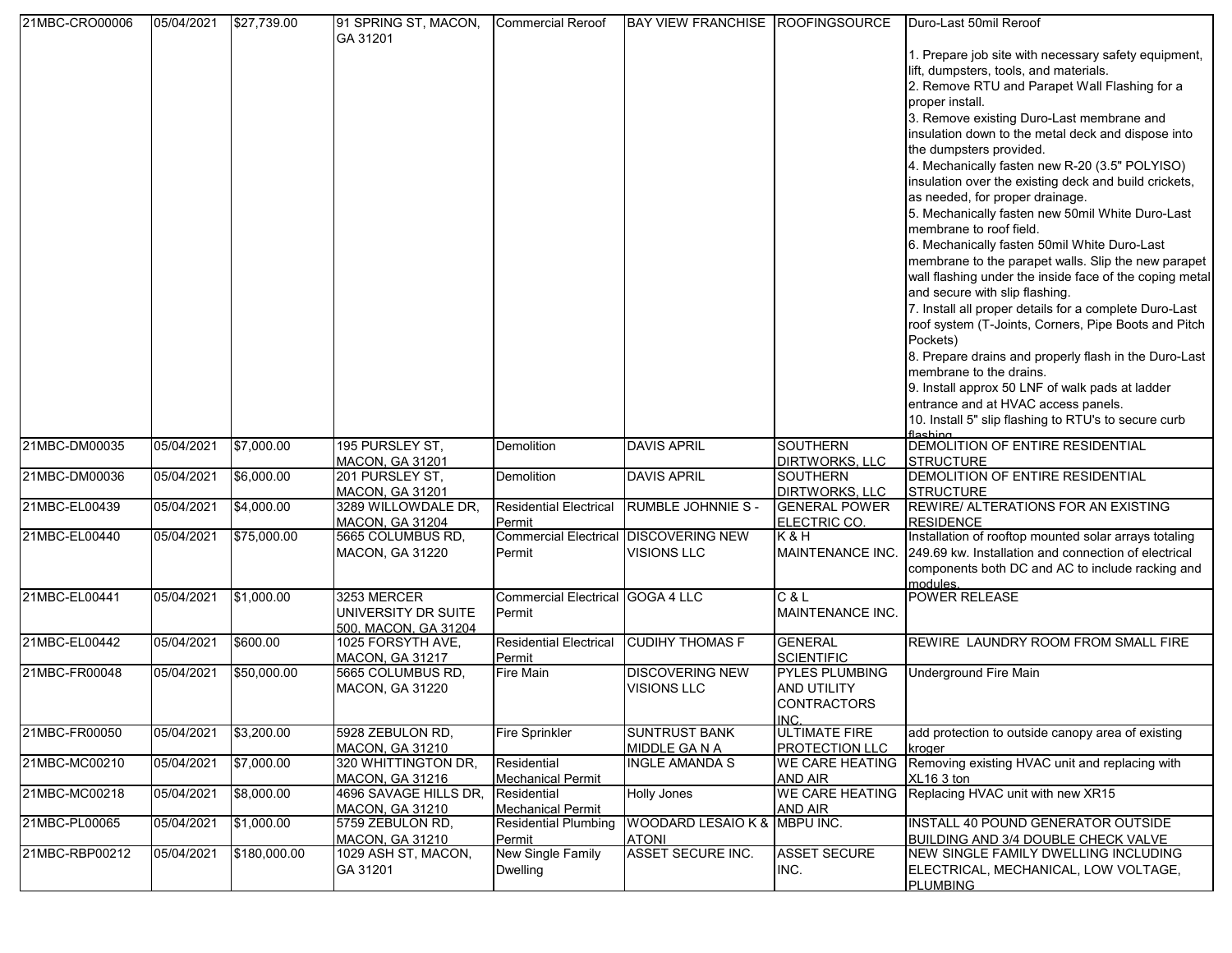| 21MBC-RBP00219 | 05/04/2021 | \$232,135.00   | 105 COURTNEY LEIGH                       | New Single Family           | <b>THREE OAKS</b>                      | <b>THREE OAKS</b>    | New SFD including 3 trades                              |
|----------------|------------|----------------|------------------------------------------|-----------------------------|----------------------------------------|----------------------|---------------------------------------------------------|
|                |            |                | LN, MACON, GA 31210                      | <b>Dwelling</b>             | <b>CONSTRUCTION &amp;</b>              | <b>CONSTRUCTION</b>  |                                                         |
|                |            |                |                                          |                             |                                        | <b>AND</b>           |                                                         |
|                |            |                |                                          |                             |                                        | DEVELOPMENT. INC     |                                                         |
| 21MBC-RBP00221 | 05/04/2021 | \$217,425.00   | 292 TRELLIS WALK,                        | <b>New Single Family</b>    | <b>EDGAR HUGHSTON</b>                  | <b>EDGAR HOUSTON</b> | New Single Family Residence                             |
|                |            |                | <b>MACON, GA 31220</b>                   | <b>Dwelling</b>             | <b>BUILDER INC</b>                     | <b>BUILDER, INC.</b> |                                                         |
| 21MBC-RBP00222 | 05/04/2021 | \$101,430.00   | 135 GOODALL WOODS                        | New Single Family           | <b>NBC HOMES AT</b>                    | <b>NBC HOMES AT</b>  | <b>NEW CONSTRUCTION</b>                                 |
|                |            |                | DR, MACON, GA 31216                      | <b>Dwelling</b>             | GOODALL WOODS, LLC GOODALL WOODS,      |                      |                                                         |
|                |            |                |                                          |                             |                                        | LLC                  |                                                         |
| 21MBC-RBP00223 | 05/04/2021 | \$95,571.00    | 141 GOODALL WOODS                        | <b>New Single Family</b>    | <b>NBC HOMES AT</b>                    | <b>NBC HOMES AT</b>  | <b>NEW CONSTRUCTION</b>                                 |
|                |            |                | DR, MACON, GA 31216                      | <b>Dwelling</b>             | GOODALL WOODS, LLC GOODALL WOODS,      |                      |                                                         |
|                |            |                |                                          |                             |                                        | LLC.                 |                                                         |
| 21MBC-RBP00224 | 05/04/2021 | \$106,218.00   | 139 GOODALL WOODS                        | New Single Family           | <b>NBC HOMES AT</b>                    | <b>NBC HOMES AT</b>  | <b>NEW CONSTRUCTION</b>                                 |
|                |            |                | DR, MACON, GA 31216                      | <b>Dwelling</b>             | GOODALL WOODS, LLC GOODALL WOODS,      |                      |                                                         |
|                |            |                |                                          |                             |                                        | LLC.                 |                                                         |
| 21MBC-RBP00225 | 05/04/2021 | \$95,571.00    | 137 GOODALL WOODS                        | <b>New Single Family</b>    | <b>NBC HOMES AT</b>                    | <b>NBC HOMES AT</b>  | <b>NEW CONSTRUCTION</b>                                 |
|                |            |                |                                          |                             |                                        |                      |                                                         |
|                |            |                | DR, MACON, GA 31216                      | <b>Dwelling</b>             | GOODALL WOODS, LLC GOODALL WOODS,      |                      |                                                         |
|                |            |                |                                          |                             | <b>ROBERSON SENESTA J</b>              | LLC.                 | ADDITION TO EXISTING RESIDENCE (NO                      |
| 21MBC-RBP00226 | 05/04/2021 | \$1,500.00     | 2216 OLLIE DR, MACON,                    | <b>Residential Addition</b> |                                        |                      |                                                         |
|                |            |                | GA 31217                                 |                             |                                        |                      | <b>TRADES INCLUDED)</b>                                 |
| 21MBC-RLV00121 | 05/04/2021 | \$600.00       | 546 GRENADA TERR,                        | Low Voltage                 | POOLE COLEATHA                         | <b>ADT SECURITY</b>  | <b>BA Alarm</b>                                         |
|                |            |                | MACON, GA 31206                          | Residential                 | <b>GARDNER</b>                         | <b>SERVICES</b>      |                                                         |
| 21MBC-RLV00122 | 05/04/2021 | \$600.00       | 5769 FREDERICA PL,                       | Low Voltage                 | <b>HEADS INVESTMENT</b>                | <b>ADT SECURITY</b>  | <b>BA Alarm</b>                                         |
|                |            |                | <b>MACON, GA 31206</b>                   | Residential                 | <b>PROPERTIES</b>                      | <b>SERVICES</b>      |                                                         |
| 21MBC-RLV00123 | 05/04/2021 | \$600.00       | 3200 STINSONVILLE RD,                    | Low Voltage                 | MCCLUSTER CLEMMIE ADT SECURITY         |                      | <b>BA Alarm</b>                                         |
|                |            |                | <b>MACON, GA 31204</b>                   | Residential                 | D&                                     | <b>SERVICES</b>      |                                                         |
| 21MBC-RLV00124 | 05/04/2021 | \$600.00       | 3420 BRIDGEWOOD DR.                      | Low Voltage                 | <b>CMD HOMES LLC</b>                   | <b>ADT SECURITY</b>  | <b>BA Alarm</b>                                         |
|                |            |                | <b>MACON, GA 31216</b>                   | Residential                 |                                        | <b>SERVICES</b>      |                                                         |
| 21MBC-RLV00125 | 05/04/2021 | \$600.00       | 105 APPLE VALLEY RD,                     | Low Voltage                 | PROPHET TAUREAN K ADT SECURITY         |                      | <b>BA Alarm</b>                                         |
|                |            |                | <b>MACON, GA 31217</b>                   | Residential                 | & JAIRUS D                             | <b>SERVICES</b>      |                                                         |
| 21MBC-RLV00126 | 05/04/2021 | \$600.00       | 6674 CHRISWOOD DR,                       | Low Voltage                 | <b>TOLBERT ALXENDO</b>                 | <b>ADT SECURITY</b>  | <b>BA Alarm</b>                                         |
|                |            |                | MACON, GA 31216                          | Residential                 | <b>KEYON</b>                           | <b>SERVICES</b>      |                                                         |
| 21MBC-RLV00127 | 05/04/2021 | \$600.00       | 3490 DOSTER WAY,                         | Low Voltage                 | <b>WALKMOORE</b>                       | <b>ADT SECURITY</b>  | <b>BA Alarm</b>                                         |
|                |            |                | <b>MACON, GA 31217</b>                   | Residential                 | <b>BLUEPRINT LLC</b>                   | <b>SERVICES</b>      |                                                         |
| 21MBC-RLV00128 | 05/04/2021 | \$600.00       | 131 BUFORD PL,                           | Low Voltage                 | <b>ESILLC</b>                          | <b>ADT SECURITY</b>  | <b>BA Alarm</b>                                         |
|                |            |                | <b>MACON, GA 31204</b>                   | Residential                 |                                        | <b>SERVICES</b>      |                                                         |
| 21MBC-RLV00129 | 05/04/2021 | \$600.00       | 2611 WALDEN RD,                          | Low Voltage                 | PUCKETT BENJAMIN C ADT SECURITY        |                      | <b>BA Alarm</b>                                         |
|                |            |                | <b>MACON, GA 31216</b>                   | Residential                 | JR.                                    | <b>SERVICES</b>      |                                                         |
| 21MBC-RLV00130 | 05/04/2021 | \$600.00       | 1644 WESTBURY DR,                        | Low Voltage                 | <b>RIGGINS ALVIN L</b>                 | <b>ADT SECURITY</b>  | <b>BA Alarm</b>                                         |
|                |            |                | <b>MACON, GA 31206</b>                   | Residential                 |                                        | <b>SERVICES</b>      |                                                         |
| 21MBC-RLV00131 | 05/04/2021 | \$600.00       | 115 GOODALL WOODS                        | Low Voltage                 | <b>NBC HOMES AT</b>                    | <b>ADT SECURITY</b>  | <b>BA Alarm</b>                                         |
|                |            |                | DR, MACON, GA 31216                      | Residential                 | GOODALL WOODS                          | <b>SERVICES</b>      |                                                         |
| 21MBC-RO00092  | 05/04/2021 | \$6,000.00     | 2789 ELLENWOOD CIR S, Residential Reroof |                             | COFFEY ROY D &                         | <b>PLATINUM</b>      | New Roof Installation                                   |
|                |            |                | <b>MACON, GA 31204</b>                   |                             | <b>CHRISTINA A</b>                     | <b>ROOFING</b>       |                                                         |
| 21MBC-RO00094  | 05/04/2021 | \$4,900.00     | 4722 HIGH OAK DR,                        | Residential Reroof          | DANIEL RANDY E &                       | <b>BLAND ROOFING</b> | <b>REMOVE EXISITNG SHINGLES AND INSTALL</b>             |
|                |            |                | <b>MACON, GA 31210</b>                   |                             | <b>KIMBERLY R</b>                      | CO., INC.            | CHARCOAL BLACK ARCHITECT SHINGLES. HAUL                 |
|                |            |                |                                          |                             |                                        |                      |                                                         |
| 21MBC-RO00097  | 05/04/2021 | \$5,000.00     | 2644 BONNIE AVE,                         | <b>Residential Reroof</b>   | <b>CUTI PROPERTY</b>                   | <b>PLATINUM</b>      | <b>OFF ALL DEBRIS</b><br>New Roof Installation          |
|                |            |                | <b>MACON, GA 31206</b>                   |                             | <b>MANAGEMENT LLC</b>                  | <b>ROOFING</b>       |                                                         |
| 21MBC-RW00003  | 05/04/2021 | \$352,160.00   | 3568 NORTHSIDE DR,                       |                             | Commercial retaining HOUSING AUTHORITY | <b>PIEDMONT</b>      | Modular Block Retaining Walls                           |
|                |            |                |                                          |                             |                                        | <b>CONSTRUCTION</b>  |                                                         |
|                |            |                | <b>MACON, GA 31210</b>                   | wall                        | OF MACON B                             |                      |                                                         |
|                |            |                |                                          |                             |                                        | <b>GROUP I. INC.</b> |                                                         |
| 21MBC-CBP00086 | 05/05/2021 | \$1,500,000.00 | 2976 CRESTLINE DR,                       |                             | Commercial Remodel BOARD OF EDUCATION  |                      | Taylor Elementary School will be renovated on the       |
|                |            |                | <b>MACON, GA 31204</b>                   |                             |                                        |                      | interior, receiving all new flooring and paint. The     |
|                |            |                |                                          |                             |                                        |                      | toilets and flush valves will be removed and            |
|                |            |                |                                          |                             |                                        |                      | reinstalled. The mechanical equipment is to be          |
|                |            |                |                                          |                             |                                        |                      | mostly removed and installed, and a new generator       |
|                |            |                |                                          |                             |                                        |                      | also installed. A new canopy on the front of the        |
|                |            |                |                                          |                             |                                        |                      | building is to be added. There is no contractor yet, as |
|                |            |                |                                          |                             |                                        |                      | the job will be bid out                                 |
|                |            |                |                                          |                             |                                        |                      |                                                         |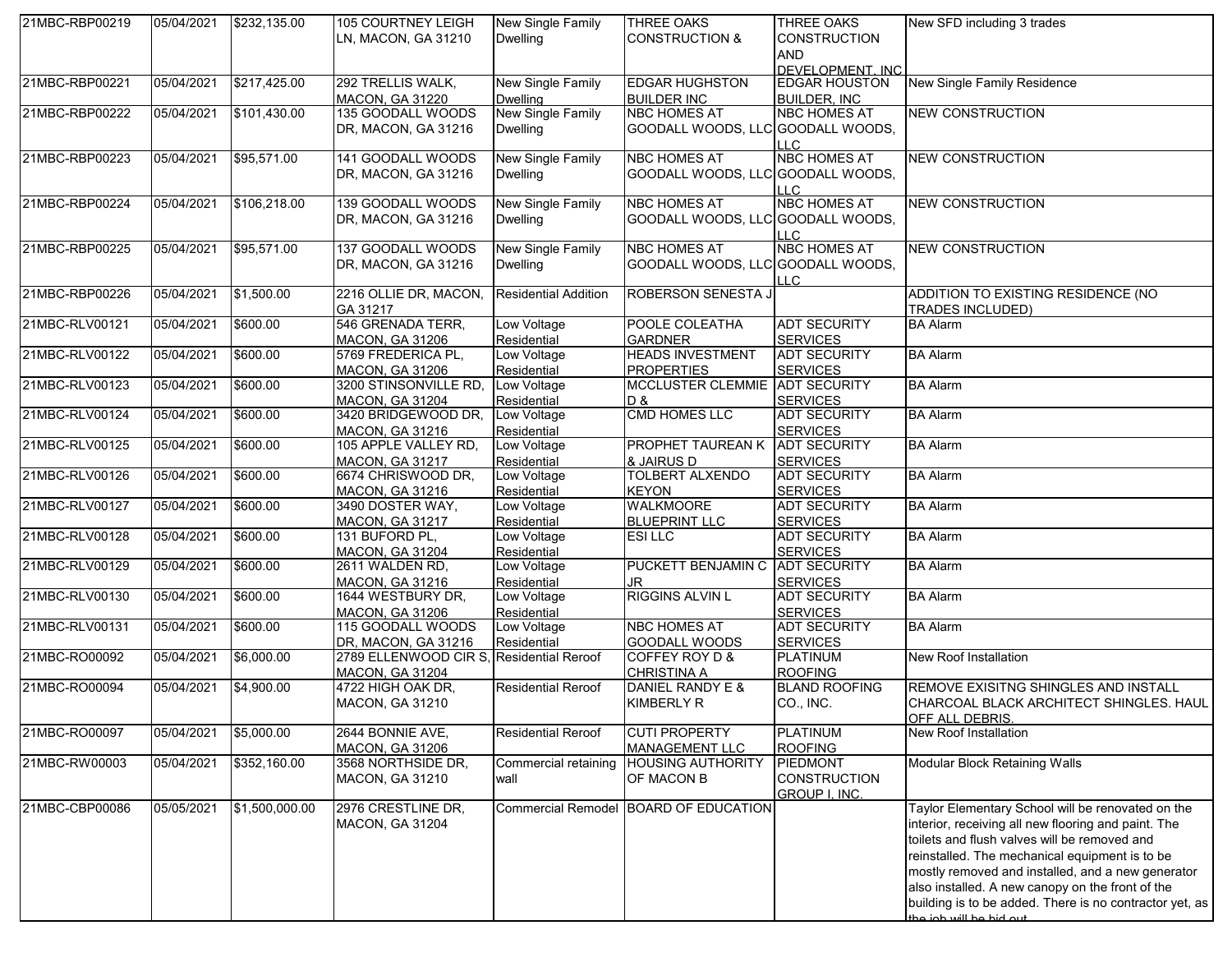| 21MBC-CBP00124 | 05/05/2021 | \$15,000.00    | 3809 MUMFORD RD,<br>MACON, GA 31204                                                 | Commercial Remodel CHATFIELD LILLIE     |                                                                                       | <b>GOLDSTONE</b><br><b>GENERAL</b><br>CONTRACTOR, INC.           | This filing involves the cure of a "STOP WORK" order<br>issued to Tenant.<br>Demolition of existing concrete ramp at exterior glass<br>entry door.<br>New ADA compliant ramp and access to space<br>replacing the non-compliant ramp.<br>New cashier's station and enclosure.<br>New interior finishes.<br>Existing restroom to remain. |
|----------------|------------|----------------|-------------------------------------------------------------------------------------|-----------------------------------------|---------------------------------------------------------------------------------------|------------------------------------------------------------------|-----------------------------------------------------------------------------------------------------------------------------------------------------------------------------------------------------------------------------------------------------------------------------------------------------------------------------------------|
| 21MBC-EL00438  | 05/05/2021 | \$63,000.00    | 6010 PEAKE RD, MACON, Commercial Electrical MACON IND SCHOOL<br>GA 31220            | Permit                                  | <b>ASSN INC</b>                                                                       | MIDDLE GEORGIA<br><b>OUTDOOR</b><br><b>LIGHTING</b>              | Installing Musco Sports Lighting on Soccer Field,<br>bore in underground service and install (2)new<br>panels.                                                                                                                                                                                                                          |
| 21MBC-EL00443  | 05/05/2021 | \$500.00       | 2050 MERIWOOD DR<br>UNIT 109 C, MACON, GA<br>31211                                  | <b>Residential Electrical</b><br>Permit | <b>WALNUT HILLS</b><br><b>APARTMENTS</b>                                              | <b>DEHART &amp; HILL</b><br>ELECTRIC, INC.                       | <b>CHANGING THE SERVICE CABLE</b>                                                                                                                                                                                                                                                                                                       |
| 21MBC-EL00444  | 05/05/2021 | \$500.00       | 2050 MERIWOOD DR<br>UNIT 109 D, MACON, GA<br>31211                                  | <b>Residential Electrical</b><br>Permit | <b>WALNUT HILLS</b><br><b>APARTMENTS</b>                                              | <b>DEHART &amp; HILL</b><br>ELECTRIC, INC.                       | <b>CHANGING THE SERVICE CABLE</b>                                                                                                                                                                                                                                                                                                       |
| 21MBC-EL00446  | 05/05/2021 | \$65,528.00    | 799 WINCHESTER CIR,<br><b>MACON, GA 31210</b>                                       | <b>Residential Electrical</b><br>Permit | <b>FLETCHER ZACHARY</b>                                                               | POWER HOME<br><b>SOLAR LLC</b>                                   | 23 roof mounted modules, grid tied 7.36kw solar and<br>battery installation on an existing residence.                                                                                                                                                                                                                                   |
| 21MBC-EL00447  | 05/05/2021 | \$3,391.43     | 3425 VAN ZANDT DR.<br><b>MACON, GA 31206</b>                                        | <b>Residential Electrical</b><br>Permit | CAMPBELL BEADLE &<br><b>MARTHA J</b>                                                  | <b>SERVICE ELECTRIC</b><br>INC.                                  | Panel and service change                                                                                                                                                                                                                                                                                                                |
| 21MBC-EL00448  | 05/05/2021 | \$400.00       | 2446 ROBIN HOOD RD,<br><b>MACON, GA 31206</b>                                       | <b>Residential Electrical</b><br>Permit | SMITH JEROME                                                                          | <b>GRIGGERS</b><br><b>ELECTRIC</b>                               | TREE DAMAGED MAST WIRING                                                                                                                                                                                                                                                                                                                |
| 21MBC-EL00449  | 05/05/2021 | \$100.00       | 5559 NEAL DR, MACON,<br>GA 31216                                                    | Residential Electrical<br>Permit        | <b>COLE BROOKE A</b>                                                                  | <b>WAYSIDE</b><br>ELECTRIC, LLC                                  | Repair meter can and surrounding feeders after<br>storm knocked it down on 5/4.                                                                                                                                                                                                                                                         |
| 21MBC-EL00450  | 05/05/2021 | \$1,000.00     | 1372 WINTON AVE,<br><b>MACON, GA 31204</b>                                          | <b>Residential Electrical</b><br>Permit | <b>FOGG TRACY A &amp;</b><br><b>BRENTON T</b>                                         | <b>SAFE ELECTRIC</b>                                             | <b>SERVICE REPAIR</b>                                                                                                                                                                                                                                                                                                                   |
| 21MBC-FR00033  | 05/05/2021 | \$5,700.00     | 3710 NORTHSIDE DR,<br>MACON, GA 31210                                               | Fire Alarm                              | <b>MACON MIXER RE LLC</b>                                                             | SOUTHEASTERN<br><b>SYSTEM</b><br><b>TECHNOLOGIES</b>             | New fire alarm system in a remodeled existing<br>restaurant.                                                                                                                                                                                                                                                                            |
| 21MBC-MC00219  | 05/05/2021 | \$8,500.00     | 5780 RIVERSIDE DR,<br><b>MACON, GA 31210</b>                                        | Residential<br><b>Mechanical Permit</b> | <b>TREMBLAY KATHRYN L</b>                                                             | <b>WE CARE HEATING</b><br>AND AIR                                | Removing existing HVAC unit and installing new<br>XR14 2.5 ton unit                                                                                                                                                                                                                                                                     |
| 21MBC-MC00221  | 05/05/2021 | \$10,000.00    | 656 CRABAPPLE PL,<br>MACON, GA 31217                                                | Residential<br><b>Mechanical Permit</b> | <b>CHRISTIAN WILLIAM &amp;</b><br><b>ANDRAKIT</b>                                     | <b>WE CARE HEATING</b><br><b>AND AIR</b>                         | Removing existing two HVAC unit and replacing with<br>two XR14 3 ton units                                                                                                                                                                                                                                                              |
| 21MBC-MC00222  | 05/05/2021 | \$7,100.00     | 217 PENDLETON CT,<br><b>MACON, GA 31216</b>                                         | Residential<br><b>Mechanical Permit</b> | <b>HEARD JALON J &amp;</b><br><b>ERMA W</b>                                           | <b>WE CARE HEATING</b><br><b>AND AIR</b>                         | Removing existing HVAC unit and installing XR14 4<br>ton                                                                                                                                                                                                                                                                                |
| 21MBC-MC00223  | 05/05/2021 | \$4,500.00     | 705 AMANDA CT,<br>MACON, GA 31216                                                   | Residential<br><b>Mechanical Permit</b> | <b>BURNETTE AMY N</b>                                                                 | <b>WE CARE HEATING</b><br>AND AIR                                | Removing 3 ton and installing new 3 ton AC unit.                                                                                                                                                                                                                                                                                        |
| 21MBC-RBP00227 | 05/05/2021 | \$122,094.00   | 133 GOODALL WOODS<br>DR, MACON, GA 31216                                            | New Single Family<br><b>Dwelling</b>    | <b>NBC HOMES AT</b><br>GOODALL WOODS, LLC GOODALL WOODS,                              | <b>NBC HOMES AT</b><br>H.C.                                      | <b>NEW CONSTRUCTION</b>                                                                                                                                                                                                                                                                                                                 |
| 21MBC-RO00095  | 05/05/2021 | \$6,600.00     | 1040 ATAGAHI TRL,<br><b>MACON, GA 31220</b>                                         | <b>Residential Reroof</b>               | <b>HARDY DERRELL W</b>                                                                | <b>BLAND ROOFING</b><br>CO., INC.                                | REMOVE EXISTING SHINGLES AND INSTALL<br>NEW ARCHITECT SHINGLES. HAUL OFF ALL<br><b>DEBRIS</b>                                                                                                                                                                                                                                           |
| 21MBC-RO00096  | 05/05/2021 | \$8,000.00     | 136 SENORA PL,<br><b>MACON, GA 31210</b>                                            | <b>Residential Reroof</b>               | <b>BROWN S PHILLIP</b>                                                                | <b>BLAND ROOFING</b><br>CO., INC.                                | REMOVE EXISITING SHINGLES AND INSTALL<br>NEW DRIFTWOOD ARCHITECT SHINGLES. HAUL<br>OFF ALL DEBRIS.                                                                                                                                                                                                                                      |
| 21MBC-CBP00064 | 05/06/2021 | \$1,000,000.00 | 1395 College Street Wiggs<br>Hall - Mercer University<br>Campus, Macon, GA<br>31201 | <b>Commercial Addition</b>              | Mercer University -<br>Russell Vullo, P.E. -<br>Associate VP for<br><b>Facilities</b> | <b>BHI HOME</b><br><b>IMPROVEMENT/BHI</b><br><b>CONSTRUCTION</b> | Complete renovation of existing Wiggs Hall building<br>on the Mercer University Campus for offices and<br>meeting space                                                                                                                                                                                                                 |
| 21MBC-CBP00138 | 05/06/2021 | \$7,300,000.00 | 249 MONROE ST BLDG<br>1406/1408, MACON, GA<br>31201                                 | <b>Commercial Remodel</b>               | MACON-BIBB CO<br><b>HOUSING AUTH</b>                                                  | <b>FYFFE</b><br><b>CONSTRUCTION</b><br>CO, INC.                  | Renovation of an 86-unit Multi-Family housing project<br>for In-Fill Housing, Inc., on behalf of Mounts Homes,<br>L.P. The general scope consists of 91 renovated<br>residential buildings in a 1, 2, 3, 4, and 5 bedroom<br>mixture of duplexes and townhouses and renovation<br>of a Community Ruilding                               |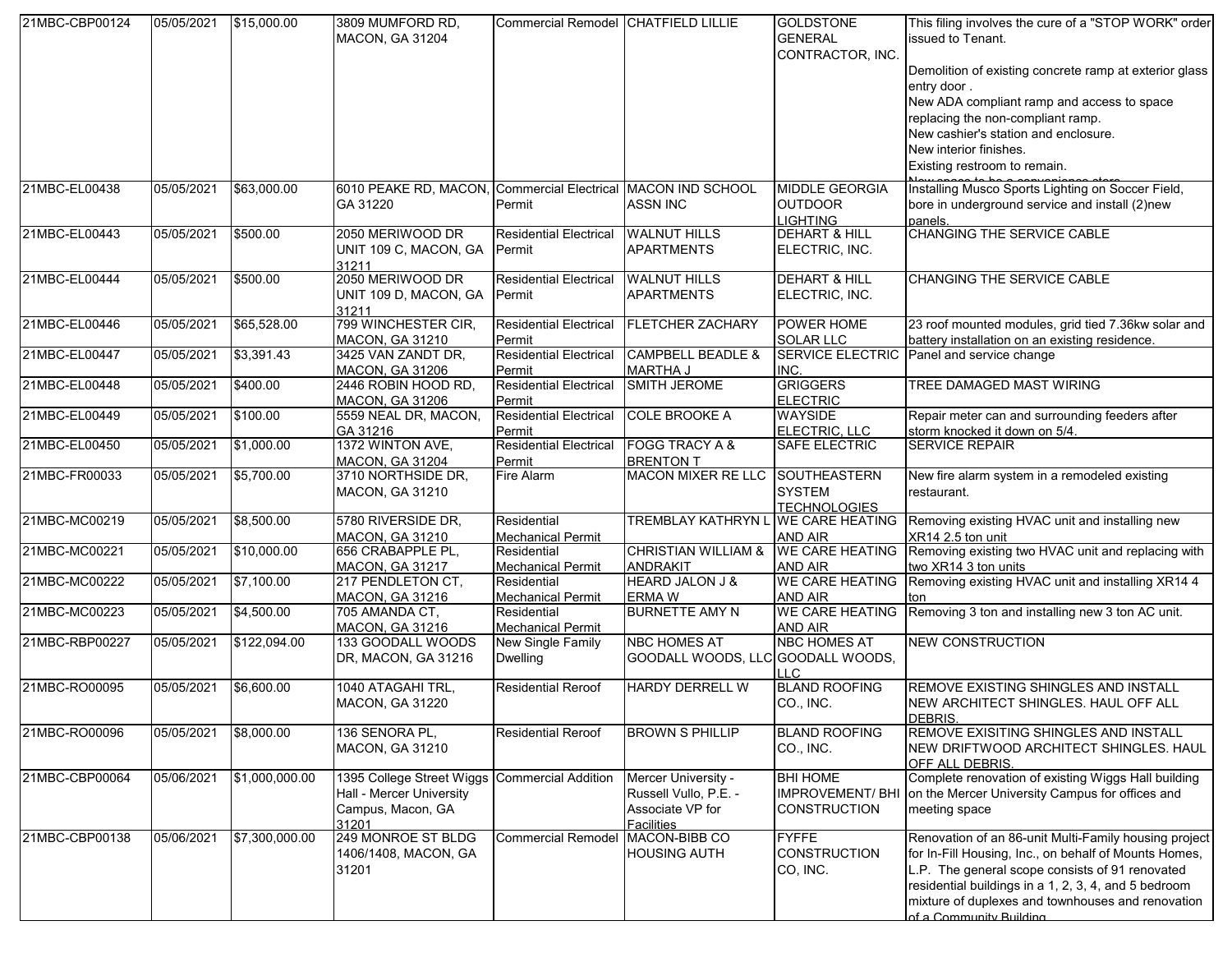| 21MBC-CBP00168 | 05/06/2021 | \$38,000.00     | 117 ORANGE ST.<br>MACON, GA 31201                                 |                                         | Commercial Remodel KWS HOLDINGS LLC                       | <b>RDG VENTURES</b><br>II C                            | Reroof building and interior demolition                                                                                                                                                                                                                                                                     |
|----------------|------------|-----------------|-------------------------------------------------------------------|-----------------------------------------|-----------------------------------------------------------|--------------------------------------------------------|-------------------------------------------------------------------------------------------------------------------------------------------------------------------------------------------------------------------------------------------------------------------------------------------------------------|
| 21MBC-CLV00024 | 05/06/2021 | \$600.00        | 3510 HAROLD RD,<br><b>MACON, GA 31217</b>                         | Low Voltage<br>Commercial               | <b>BISCHONE JANINE &amp;</b>                              | <b>ADT SECURITY</b><br><b>SERVICES</b>                 | <b>BA Alarm</b>                                                                                                                                                                                                                                                                                             |
| 21MBC-EL00451  | 05/06/2021 | \$1,200.00      | 2344 MERCER<br>UNIVERSITY DR UNIT A,<br><b>MACON, GA 31204</b>    | <b>Residential Electrical</b><br>Permit | <b>FIRM INVESTMENT</b><br><b>GROUP LLC</b>                | <b>ALFREDO DANIEL</b>                                  | Rewire apartment                                                                                                                                                                                                                                                                                            |
| 21MBC-EL00452  | 05/06/2021 | \$1,200.00      | 2344 MERCER<br>UNIVERSITY DR UNIT B.<br><b>MACON, GA 31204</b>    | <b>Residential Electrical</b><br>Permit | <b>FIRM INVESTMENT</b><br><b>GROUP LLC</b>                | <b>ALFREDO DANIEL</b>                                  | <b>Rewire Apartment</b>                                                                                                                                                                                                                                                                                     |
| 21MBC-EL00453  | 05/06/2021 | \$1,200.00      | 2344 MERCER<br>UNIVERSITY DR UNIT C,<br><b>MACON. GA 31204</b>    | <b>Residential Electrical</b><br>Permit | <b>FIRM INVESTMENT</b><br><b>GROUP LLC</b>                | <b>ALFREDO DANIEL</b>                                  | <b>Rewire Unit</b>                                                                                                                                                                                                                                                                                          |
| 21MBC-EL00458  | 05/06/2021 | \$70.00         | 2851 NOWELL DR,<br>MACON, GA 31216                                | <b>Residential Electrical</b><br>Permit | WATRUBA SANDRA J & DENNIS AND<br>DAVID W                  | SANDRA WATRUBA<br>(HOMEOWNER)                          | EMERGENCY ELECTRICAL WORK DONE TO THE<br><b>HOME FROM THE STORM</b>                                                                                                                                                                                                                                         |
| 21MBC-EL00459  | 05/06/2021 | \$270.00        | 777 SMITH ST, MACON,<br>GA 31217                                  | <b>Residential Electrical</b><br>Permit | <b>ADSIDE WALLACE</b>                                     | JE POWER CO                                            | Inspection requested by Georgia Power                                                                                                                                                                                                                                                                       |
| 21MBC-EL00460  | 05/06/2021 | \$200.00        | 3975 ARKWRIGHT RD,<br><b>MACON, GA 31210</b>                      | <b>Commercial Electrical</b><br>Permit  | <b>JANG YUH SHIANG &amp;</b><br>YEAU LIH                  | <b>STARR ELECTRICAL</b><br><b>CONTRACTORS</b>          | Inspect electrical                                                                                                                                                                                                                                                                                          |
| 21MBC-EL00461  | 05/06/2021 | \$3,000.00      | 4355 BROADWAY,<br>MACON, GA 31206                                 | <b>Residential Electrical</b><br>Permit | <b>SCHULZE KENTON</b><br>CARL                             | <b>GEMSERV</b><br>INTERNATIONAL,<br><b>INC</b>         | ELECTRICAL INSTALLATION FOR AN EXISTING<br><b>RESIDENCE</b>                                                                                                                                                                                                                                                 |
| 21MBC-EL00462  | 05/06/2021 | \$60.00         | 3134 OHARA DR S,<br><b>MACON, GA 31206</b>                        | <b>Residential Electrical</b><br>Permit | PEEKA HOMES LLC                                           | <b>POTENTIAL</b><br><b>ELECTRIC</b>                    | <b>GEORGIA POWER NEEDS INSPECTION FROM</b><br><b>VACANCY</b>                                                                                                                                                                                                                                                |
| 21MBC-FR00044  | 05/06/2021 | \$10,000.00     | 400 POPLAR ST, MACON, Fire Sprinkler<br>GA 31201                  |                                         | <b>FIRST CHOICE</b><br>PRIMARY CARE                       | <b>GEORGIA</b><br><b>AUTOMATIC</b><br><b>SPRINKLER</b> | relocating ex drops with new sprinklers to meet code<br>in existing renovated bldg.                                                                                                                                                                                                                         |
| 21MBC-FR00056  | 05/06/2021 | \$3,500.00      | 1544 BASS RD store<br>#10257, MACON, GA<br>31210                  | <b>Fire Sprinkler</b>                   | <b>MACON BASS BEAVER</b><br>LLC &                         | <b>GEORGIA</b><br><b>AUTOMATIC</b><br><b>SPRINKLER</b> | relocate a few drops and add a few new heads to an<br>exist system                                                                                                                                                                                                                                          |
| 21MBC-MC00220  | 05/06/2021 | \$9,309.00      | 5150 BOWMAN RD,<br><b>MACON, GA 31210</b>                         | <b>Mechanical Permit</b>                | <b>RUGEN CHARLES T &amp;</b><br><b>PAMELAK</b>            | <b>PRO TECH AIR LLC</b>                                | Replace 2 Ton AC, Coil & Furnace Downstairs /<br>Replace 2 Ton Heat Pump system Upstairs                                                                                                                                                                                                                    |
| 21MBC-MC00228  | 05/06/2021 | \$5,400.00      | 325 WHISTLER PARK LN, Residential<br><b>MACON, GA 31210</b>       | <b>Mechanical Permit</b>                | <b>STEVENS JOHN G III &amp;</b><br><b>BETHANY</b>         | <b>WE CARE HEATING</b><br>AND AIR                      | Removing existing 2 ton HVAC unit and replacing<br>with new XR14 2 ton unit                                                                                                                                                                                                                                 |
| 21MBC-RBP00200 | 05/06/2021 | \$15,500,000.00 | 900 A Street Bldg 814/816, Residential Remodel<br>Macon, GA 31206 |                                         | Murphey Village, L.P. -<br>Kathleen Mathews,<br>President | <b>FYFFE</b><br><b>CONSTRUCTION</b><br>CO, INC.        | Renovation of a 182-unit multi-family housing project<br>for In-Fill Housing, Inc., on behalf of Murphey Village,<br>L.P. The general scope consists of 91 renovated<br>residential buildings in a 2, 3, 4, and 5 bedroom<br>mixture of duplexes and townhouses and renovation<br>of the Community Ruilding |
| 21MBC-RLV00132 | 05/06/2021 | \$600.00        | 2522 WILLIS CT, MACON, Low Voltage<br>GA 31217                    | Residential                             | ANDUJAR DONNA M &                                         | <b>ADT SECURITY</b><br><b>SERVICES</b>                 | <b>BA Alarm</b>                                                                                                                                                                                                                                                                                             |
| 21MBC-RLV00133 | 05/06/2021 | \$600.00        | 1486 WESTBURY DR,<br>MACON, GA 31206                              | Low Voltage<br>Residential              | BROWN GERALDINE E ADT SECURITY                            | <b>SERVICES</b>                                        | <b>BA Alarm</b>                                                                                                                                                                                                                                                                                             |
| 21MBC-RLV00134 | 05/06/2021 | \$600.00        | 3686 EARL ST, MACON,<br>GA 31204                                  | Low Voltage<br>Residential              | LUNDY ADOLPHUS B                                          | <b>ADT SECURITY</b><br><b>SERVICES</b>                 | <b>BA Alarm</b>                                                                                                                                                                                                                                                                                             |
| 21MBC-RO00098  | 05/06/2021 | \$5,761.00      | 3375 HARTLEY BRIDGE<br>RD, MACON, GA 31216                        | <b>Residential Reroof</b>               | <b>PERRY WILLIAM</b><br>TIMOTHY -                         | <b>CROSBY ROOFING</b><br>CO.                           | *** FULL SHINGLE ROOF REPALCEMENT ***<br>(5/7/21)                                                                                                                                                                                                                                                           |
| 21MBC-RO00099  | 05/06/2021 | \$8,909.10      | 326 HINES TERR.<br><b>MACON, GA 31204</b>                         | <b>Residential Reroof</b>               | <b>DICKERSON JUNE L</b>                                   | <b>CROSBY ROOFING</b><br>CO.                           | *** FULL SHINGLE ROOF REPLACEMENT***<br>(5/10/21)                                                                                                                                                                                                                                                           |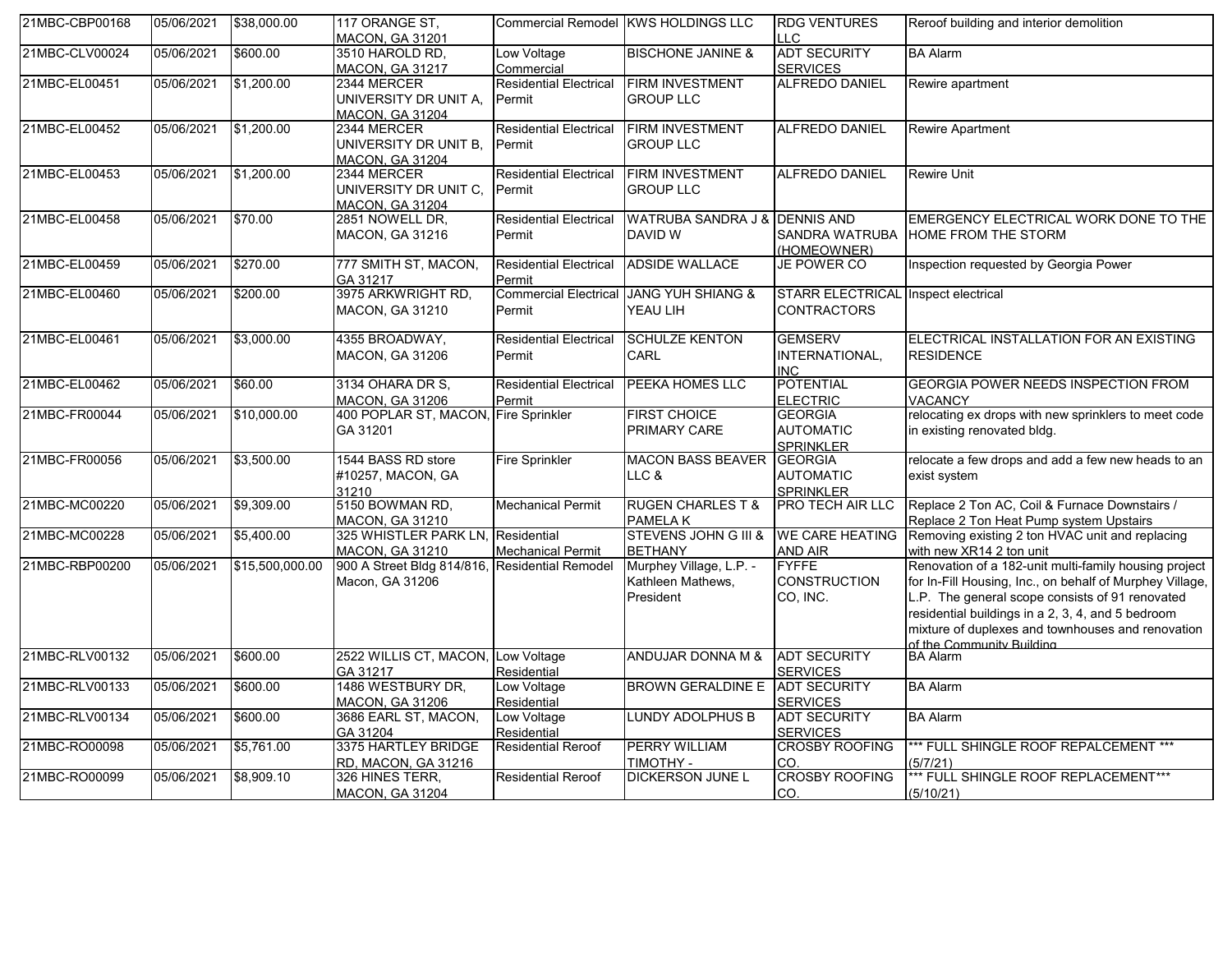| 21MBC-CBP00127 | 05/07/2021 | \$225,000.00 | 634 FIRST ST, MACON,<br>GA 31201                         |                                             | Commercial Remodel MIKEN PROPERTIES<br><b>LLC</b>   | TRUECRAFT, LLC                                                            | This is a second generation commercial renovation<br>for a new owner. The previous use was an eyecare<br>facility and is being changed to a medical office. The<br>square footage is 7,063 sf and the project includes<br>building, mechanical, electrical and plumbing trades<br>in the scope of work Existing Life Safety exits to be<br>maintained in new construction and during<br>renovation. Additional Life Safety and Occupancy                        |
|----------------|------------|--------------|----------------------------------------------------------|---------------------------------------------|-----------------------------------------------------|---------------------------------------------------------------------------|-----------------------------------------------------------------------------------------------------------------------------------------------------------------------------------------------------------------------------------------------------------------------------------------------------------------------------------------------------------------------------------------------------------------------------------------------------------------|
| 21MBC-CBP00157 | 05/07/2021 | \$3,500.00   | 1980 GRAY HWY,<br>MACON, GA 31211                        | Commercial Remodel ARK EXPRESS LLC          |                                                     | <b>BURTON T PALMER</b><br><b>CONSTRUCTION</b>                             | Andersations on norm 40.4<br>ADDRESSING STOP WORK ORDER ISSUED BY<br>CITY OFFICIALS. REQUESTING PERMIT FOR<br>ADDING NEW COFFEE BAR WITH ADA<br>ACCESSIBLE. NEW PARTITION WALL FOR<br>STORAGE USE REFER TO PLANS ATTACHED.<br>NOTE THERE'S NO LOW VOLTAGE WIRING<br>OWNER WAS REPLACING CCTV CAMERAS WITH<br>NEW, ADDITIONAL WORK DONE OUTSIDE OF<br><b>REAR OF BUILDING REPLACING DAMAGED</b><br>SEWER LINE WITH NEW 6" DIAMETER LINE<br>APPROXIMATELY 15'-0". |
| 21MBC-DM00037  | 05/07/2021 | \$3,001.00   | 2711 ANTIOCH RD.<br><b>MACON, GA 31206</b>               | <b>Demolition</b>                           | ANDREWS GEORGE W- MACON-BIBB<br><b>WALTER III-</b>  | <b>COUNTY</b>                                                             | DEMOLITION OF ENTIRE RESIDENTIAL<br><b>STRUCTURE</b>                                                                                                                                                                                                                                                                                                                                                                                                            |
| 21MBC-EL00455  | 05/07/2021 | \$5,000.00   | 6109 HOUSTON RD,<br><b>MACON, GA 31216</b>               | Commercial Electrical BEVIL CREEK<br>Permit | <b>INVESTMENTS LLC</b>                              | SPEIR &<br><b>ASSOCIATES</b><br><b>ELECTRICAL</b><br>CONTRACTORS.<br>INC. | Electrical                                                                                                                                                                                                                                                                                                                                                                                                                                                      |
| 21MBC-EL00457  | 05/07/2021 | \$800.00     | 207 RIDGEWOOD AVE<br>Apt 211, MACON, GA<br>31204         | <b>Residential Electrical</b><br>Permit     | <b>COVE AT RIDGE 1 LLC</b>                          | <b>METRO POWER</b>                                                        | Replace panel                                                                                                                                                                                                                                                                                                                                                                                                                                                   |
| 21MBC-EL00463  | 05/07/2021 | \$2,500.00   | 3859 LYONS ST, MACON, Residential Electrical<br>GA 31206 | Permit                                      | <b>HARRISON RALPH E</b>                             | <b>GENERAL</b><br><b>SCIENTIFIC</b>                                       | <b>REWIRE AN EXISTING RESIDENCE</b>                                                                                                                                                                                                                                                                                                                                                                                                                             |
| 21MBC-EL00464  | 05/07/2021 | \$2,500.00   | 978 LAMAR RD, MACON,<br>GA 31210                         | <b>Residential Electrical</b><br>Permit     | <b>HENDRICKS LINDA K</b>                            | <b>NORTHSIDE</b><br><b>ELECTRIC</b>                                       | <b>NEW SERVICE ON BARN</b>                                                                                                                                                                                                                                                                                                                                                                                                                                      |
| 21MBC-EL00465  | 05/07/2021 | \$6,500.00   | 3810 DRURY DR.<br>MACON, GA 31204                        | <b>Residential Electrical</b><br>Permit     | WHIDDON MICHAEL L & BRIAN GREGORY<br><b>REBECCA</b> | <b>ELECTRIC LLC</b>                                                       | <b>WHOLE HOUSE REWIRE</b>                                                                                                                                                                                                                                                                                                                                                                                                                                       |
| 21MBC-EL00466  | 05/07/2021 | \$2,500.00   | 2620 MERCER<br>UNIVERSITY DR.<br>MACON, GA 31204         | <b>Residential Electrical</b><br>Permit     | <b>CASTRO ENROIUE I</b>                             | <b>GENERAL</b><br><b>SCIENTIFIC</b>                                       | <b>REWIRE AN EXISTING RESIDENCE</b>                                                                                                                                                                                                                                                                                                                                                                                                                             |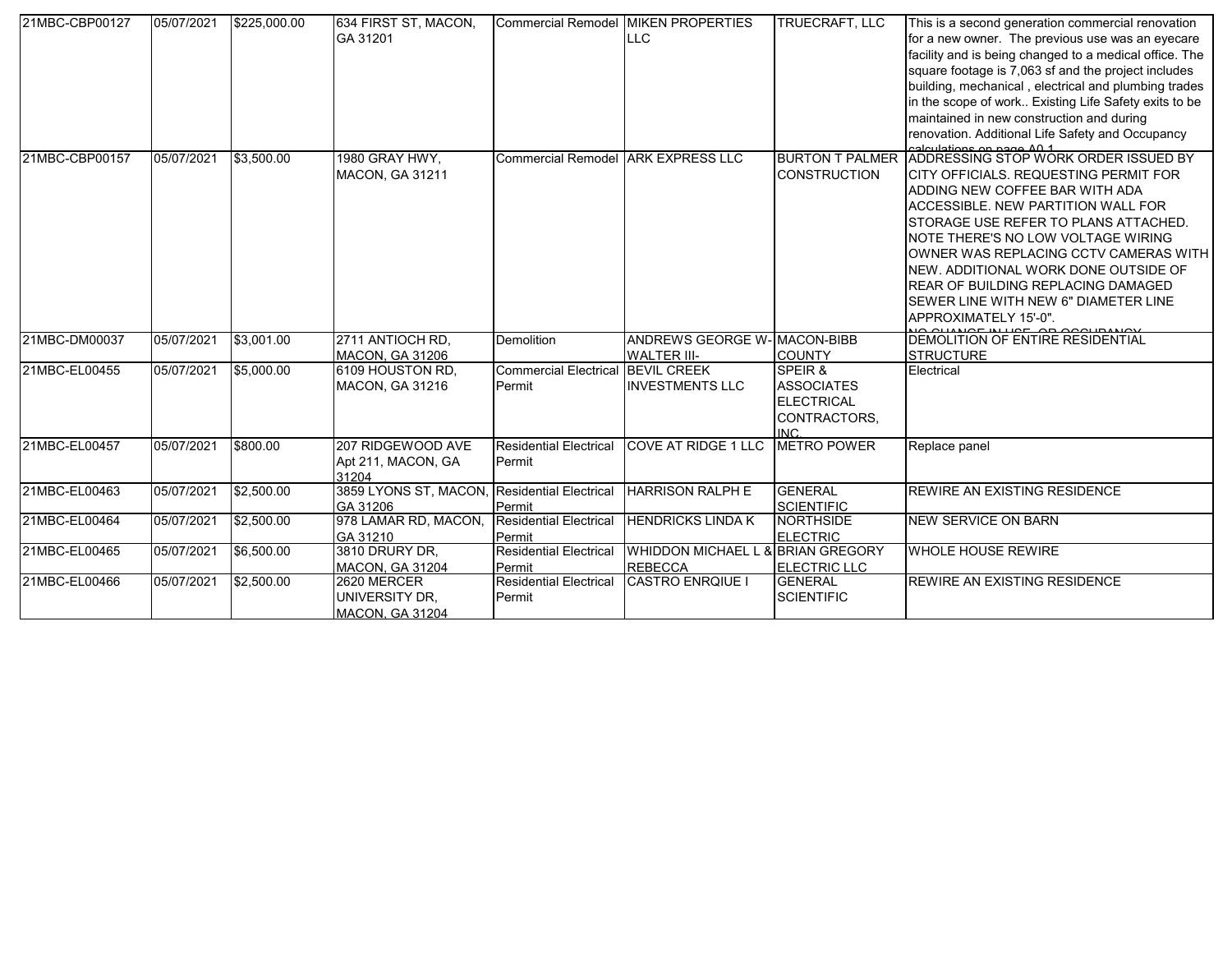| 21MBC-FR00054  | 05/07/2021            | \$16,000.00  | 400 PIO NONO AVE,<br><b>MACON, GA 31204</b>  | Fire Sprinkler                                 | 400 PIO NONO AVENUE FIRE PROTECTION<br><b>LLC</b> | <b>SERVICES LLC</b>                                                     | Main Floor Remove existing pendant sprinklers and<br>1" drops and plug unused outlets at above Main<br>Supply Line. Replace painted upright sprinkler heads<br>in this area. (30)<br>Lower Mezzanine Remove pendant sprinklers and 1"<br>drops in multiple rooms and plug unused outlets. The<br>Main Supply at Lower Mezzanine to remain at<br>existing height. Upright sprinklers and 1" sprig ups to<br>be added to existing branch lines for proper<br>coverage.<br>Upper Mezzanine Remove exposed pendant<br>sprinklers and 1" drops and plug at above Main<br>Supply line. Existing upright sprinklers to provide<br>protection for this area.<br>Front Foyer/ Offices/ Restrooms with gridded<br>acoustic ceiling remove existing pendant sprinklers<br>and provide pendant sprinkler coverage in renovated<br>areas. Center tile sprinkler layout required.<br>Price includes all documentation required for<br>submittal to local and state Fire Marshals including<br>Hydraulic Calculations and Shop Drawings.<br>Annual NFPA 25 Inspection on (3) Water Based |
|----------------|-----------------------|--------------|----------------------------------------------|------------------------------------------------|---------------------------------------------------|-------------------------------------------------------------------------|---------------------------------------------------------------------------------------------------------------------------------------------------------------------------------------------------------------------------------------------------------------------------------------------------------------------------------------------------------------------------------------------------------------------------------------------------------------------------------------------------------------------------------------------------------------------------------------------------------------------------------------------------------------------------------------------------------------------------------------------------------------------------------------------------------------------------------------------------------------------------------------------------------------------------------------------------------------------------------------------------------------------------------------------------------------------------|
|                |                       |              |                                              |                                                |                                                   |                                                                         | Systems                                                                                                                                                                                                                                                                                                                                                                                                                                                                                                                                                                                                                                                                                                                                                                                                                                                                                                                                                                                                                                                                   |
| 21MBC-MC00179  | 05/07/2021            | \$5,725.00   | 465 ADRIAN PL, MACON,<br>GA 31204            | Residential<br><b>Mechanical Permit</b>        | PEEPLES MONICA B                                  | CONDITIONED AIR,<br>INC.                                                | <b>REPLACE HP &amp; AH</b>                                                                                                                                                                                                                                                                                                                                                                                                                                                                                                                                                                                                                                                                                                                                                                                                                                                                                                                                                                                                                                                |
| 21MBC-RBP00228 | 05/07/2021            | \$146,781.00 | 216 SKY HAWK LN,<br><b>MACON, GA 31216</b>   | <b>New Single Family</b><br><b>Dwelling</b>    | <b>SOUTH BIBB CAPITAL</b><br><b>HOLDINGS</b>      | <b>WJH LLC</b>                                                          | New Single Family Dwelling- 3 trades                                                                                                                                                                                                                                                                                                                                                                                                                                                                                                                                                                                                                                                                                                                                                                                                                                                                                                                                                                                                                                      |
| 21MBC-RBP00229 | 05/07/2021            | \$177,546.00 | 223 SKY HAWK LN,<br><b>MACON, GA 31216</b>   | <b>New Single Family</b><br><b>Dwelling</b>    | <b>SOUTH BIBB CAPITAL</b><br><b>HOLDINGS</b>      | <b>WJH LLC</b>                                                          | New Single Family Dwelling- 3 trades                                                                                                                                                                                                                                                                                                                                                                                                                                                                                                                                                                                                                                                                                                                                                                                                                                                                                                                                                                                                                                      |
| 21MBC-RBP00230 | 05/07/2021            | \$158,400.00 | 217 SKY HAWK LN,<br><b>MACON, GA 31216</b>   | <b>New Single Family</b><br><b>Dwelling</b>    | <b>SOUTH BIBB CAPITAL</b><br><b>HOLDINGS</b>      | <b>WJH LLC</b>                                                          | New Single Family Dwelling- 3 trades                                                                                                                                                                                                                                                                                                                                                                                                                                                                                                                                                                                                                                                                                                                                                                                                                                                                                                                                                                                                                                      |
| 21MBC-RBP00231 | 05/07/2021            | \$158,400.00 | 203 SKY HAWK LN,<br><b>MACON, GA 31216</b>   | <b>New Single Family</b><br><b>Dwelling</b>    | <b>SOUTH BIBB CAPITAL</b><br><b>HOLDINGS</b>      | <b>WJH LLC</b>                                                          | New Single Family Dwelling- 3 trades                                                                                                                                                                                                                                                                                                                                                                                                                                                                                                                                                                                                                                                                                                                                                                                                                                                                                                                                                                                                                                      |
| 21MBC-RBP00232 | 05/07/2021            | \$146,781.00 | 201 SKY HAWK LN,<br><b>MACON, GA 31216</b>   | <b>New Single Family</b><br><b>Dwelling</b>    | <b>SOUTH BIBB CAPITAL</b><br><b>HOLDINGS</b>      | WJH LLC                                                                 | New Single Family Dwelling- 3 trades                                                                                                                                                                                                                                                                                                                                                                                                                                                                                                                                                                                                                                                                                                                                                                                                                                                                                                                                                                                                                                      |
| 21MBC-RO00100  | 05/07/2021            | \$7.400.00   | 2310 MAFIEL DR,<br>MACON, GA 31211           | <b>Residential Reroof</b>                      | MATTHEWS PEGGY R                                  | <b>BLAND ROOFING</b><br>CO., INC.                                       | REMOVE EXISTING SHINGLES AND INSTALL<br>NEW ARCHITECT SHINGLES. HAUL OFF ALL<br>DEBRIS.                                                                                                                                                                                                                                                                                                                                                                                                                                                                                                                                                                                                                                                                                                                                                                                                                                                                                                                                                                                   |
| 21MBC-RO00101  | 05/07/2021 \$6,500.00 |              | 576 MAY AVE, MACON,<br>GA 31204              | <b>Residential Reroof</b>                      | <b>COLBERT LEONARD</b>                            | <b>BLAND ROOFING</b><br>CO., INC.                                       | <b>REMOVE EXISTING SHINGLES AND INSTALL</b><br>NEW ARCHITECT SHINGLES. HAUL OFF ALL<br>DEBRIS.                                                                                                                                                                                                                                                                                                                                                                                                                                                                                                                                                                                                                                                                                                                                                                                                                                                                                                                                                                            |
| 2019-00004751  | 05/10/2021            |              | 1261 RAMONA AVE,<br><b>MACON, GA 31217</b>   | <b>Residential Electrical</b><br>Permit        | STROUD JOHNATHAN                                  |                                                                         | REWIRE; HOMEOWNER: JOHNATHAN STROUD                                                                                                                                                                                                                                                                                                                                                                                                                                                                                                                                                                                                                                                                                                                                                                                                                                                                                                                                                                                                                                       |
| 21MBC-CBP00173 | 05/10/2021            | \$95,000.00  | 2391 INGLESIDE<br>AVENUE, Macon, GA<br>31204 | Commercial Remodel G&A Central GA              | Properties, LLC                                   | <b>RDG VENTURES</b><br><b>LLC</b>                                       | Remodel commercial interior                                                                                                                                                                                                                                                                                                                                                                                                                                                                                                                                                                                                                                                                                                                                                                                                                                                                                                                                                                                                                                               |
| 21MBC-EL00467  | 05/10/2021            | \$300.00     | 1278 JEFFERSONVILLE<br>RD, MACON, GA 31217   | <b>Commercial Electrical CAMERON</b><br>Permit | PROPERTIES OF<br><b>GEORGI</b>                    | <b>ALWAYS</b><br><b>CONNECTED</b><br><b>ELECTRIC</b><br><b>SERVICES</b> | <b>Commercial Repower</b>                                                                                                                                                                                                                                                                                                                                                                                                                                                                                                                                                                                                                                                                                                                                                                                                                                                                                                                                                                                                                                                 |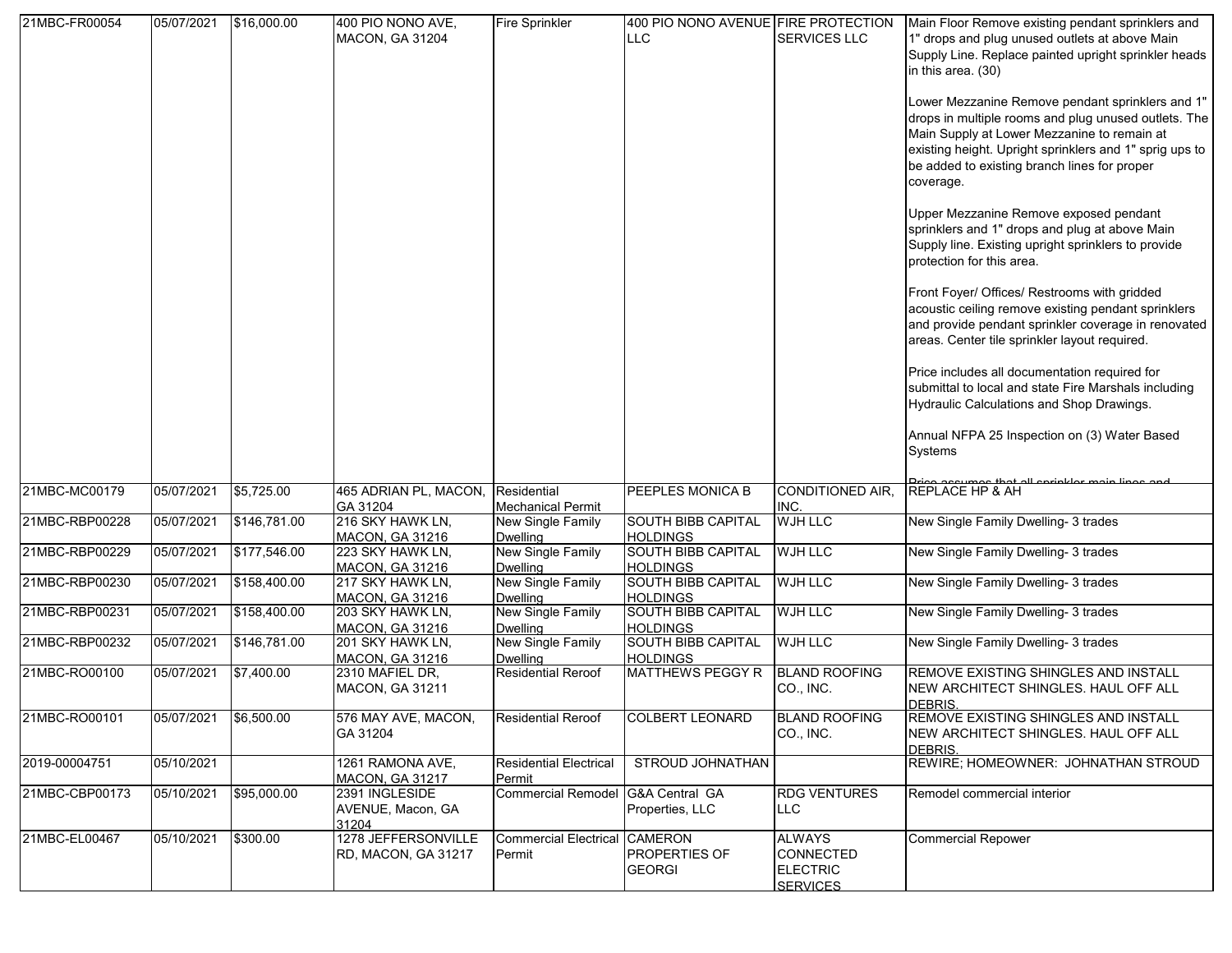| 21MBC-EL00468  | 05/10/2021 | \$5,000.00  | 164 STONEWALL PL,                                      | <b>Residential Electrical</b>           | <b>JARDINE HARRIET R</b>                      | <b>D SMITH</b>                                          | SERVICE CHANGE OUT/UPGRADE TO AN                                                                                                                                                                                                                     |
|----------------|------------|-------------|--------------------------------------------------------|-----------------------------------------|-----------------------------------------------|---------------------------------------------------------|------------------------------------------------------------------------------------------------------------------------------------------------------------------------------------------------------------------------------------------------------|
|                |            |             | <b>MACON, GA 31204</b>                                 | Permit                                  |                                               | <b>ELECRTICAL</b>                                       | <b>EXISTING RESIDENCE</b>                                                                                                                                                                                                                            |
| 21MBC-EL00469  | 05/10/2021 | \$100.00    | 4190 AYERS BLVD,                                       |                                         | Residential Electrical GALYEAN DENNIS G       | <b>SERVICES</b>                                         | INSPECTION FOR GA POWER TO SET METER                                                                                                                                                                                                                 |
|                |            |             | <b>MACON, GA 31210</b>                                 | Permit                                  |                                               |                                                         |                                                                                                                                                                                                                                                      |
| 21MBC-EL00470  | 05/10/2021 | \$875.00    | <b>4126 HARTLEY BRIDGE</b><br>RD, MACON, GA 31216      | Permit                                  | <b>Commercial Electrical GHP HOLDINGS LLC</b> |                                                         | HOGAN'S ELECTRIC TERMINATE CIRCUIT THAT WAS IN WALLS                                                                                                                                                                                                 |
| 21MBC-EL00471  | 05/10/2021 | \$375.00    | 1592 FOREST HILL RD                                    |                                         | Commercial Electrical KVP HOLDINGS LLC        |                                                         | HOGAN'S ELECTRIC CHECK SERVICE FOR COMMERCIAL PROPERTY                                                                                                                                                                                               |
|                |            |             | UNIT 4002, MACON, GA<br>31210                          | Permit                                  |                                               |                                                         |                                                                                                                                                                                                                                                      |
| 21MBC-FR00052  | 05/10/2021 | \$20,100.00 | 3769 RIDGE AVE,<br><b>MACON, GA 31204</b>              | Fire Extinguishing<br>System            | <b>ALEXANDER IV LLC</b>                       | MCCARTY AIR, LLC ANSUL SYSTEM                           |                                                                                                                                                                                                                                                      |
| 21MBC-MC00217  | 05/10/2021 | \$4,671.00  | 158 CULVER ST, MACON,                                  | Residential                             | <b>DENNIS CARRIE M</b>                        | <b>TOTAL COMFORT</b>                                    | REPLACE 3.5 TON AC & COIL.                                                                                                                                                                                                                           |
|                |            |             | GA 31204                                               | <b>Mechanical Permit</b>                |                                               | <b>COOLING AND</b><br><b>HEATING, LLC</b>               |                                                                                                                                                                                                                                                      |
| 21MBC-MC00225  | 05/10/2021 | \$4,256.00  | 3480 MCKENZIE DR,                                      | Residential                             | <b>WYNES KEVIN</b>                            | TOTAL COMFORT                                           | INSTALL LENNOX 3 TON AC UNIT.                                                                                                                                                                                                                        |
|                |            |             | <b>MACON, GA 31204</b>                                 | <b>Mechanical Permit</b>                |                                               | <b>COOLING AND</b><br><b>HEATING, LLC</b>               |                                                                                                                                                                                                                                                      |
| 21MBC-RBP00234 | 05/10/2021 | \$30,000.00 | 2429 THRASHER AVE,<br><b>MACON, GA 31206</b>           | <b>Residential Remodel</b>              | <b>EVE VALERIE A</b>                          | <b>SOUTHEAST</b><br><b>RESTORATION</b>                  | total rewire, structural repairs from fire damage                                                                                                                                                                                                    |
|                |            |             |                                                        |                                         |                                               | <b>GROUP</b>                                            |                                                                                                                                                                                                                                                      |
| 21MBC-CLV00025 | 05/11/2021 | \$600.00    | 4650 FORSYTH RD STE<br>125, MACON, GA 31210            | Low Voltage<br>Commercial               | PINNACLE WESLEYAN<br><b>LLC</b>               | <b>ADT SECURITY</b><br><b>SERVICES</b>                  | <b>BA Alarm</b>                                                                                                                                                                                                                                      |
| 21MBC-CLV00026 | 05/11/2021 | \$600.00    | 787 HILLCREST                                          | Low Voltage                             | <b>J&amp;H MARYLAND LLC</b>                   | <b>ADT SECURITY</b>                                     | <b>BA Alarm</b>                                                                                                                                                                                                                                      |
|                |            |             | INDUSTRIAL BLVD SUITE Commercial<br>A. MACON. GA 31204 |                                         |                                               | <b>SERVICES</b>                                         |                                                                                                                                                                                                                                                      |
| 21MBC-DM00038  | 05/11/2021 | \$3,000.00  | 1545 ROSECREST AVE,<br><b>MACON, GA 31201</b>          | Demolition                              | SANDERS ROBERT SR MACON-BIBB<br><b>ETAL</b>   | <b>COUNTY</b>                                           | DEMOLITION OF ENTIRE RESIDENTIAL<br><b>STRUCTURE</b>                                                                                                                                                                                                 |
| 21MBC-DM00039  | 05/11/2021 | \$7,000.00  | 2737 CASON ST, MACON, Demolition<br>GA 31206           |                                         | <b>DAVISON ELLISON</b>                        | <b>SOUTHERN</b><br><b>DIRTWORKS, LLC</b>                | DEMOLITION OF ENTIRE RESIDENTIAL<br><b>STRUCTURE</b>                                                                                                                                                                                                 |
| 21MBC-DM00040  | 05/11/2021 | \$7,500.00  | 2747 CASON ST, MACON, Demolition                       |                                         | <b>ROZIER DOROTHY &amp;</b>                   | <b>SOUTHERN</b>                                         | DEMOLITION OF ENTIRE RESIDENTIAL                                                                                                                                                                                                                     |
|                |            |             | GA 31206                                               |                                         | <b>THEOTIS</b>                                | <b>DIRTWORKS, LLC</b>                                   | <b>STRUCTURE</b>                                                                                                                                                                                                                                     |
| 21MBC-DM00041  | 05/11/2021 | \$8,000.00  | 183 PURSLEY ST,                                        | Demolition                              | <b>WILSON DAVID LIFE</b>                      | <b>SOUTHERN</b>                                         | DEMOLITION OF ENTIRE RESIDENTIAL                                                                                                                                                                                                                     |
| 21MBC-EL00454  | 05/11/2021 | \$26,265.00 | <b>MACON, GA 31201</b><br>125 COVINGTON DR,            | <b>Residential Electrical</b>           | EST&<br><b>CORNETT BRIAN W</b>                | <b>DIRTWORKS, LLC</b><br>MILLER'S PLUMBING solar panels | <b>STRUCTURE</b>                                                                                                                                                                                                                                     |
|                |            |             | <b>MACON, GA 31210</b>                                 | Permit                                  |                                               | & ELECTRICAL INC.                                       |                                                                                                                                                                                                                                                      |
| 21MBC-EL00472  | 05/11/2021 | \$1,600.00  | 313 CARRICK WAY,                                       | <b>Residential Electrical</b>           | <b>DENT GARY H &amp; ANNE</b>                 | LEWIS ELECTRIC,                                         | Repair service pole and upgrade                                                                                                                                                                                                                      |
|                |            |             | <b>MACON, GA 31210</b>                                 | Permit                                  |                                               | LLC                                                     |                                                                                                                                                                                                                                                      |
| 21MBC-EL00473  | 05/11/2021 | \$37,219.69 | 109 WILLIAM WAY,<br>MACON, GA 31216                    | <b>Residential Electrical</b><br>Permit | <b>OZMENT MATTHEW L</b>                       | <b>TITAN SOLAR</b><br>POWER GA                          | Installation of PV system with supply side tap                                                                                                                                                                                                       |
| 21MBC-EL00475  | 05/11/2021 | \$1,000.00  | 601 Springdale Woods Dr.                               | <b>Residential Electrical</b>           | Jim Bloodworth                                | <b>KEN GORDON</b>                                       | Service Change and Alteration                                                                                                                                                                                                                        |
|                |            |             | Macon, GA 31210                                        | Permit                                  |                                               | <b>ELECTRIC</b>                                         |                                                                                                                                                                                                                                                      |
| 21MBC-FR00046  | 05/11/2021 | \$4,000.00  | 1544 BASS RD, MACON,<br>GA 31210                       | Fire Alarm                              | MACON BASS BEAVER AFA PROTECTIVE<br>LLC &     | SYSTEMS INC.                                            | AFA Protective Systems, Inc. has been contracted to<br>add three (4) ceiling mounted strobe only devices in<br>the above referenced CVS store. The strobes will be<br>installed in the new Retail Health rooms and tied into<br>the existing system. |
|                |            |             |                                                        |                                         |                                               |                                                         | There is an existing ceiling notification device on<br>the sales floor area that the new devices will be<br>installed from. The cable will be run so that the new<br>notification devices will be supplied and returned to                           |
| 21MBC-FR00055  | 05/11/2021 | \$10,000.00 | 5101 RIVERSIDE DR,<br><b>MACON, GA 31210</b>           | <b>Fire Main</b>                        | <b>SRTJR MACON LLC</b>                        | <b>SELLERS</b><br><b>CONTRACTING</b><br>SERVICES.LLC    | UNDERGROUND FIRE MAIN FOR ASHLEY<br><b>FURNITURE</b>                                                                                                                                                                                                 |
| 21MBC-MC00211  | 05/11/2021 | \$4,860.00  | 6626 VONREG DR,<br>MACON, GA 31216                     | Residential<br><b>Mechanical Permit</b> | <b>BARRON CYNTHIA W</b>                       | <b>BUCKY HOLLAND</b><br><b>HEATING &amp; AIR INC.</b>   | Replacement of 2.5 ton heat pump system                                                                                                                                                                                                              |
| 21MBC-MC00212  | 05/11/2021 | \$5,275.00  | 427 BOB WHITE RD,                                      | Residential                             | <b>CLARKE CLAUDIA A</b>                       | <b>BUCKY HOLLAND</b>                                    | Replacement of 3 ton heat pump                                                                                                                                                                                                                       |
|                |            |             | <b>MACON, GA 30331</b>                                 | <b>Mechanical Permit</b>                |                                               | <b>HEATING &amp; AIR INC.</b>                           |                                                                                                                                                                                                                                                      |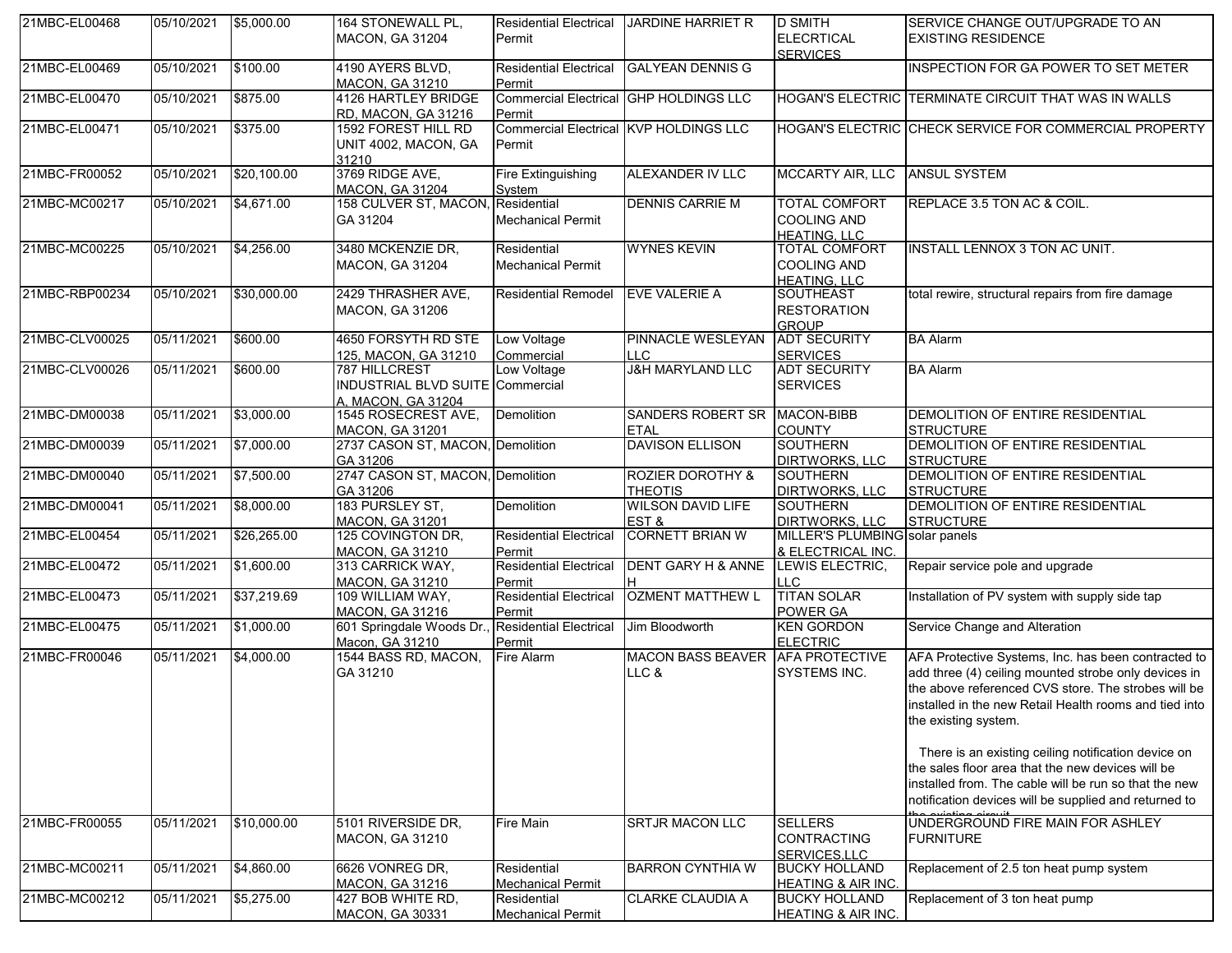| 21MBC-MC00213  | 05/11/2021 | \$6,000.00   | 1826 WAVERLAND CIR,         | Residential                   | LYLE ROBERT D &                                  | <b>BUCKY HOLLAND</b>                          | Change out 1-4 ton gas system                            |
|----------------|------------|--------------|-----------------------------|-------------------------------|--------------------------------------------------|-----------------------------------------------|----------------------------------------------------------|
|                |            |              | <b>MACON, GA 31211</b>      | <b>Mechanical Permit</b>      | <b>BUTLER BRIAN</b>                              | <b>HEATING &amp; AIR INC.</b>                 |                                                          |
| 21MBC-MC00214  | 05/11/2021 | \$5,105.00   | 220 PROVIDENCE BLVD,        | Residential                   | EDALGO TODD &                                    | <b>BUCKY HOLLAND</b>                          | change out 2 ton heat pump                               |
|                |            |              | <b>MACON, GA 31210</b>      | <b>Mechanical Permit</b>      | <b>DEBRA</b>                                     | HEATING & AIR INC.                            |                                                          |
| 21MBC-MC00215  | 05/11/2021 | \$4,900.00   | 1666 ARRINGTON CT,          | Residential                   | <b>HOWARD JANICE M</b>                           | <b>BUCKY HOLLAND</b>                          | 3.5 ton heat pump                                        |
|                |            |              | MACON, GA 31220             | <b>Mechanical Permit</b>      |                                                  | <b>HEATING &amp; AIR INC.</b>                 |                                                          |
| 21MBC-MC00216  | 05/11/2021 | \$4,650.00   | 729 ROYAL OAKS DR,          | Residential                   | <b>BROWN TIFFFANY R</b>                          | <b>BUCKY HOLLAND</b>                          | 2.5 ton heat pump                                        |
|                |            |              | <b>MACON, GA 31206</b>      | <b>Mechanical Permit</b>      |                                                  | <b>HEATING &amp; AIR INC.</b>                 |                                                          |
| 21MBC-MC00229  | 05/11/2021 | \$17,392.00  | 117 DEER RUN DR,            | Residential                   | <b>ROMAN NANCY A &amp;</b>                       | <b>TOTAL COMFORT</b>                          | <b>INSTALL 5 TON AC UNIT.</b>                            |
|                |            |              | <b>MACON, GA 31220</b>      | <b>Mechanical Permit</b>      |                                                  | <b>COOLING AND</b>                            |                                                          |
|                |            |              |                             |                               |                                                  | <b>HEATING, LLC</b>                           |                                                          |
| 21MBC-PL00067  | 05/11/2021 | \$8,000.00   | 2068 ADAMS AVE,             | <b>Plumbing Permit</b>        | HOOKS ANTHONY JR                                 | MR. ROOTER                                    | Replace water service, and hot and cold water lines      |
|                |            |              | <b>MACON, GA 31204</b>      |                               |                                                  | <b>PLUMBING</b>                               | inside of home                                           |
| 21MBC-RBP00233 | 05/11/2021 | \$140,000.00 | 633 BRITTON WAY,            | New Single Family             | <b>EQUITY TRUST CO</b>                           | <b>CUSTOM HOMES BY Single family dwelling</b> |                                                          |
|                |            |              | <b>MACON, GA 31216</b>      | <b>Dwelling</b>               |                                                  | <b>MICHELE</b>                                |                                                          |
| 21MBC-RLV00135 | 05/11/2021 | \$600.00     | 5755 BLOOMFIELD RD,         | Low Voltage                   | RAWLS JOHN WAYNE                                 | <b>ADT SECURITY</b>                           | <b>BA Alarm</b>                                          |
|                |            |              |                             |                               | SR-                                              |                                               |                                                          |
|                |            |              | <b>MACON, GA 31206</b>      | Residential                   |                                                  | <b>SERVICES</b>                               |                                                          |
| 21MBC-RLV00136 | 05/11/2021 | \$600.00     | 617 NICHOLAS LN,            | Low Voltage                   | HOLSEY NATHANIEL & ADT SECURITY                  |                                               | <b>BA Alarm</b>                                          |
|                |            |              | <b>MACON, GA 31216</b>      | Residential                   | <b>JANET</b>                                     | <b>SERVICES</b>                               |                                                          |
| 21MBC-RLV00137 | 05/11/2021 | \$600.00     | 112 PLANTATION OAKS         | Low Voltage                   | <b>BRANDENBURG SCOTT ADT SECURITY</b>            |                                               | <b>BA Alarm</b>                                          |
|                |            |              | DR, MACON, GA 31220         | Residential                   | & CAROL G                                        | <b>SERVICES</b>                               |                                                          |
| 21MBC-RLV00138 | 05/11/2021 | \$600.00     | 248 PURSLEY ST,             | Low Voltage                   | <b>WHITE AMANDA C</b>                            | <b>ADT SECURITY</b>                           | <b>BA Alarm</b>                                          |
|                |            |              | <b>MACON, GA 31201</b>      | Residential                   |                                                  | <b>SERVICES</b>                               |                                                          |
| 21MBC-RLV00139 | 05/11/2021 | \$2,900.00   | 6500 BETHEL CHURCH          | Low Voltage                   | Joey Prince                                      | TECHLAN INC.                                  | Alarm, speaker, computer & TV wiring.                    |
|                |            |              | RD., Lizella, GA 31052      | Residential                   |                                                  |                                               |                                                          |
| 21MBC-RLV00140 | 05/11/2021 | \$600.00     | 1924 NEVILLE WAY,           | Low Voltage                   | MOSES YVONNE P                                   | <b>ADT SECURITY</b>                           | <b>BA Alarm</b>                                          |
|                |            |              | <b>MACON, GA 31206</b>      | Residential                   |                                                  | <b>SERVICES</b>                               |                                                          |
| 21MBC-RLV00141 | 05/11/2021 | \$600.00     | 306 JASON CT, MACON,        | Low Voltage                   | <b>MCIVOR ANGELINA</b>                           | <b>ADT SECURITY</b>                           | <b>BA Alarm</b>                                          |
|                |            |              | GA 31216                    | Residential                   |                                                  | <b>SERVICES</b>                               |                                                          |
| 21MBC-RO00102  | 05/11/2021 | \$7,605.00   | 325 CORBIN AVE,             | <b>Residential Reroof</b>     | <b>SMITH KRISTIE</b>                             | <b>CROSBY ROOFING</b>                         | *** FULL SHINGLE ROOF REPLACEMENT ***                    |
|                |            |              | <b>MACON, GA 31204</b>      |                               |                                                  | CO.                                           | 5.11.2021                                                |
| 21MBC-RO00103  | 05/11/2021 | \$4,910.00   | 4551 DORSET DR,             | <b>Residential Reroof</b>     | LEWIS FREDRICK -                                 | <b>CROSBY ROOFING</b>                         | *** FULL SHINGLE ROOF REPLACEMENT ***                    |
|                |            |              |                             |                               |                                                  |                                               | 5.10.21                                                  |
|                |            |              | <b>MACON, GA 31206</b>      |                               | <b>HUNT LAQUNDA</b>                              | CO.                                           |                                                          |
| 21MBC-RO00108  | 05/11/2021 | \$4,500.00   | 6800 KNOXVILLE RD,          | <b>Residential Reroof</b>     | <b>HIGHTOWER BETTY</b>                           |                                               | REROOF FOR AN EXISITNG RESIDENCE                         |
|                |            |              | <b>MACON, GA 31052</b>      |                               | LOUISE R                                         |                                               |                                                          |
| 20MBC-CBP00154 | 05/12/2021 | \$500,000.00 | 565 Poplar Street, Macon,   | <b>Commercial Remodel</b>     | <b>Tanya Williams</b>                            | <b>SIERRA CUSTOM</b>                          | Re-permit job I will be taking over to finish. The lofts |
|                |            |              | GA 31201                    |                               |                                                  | HOMES, LLC                                    | above Ocmulgee outfitters.                               |
| 21MBC-CBP00130 | 05/12/2021 | \$150,000.00 | 4640 FORSYTH RD,            |                               | Commercial Remodel PINNACLE WESLEYAN             | R.A. HEATH                                    | STARBUCKS STORE RENOVATION                               |
|                |            |              | <b>MACON, GA 31210</b>      |                               | <b>LLC</b>                                       | CONSTRUCTION.                                 |                                                          |
|                |            |              |                             |                               |                                                  | <b>LLC</b>                                    |                                                          |
| 21MBC-CBP00182 | 05/12/2021 | \$75,268.00  | 5915 ZEBULON RD,            |                               | Commercial Remodel NORTHWAY CHURCH               | <b>ICB</b>                                    | Front Men and Women's restroom upgrades.                 |
|                |            |              | <b>MACON, GA 31210</b>      |                               | OF MACON GA                                      | <b>CONSTRUCTION</b>                           |                                                          |
|                |            |              |                             |                               |                                                  | <b>GROUP</b>                                  |                                                          |
| 21MBC-EL00474  | 05/12/2021 | \$200.00     | 2050 MERIWOOD DR            | <b>Residential Electrical</b> | <b>WALNUT HILLS</b>                              | <b>METRO POWER</b>                            | Replaced 125 AMP main breaker on meter pack.             |
|                |            |              | APT 207 A, MACON, GA        | Permit                        | <b>APARTMENTS</b>                                |                                               |                                                          |
|                |            |              | 31211                       |                               |                                                  |                                               |                                                          |
| 21MBC-EL00476  | 05/12/2021 | \$1,200.00   | 4683 WESLEYAN               |                               | Residential Electrical CHALFA EUGENIA B &        | <b>BOWMAN ELECTRIC</b> Master Bath remodel    |                                                          |
|                |            |              | WOODS DR, MACON, GA Permit  |                               | <b>JOHN</b>                                      | INC.                                          |                                                          |
|                |            |              |                             |                               |                                                  |                                               |                                                          |
| 21MBC-EL00477  |            |              | 31210<br>3533 WOODCREST RD, | <b>Residential Electrical</b> |                                                  | STARR ELECTRICAL ALTERATIONS                  |                                                          |
|                | 05/12/2021 | \$500.00     |                             |                               | <b>SMITH KEN</b>                                 |                                               |                                                          |
|                |            |              | <b>MACON, GA 31206</b>      | Permit                        |                                                  | <b>CONTRACTORS</b>                            |                                                          |
|                |            |              |                             |                               |                                                  |                                               |                                                          |
| 21MBC-EL00478  | 05/12/2021 | \$1,000.00   | 2840 PIERCE DR N,           | <b>Residential Electrical</b> | <b>JOHNSON TIMOTHY</b>                           | AMJ ELECTRICAL                                | REPAIR METER BASE. LINES WERE TORN FROM                  |
|                |            |              | <b>MACON, GA 31204</b>      | Permit                        |                                                  |                                               | <b>HOUSE DURING STORM</b>                                |
| 21MBC-FR00062  | 05/12/2021 | \$8,500.00   | 5080 RIVERSIDE DR           | Fire Alarm                    | THE HIGBEE CO                                    | SOUTHEASTERN                                  | New fire alarm system in a renovated tenant space        |
|                |            |              | Space 438, MACON, GA        |                               |                                                  | <b>SYSTEM</b>                                 |                                                          |
|                |            |              | 31210                       |                               |                                                  | <b>TECHNOLOGIES</b>                           |                                                          |
| 21MBC-PL00068  | 05/12/2021 | \$6,600.00   | 504 SECOND ST,              |                               | Commercial Plumbing RS GOSS PROPERTIES SKEETER'S |                                               | <b>INSTALL 6 GAS LINES</b>                               |
|                |            |              | <b>MACON, GA 31201</b>      | Permit                        | LLC                                              | PLUMBING CO INC                               |                                                          |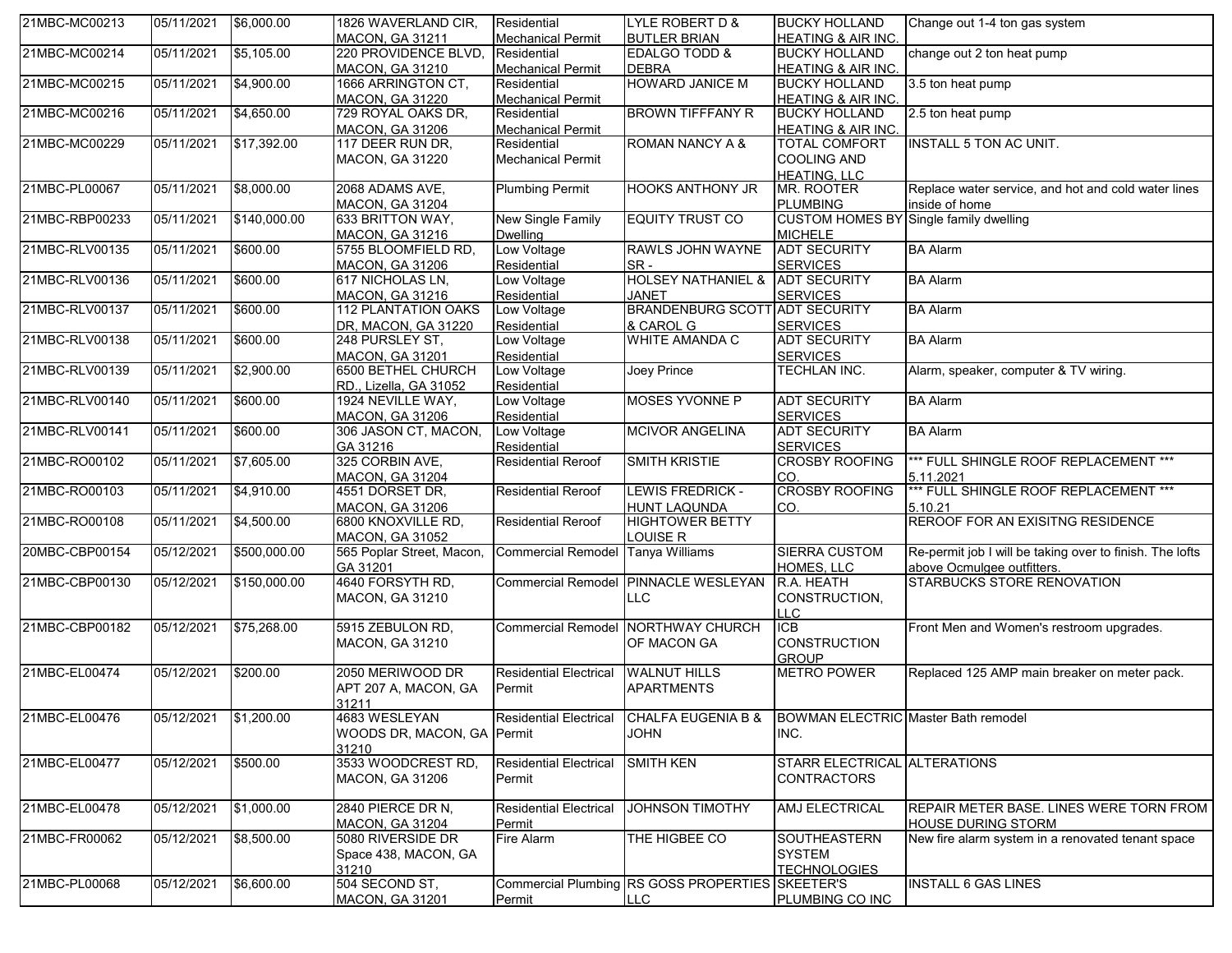| 21MBC-PL00069  | 05/12/2021 | \$18,000.00  | 576 POPLAR ST, MACON, Commercial Plumbing 576 POPLAR STREET<br>GA 31201        | Permit                                          | <b>BUILDING</b>                                       | SKEETER'S<br>PLUMBING CO INC                                              | COMPLETE ROUGH IN & SET ALL PLUMBING<br><b>FIXTURES</b>                                                                                                                                                                                       |
|----------------|------------|--------------|--------------------------------------------------------------------------------|-------------------------------------------------|-------------------------------------------------------|---------------------------------------------------------------------------|-----------------------------------------------------------------------------------------------------------------------------------------------------------------------------------------------------------------------------------------------|
| 21MBC-PL00070  | 05/12/2021 | \$30,000.00  | 738 FIELDSTONE DR,<br><b>MACON, GA 31210</b>                                   | <b>Residential Plumbing</b><br>Permit           | <b>BROOKS WILLIAM W</b>                               | <b>PYLES PLUMBING</b><br><b>AND UTILITY</b><br><b>CONTRACTORS</b><br>INC. | Install sewer lateral.                                                                                                                                                                                                                        |
| 21MBC-PO00015  | 05/12/2021 | \$38,000.00  | 6100 OLD FORSYTH RD,<br><b>MACON, GA 31210</b>                                 | Pool - Residential                              | <b>HETES KEITH</b><br><b>RAYMOND &amp;</b>            | PAMLICO POOL<br>COMPANY, INC.                                             | INSTALLATION OF A 20' X 40' GUNITE SWIMMING<br>POOL WITH PEBBLE INTERIOR FINISH. 1000 SQ<br>FT OF CONCRETE DECKING WITH KOOLDECK<br><b>FINISH</b>                                                                                             |
| 21MBC-RBP00235 | 05/12/2021 | \$140,000.00 | 637 BRITTON WAY,<br><b>MACON, GA 31216</b>                                     | New Single Family<br><b>Dwelling</b>            | <b>HOME PLACER LLC</b>                                | <b>CUSTOM HOMES BY Single family dwelling</b><br><b>MICHELE</b>           |                                                                                                                                                                                                                                               |
| 21MBC-RO00105  | 05/12/2021 | \$6,500.00   | 1223 CRADDOCK WAY,<br>MACON, GA 31210                                          | <b>Residential Reroof</b>                       | <b>DOWNEY CONNIE &amp;</b><br><b>JASON E</b>          | <b>BLAND ROOFING</b><br>CO., INC.                                         | REMOVE EXISTING SHINGLES AND INSTALL<br>NEW CHARCOAL BLACK ARCHITECT SHINGLES.<br>HAUL OFF ALL DEBRIS.                                                                                                                                        |
| 21MBC-RO00106  | 05/12/2021 | \$12,000.00  | 304 COREY CT, MACON,<br>GA 31220                                               | <b>Residential Reroof</b>                       | <b>CANADY CATRINA &amp;</b><br><b>JOSEPH</b>          | <b>BLAND ROOFING</b><br>CO., INC.                                         | REMOVE EXISTING SHINGLES AND INSTALL<br>NEW CHARCOAL BLACK ARCHITECT SHINGLES.<br><b>HAUL OFF ALL DEBRIS.</b>                                                                                                                                 |
| 21MBC-RO00107  | 05/12/2021 | \$7,800.00   | 3036 TIFFIN CIR,<br><b>MACON, GA 31204</b>                                     | <b>Residential Reroof</b>                       | <b>STOREY ELAINE P</b>                                | <b>BLAND ROOFING</b><br>CO., INC.                                         | REMOVE EXISTING SHINGLES AND INSTALL<br>NEW ARCHITECT SHINGLES. HAUL OFF ALL<br><b>DEBRIS</b>                                                                                                                                                 |
| 20MBC-FR00051  | 05/13/2021 | \$50,000.00  | 3969 RIVER PLACE DR,<br><b>MACON, GA 31210</b>                                 | <b>Fire Sprinkler</b>                           | SAINATH HOSPITALITY HELIOS FIRE<br><b>LLC</b>         | <b>PROTECTION LLC</b>                                                     | INSTALL NEW SPRINKLER SYSTEM FOR AVID<br><b>MACON</b>                                                                                                                                                                                         |
| 21MBC-CLV00027 | 05/13/2021 | \$9,280.00   | 815 N MACON PARK DR,<br><b>MACON, GA 31210</b>                                 | Low Voltage<br>Commercial                       | <b>CITY OF MACON</b>                                  | <b>MAJOR AND</b><br>ASSOCIATES, INC.                                      | INSTALL CCTV, SECURITY & VOICE/DATA<br>SYSTEM FOR RENOVATIONS AT N MACON<br><b>PARKS &amp; REC</b>                                                                                                                                            |
| 21MBC-EL00395  | 05/13/2021 | \$57,043.00  | 5110 RIVOLI DR, MACON, Residential Electrical<br>GA 31210                      | Permit                                          | <b>PEREZ COSME C &amp;</b>                            | <b>MARC JONES</b><br><b>CONSTRUCTION</b><br>LLC.                          | Installation of 34 solar panels on existing roof                                                                                                                                                                                              |
| 21MBC-EL00479  | 05/13/2021 | \$500.00     | <b>588 CHERRY ST UNIT</b><br>586 (METER #: 3524118),<br><b>MACON, GA 31201</b> | Permit                                          | <b>Commercial Electrical LEAVELL ROSE LANE</b>        | SPEIR &<br><b>ASSOCIATES</b><br><b>ELECTRICAL</b><br>CONTRACTORS,<br>INC. | Temporary power in building                                                                                                                                                                                                                   |
| 21MBC-EL00481  | 05/13/2021 | \$800.00     | 987 HIGH ST, MACON,<br>GA 31201                                                | <b>Residential Electrical</b><br>Permit         | WHITEHURST JAMES T BOWMAN ELECTRIC Replace main panel | INC.                                                                      |                                                                                                                                                                                                                                               |
| 21MBC-EL00482  | 05/13/2021 | \$400.00     | 1266 DEWEY ST,<br><b>MACON, GA 31206</b>                                       | <b>Residential Electrical</b><br>Permit         | JOHNSON CARY J                                        | <b>GENERAL</b><br><b>SCIENTIFIC</b>                                       | <b>POWER RELEASE</b>                                                                                                                                                                                                                          |
| 21MBC-EL00483  | 05/13/2021 | \$588.00     | 1640 EISENHOWER<br>PKWY, MACON, GA<br>31206                                    | Commercial Electrical MACON PLAZA LLC<br>Permit |                                                       | <b>SERVICE ELECTRIC</b><br>INC.                                           | 1560 Eisenhower Pkwy: Inspection to have power<br>reconnected                                                                                                                                                                                 |
| 21MBC-EL00484  | 05/13/2021 | \$588.00     | 1640 EISENHOWER<br>PKWY, MACON, GA<br>31206                                    | Commercial Electrical MACON PLAZA LLC<br>Permit |                                                       | <b>SERVICE ELECTRIC</b><br>INC.                                           | 1564 Eisenhower Pkwy: Inspection to have power<br>reconnected                                                                                                                                                                                 |
| 21MBC-EL00485  | 05/13/2021 | \$400.00     | 2380 ADAMS AVE,<br><b>MACON, GA 31206</b>                                      | <b>Residential Electrical</b><br>Permit         | <b>POLLARD ORSTEAN</b><br><b>LIFE EST</b>             | M.L. DAVIDSON<br><b>ELECTRIC</b>                                          | Alterations to installed recessed lighting Power has<br>been off over a year. Need to get power back on.<br>(Building Inspector to verify if work is occurring that<br>may trigger additional permits. Electrical to comply<br>with 2020 NFC) |
| 21MBC-EL00486  | 05/13/2021 | \$671.00     | 190 ALPINE DR, MACON,<br>GA 31206                                              | <b>Residential Electrical</b><br>Permit         | MILLER BERNARD L                                      | <b>SERVICE ELECTRIC</b><br>INC.                                           | Install temp pole                                                                                                                                                                                                                             |
| 21MBC-EL00487  | 05/13/2021 | \$800.00     | 3914 Thompson Road,<br>Macon, GA 31204                                         | <b>Residential Electrical</b><br>Permit         |                                                       | <b>NORTHSIDE</b><br><b>ELECTRIC</b>                                       | <b>REPLACE MAST</b>                                                                                                                                                                                                                           |
| 21MBC-FR00065  | 05/13/2021 | \$2,500.00   | 6601 ZEBULON RD,<br><b>MACON, GA 31220</b>                                     | <b>Fire Sprinkler</b>                           | <b>RESCUE MISSION OF</b><br><b>MIDDLE GA</b>          | <b>ROBERTS FIRE</b><br><b>PROTECTION</b>                                  | Adding and relocating 10 heads in existing building.                                                                                                                                                                                          |
| 21MBC-FR00066  | 05/13/2021 | \$15,000.00  | 5080 RIVERSIDE DR<br>SUITE 438, MACON, GA<br>31210                             | <b>Fire Sprinkler</b>                           | THE HIGBEE CO                                         | <b>ROBERTS FIRE</b><br><b>PROTECTION</b>                                  | Add and relocating heads in an existing building.                                                                                                                                                                                             |
| 21MBC-MC00235  | 05/13/2021 | \$6,100.00   | 207 NATCHEZ TRCE,<br><b>MACON, GA 31216</b>                                    | Residential<br><b>Mechanical Permit</b>         | <b>LEWIS MICHAEL</b>                                  | <b>WE CARE HEATING</b><br>AND AIR                                         | Removing existing unit and installing new XR14 4 ton<br>lunit.                                                                                                                                                                                |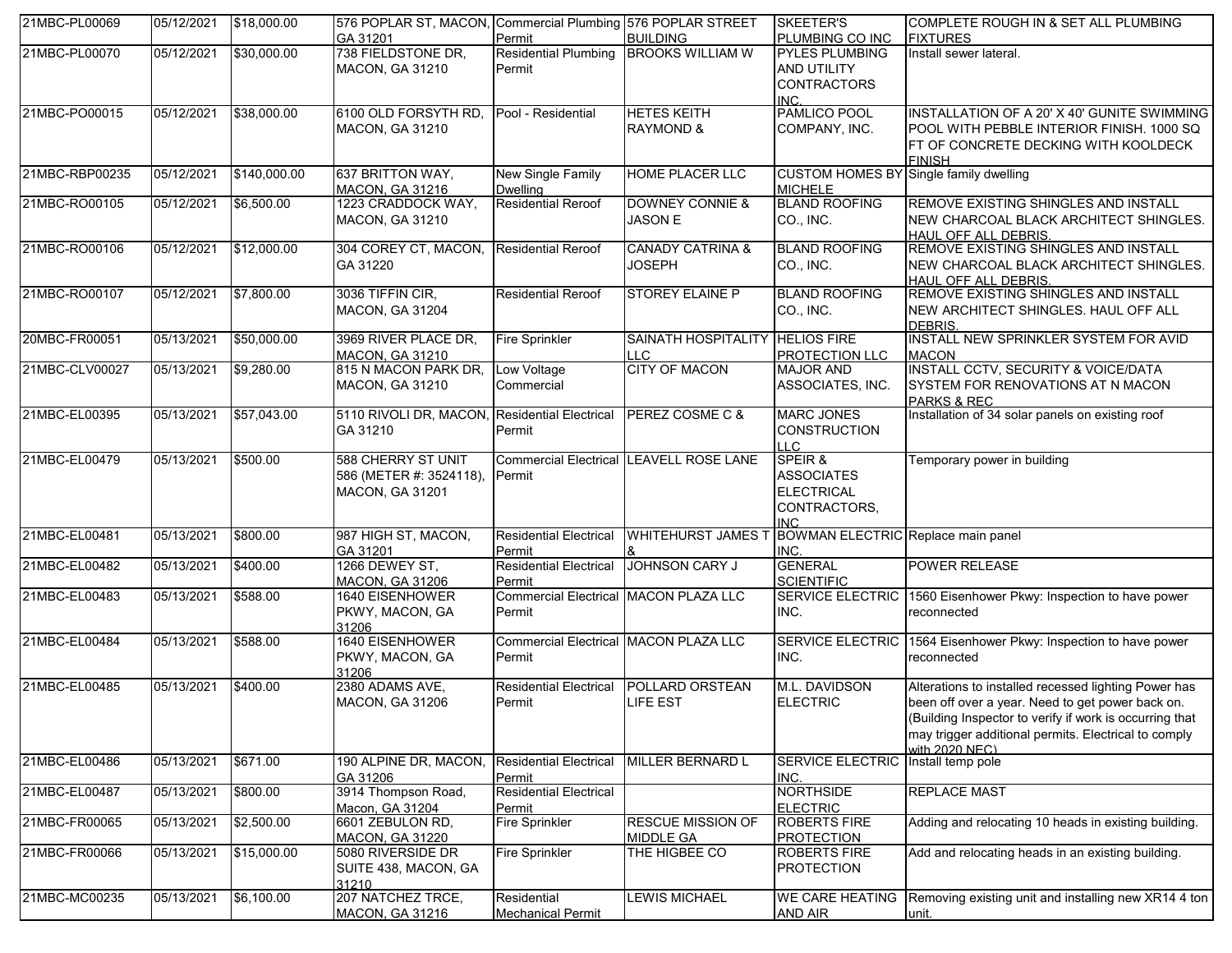| 21MBC-PL00071  | 05/13/2021 | \$30,000.00  | 476 SOUTH FIELDSTONE Residential Plumbing |                                    | SELLERS KATHERINE P PYLES PLUMBING   |                                              | Install sewer lateral.                                |
|----------------|------------|--------------|-------------------------------------------|------------------------------------|--------------------------------------|----------------------------------------------|-------------------------------------------------------|
|                |            |              | DR, MACON, GA 31210                       | Permit                             |                                      | <b>AND UTILITY</b>                           |                                                       |
|                |            |              |                                           |                                    |                                      | <b>CONTRACTORS</b>                           |                                                       |
|                |            |              |                                           |                                    |                                      | INC.                                         |                                                       |
| 21MBC-CBP00177 | 05/14/2021 | \$1,500.00   | 4650 FORSYTH RD Suite                     | <b>Tenant Finish</b>               | PINNACLE WESLEYAN                    | <b>RENFROE</b>                               | Replace lights, paint walls & ceiling, install new    |
|                |            |              | 125, MACON, GA 31210                      |                                    | <b>LLC</b>                           | <b>CONSTRUCTION</b>                          | flooring, remove one interior wall.                   |
| 21MBC-CRO00007 | 05/14/2021 | \$17,440.00  | 588 CHERRY ST.                            | <b>Commercial Reroof</b>           | LEAVELL ROSE LANE                    | <b>COMPANY LLC</b><br><b>ALAN FRANK</b>      | TEMPORARY TPO ROOF                                    |
|                |            |              | <b>MACON, GA 31201</b>                    |                                    |                                      | <b>COMMERCIAL</b>                            |                                                       |
|                |            |              |                                           |                                    |                                      | <b>ROOFING</b>                               |                                                       |
| 21MBC-MC00240  | 05/14/2021 | \$6,655.00   | 7045 SANDUSKY DR,                         | <b>Mechanical Permit</b>           | <b>WALTON THOMAS</b>                 | PRO TECH AIR LLC                             | INSTALL LENNOX 5TON/14 SEER HEAT PUMP                 |
|                |            |              | <b>MACON, GA 31052</b>                    |                                    | <b>ANTHONY &amp;</b>                 |                                              | <b>SPLIT SYSTEM</b>                                   |
| 21MBC-MC00244  | 05/14/2021 | \$6,000.00   | 185 MCCLAIN CIR,                          | Residential                        | <b>CHRISTINE LYNN</b>                | <b>WE CARE HEATING</b>                       | Removal of current AC unit replacing with XR15 3.5    |
|                |            |              | MACON, GA 31216                           | <b>Mechanical Permit</b>           | <b>EISZNER LEE</b>                   | <b>AND AIR</b>                               | ton unit                                              |
| 21MBC-PL00064  | 05/14/2021 | \$4,683.57   | 2434 DELAWARE AVE,                        | <b>Plumbing Permit</b>             | LEE ESTHER JIN                       | <b>PRO TECH</b>                              | <b>GAS TANKLESS WATER HEATER</b>                      |
|                |            |              | <b>MACON, GA 31204</b>                    |                                    |                                      | <b>PLUMBING</b>                              |                                                       |
| 21MBC-PL00072  | 05/14/2021 | \$4,000.00   | 5003 KATHRYN DR,                          | <b>Plumbing Permit</b>             | MANSFIELD JOHN C &                   | MR. ROOTER                                   | Repair sewer lateral in yard                          |
|                |            |              | <b>MACON, GA 31210</b>                    |                                    | <b>VICTORIA</b>                      | <b>PLUMBING</b>                              |                                                       |
| 21MBC-RBP00237 | 05/14/2021 | \$111,435.00 | 252 Laurel Springs Drive,                 | New Single Family                  | Three Oaks Construction THREE OAKS   |                                              | New Single family house                               |
|                |            |              | Macon, GA 31206                           | <b>Dwelling</b>                    | and Development, Inc.                | <b>CONSTRUCTION</b>                          |                                                       |
|                |            |              |                                           |                                    |                                      | <b>AND</b>                                   |                                                       |
| 21MBC-RLV00142 | 05/14/2021 | \$600.00     | 607 BROOKS ST,                            | Low Voltage                        | <b>HUNT JOCELYN</b>                  | DEVELOPMENT, INC.<br><b>ADT SECURITY</b>     | <b>BA Alarm</b>                                       |
|                |            |              | <b>MACON, GA 31204</b>                    | Residential                        | ZANETTA                              | <b>SERVICES</b>                              |                                                       |
| 21MBC-RO00109  | 05/14/2021 | \$17,000.00  | 204 LAGRANGE CT,                          | <b>Residential Reroof</b>          | <b>JOHNSON JUNE M</b>                | <b>BLAND ROOFING</b>                         | REMOVE EXISTING SHINGLES AND INSTALL                  |
|                |            |              | <b>MACON, GA 31210</b>                    |                                    |                                      | CO., INC.                                    | NEW CHARCOAL BLACK ARCHITECT SHINGLES.                |
|                |            |              |                                           |                                    |                                      |                                              | <b>HAUL OFF ALL DEBRIS.</b>                           |
| 21MBC-RO00111  | 05/14/2021 | \$5,980.00   | 718 DOGWOOD CIR,                          | <b>Residential Reroof</b>          | THOMAS JOHN T                        | <b>CROSBY ROOFING</b>                        | *** FULL SHINGLE ROOF REPLACEMENT ***                 |
|                |            |              | <b>MACON, GA 31210</b>                    |                                    |                                      | CO.                                          | 5.13.21                                               |
| 21MBC-RO00112  | 05/14/2021 | \$8,170.50   | 421 BOB WHITE RD,                         | <b>Residential Reroof</b>          | <b>DAVIS SHARONA S</b>               | <b>CROSBY ROOFING</b>                        | *** FULL SHINGLE ROOF REPLACEMENT ***                 |
|                |            |              | <b>MACON, GA 31216</b>                    |                                    |                                      | CO.                                          | 5.18.21                                               |
| 21MBC-CBP00065 | 05/17/2021 | \$430,000.00 | 5560 HOUSTON RD,                          | <b>New Commercial</b>              | STORAGE MASTER INC WARD              |                                              | ADDING MORE SQUARE FOOTAGE TO RUTLAND                 |
|                |            |              | <b>MACON, GA 31216</b>                    | <b>Building</b>                    |                                      | <b>CONSTRUCTION &amp;</b>                    | <b>SELF STORAGE</b>                                   |
|                |            |              |                                           |                                    |                                      | DEVELOPMENT, LLC                             |                                                       |
| 21MBC-CBP00120 | 05/17/2021 | \$50,000.00  | 347 GRANT AVE,                            |                                    | Commercial Remodel ARIBITI WORKS LLC | <b>IMC</b>                                   | Interior alteration of quadruplex, replace drywall,   |
|                |            |              | MACON, GA 31201                           |                                    |                                      | <b>CONSTRUCTION</b>                          | reframe fire wall, replace mechanical, electrical and |
|                |            |              |                                           |                                    |                                      | <b>COMPANY INC.</b>                          | plumbing systems, replace flooring, kitchen cabinets  |
|                |            |              |                                           |                                    |                                      |                                              | and paint interior.                                   |
| 21MBC-EL00489  | 05/17/2021 | \$53,895.00  | 643 GRENADA TERR,                         | <b>Residential Electrical</b>      | BROWN DOROTHY T & POWER HOME         |                                              | INSTALL 15 GRID, ROOF MOUNTED SOLAR                   |
|                |            |              | <b>MACON, GA 31206</b>                    | Permit                             | <b>LINDSEY L</b>                     | <b>SOLAR LLC</b>                             | PANELS WITH 5.10 KW ADDING BACK UP                    |
|                |            |              |                                           |                                    |                                      |                                              | <b>BATTERY</b>                                        |
| 21MBC-EL00490  | 05/17/2021 | \$1,000.00   | 2440 SHURLING DR,                         | Commercial Electrical USA 2018 LLC |                                      | C & L                                        | CHECK ELECTRICAL FOR COMMERICAL                       |
|                |            |              | <b>MACON, GA 31211</b>                    | Permit                             |                                      | <b>MAINTENANCE INC.</b>                      | <b>BUILDING</b>                                       |
| 21MBC-EL00491  | 05/17/2021 | \$1,000.00   | 1433 EISENHOWER                           | Commercial Electrical GOGA 4 LLC   |                                      | C & L                                        | CHECK ELECTRICAL FOR COMMERICAL                       |
|                |            |              | PKWY, MACON, GA                           | Permit                             |                                      | MAINTENANCE INC. BUILDING                    |                                                       |
|                |            |              | 31206                                     |                                    |                                      |                                              |                                                       |
| 21MBC-FR00060  | 05/17/2021 | \$6,070.50   | 4696 LOG CABIN DR,                        | <b>Fire Alarm</b>                  | TS LOG CABIN MACON SOUTHEAST         |                                              | Smoke Detector System only                            |
|                |            |              | <b>MACON, GA 31204</b>                    |                                    | <b>LLC</b>                           | <b>SECURITY &amp; FIRE</b>                   |                                                       |
| 21MBC-MC00114  | 05/17/2021 | \$4,667.00   | 352 GOLDEN OCALA                          | <b>Mechanical Permit</b>           | <b>TAYLOR JOHN R A &amp;</b>         | PROTECTION LLC<br><b>HOKES HEATING &amp;</b> | Replacing unit 3/24/21                                |
|                |            |              | BLVD, MACON, GA 31216                     |                                    | <b>LEMAI THI</b>                     | <b>AIR</b>                                   |                                                       |
| 21MBC-MC00231  | 05/17/2021 | \$13,730.00  | 1223 JACKSON SPRINGS Residential          |                                    | FILES HOLLY ANN                      | <b>TOTAL COMFORT</b>                         | <b>INSTALL A 4 TON HP SYSTEM.</b>                     |
|                |            |              | RD, MACON, GA 31211                       | <b>Mechanical Permit</b>           |                                      | <b>COOLING AND</b>                           |                                                       |
|                |            |              |                                           |                                    |                                      | <b>HEATING, LLC</b>                          |                                                       |
| 21MBC-MC00236  | 05/17/2021 | \$6,983.00   | 4159 JONES RD, MACON, Residential         |                                    | SMITH CLARA S                        | <b>HOKES HEATING &amp;</b>                   | Changing out package heat pump                        |
|                |            |              | GA 31216                                  | <b>Mechanical Permit</b>           |                                      | AIR                                          |                                                       |
| 21MBC-MC00241  | 05/17/2021 | \$7,995.00   | 6191 PEAKE RD, MACON, Commercial          |                                    | <b>SNH/LTA PROPERTIES</b>            | <b>BUCKY HOLLAND</b>                         | $\overline{4}$ ton gas                                |
|                |            |              | GA 31220                                  | <b>Mechanical Permit</b>           | <b>GALLC</b>                         | <b>HEATING &amp; AIR INC.</b>                |                                                       |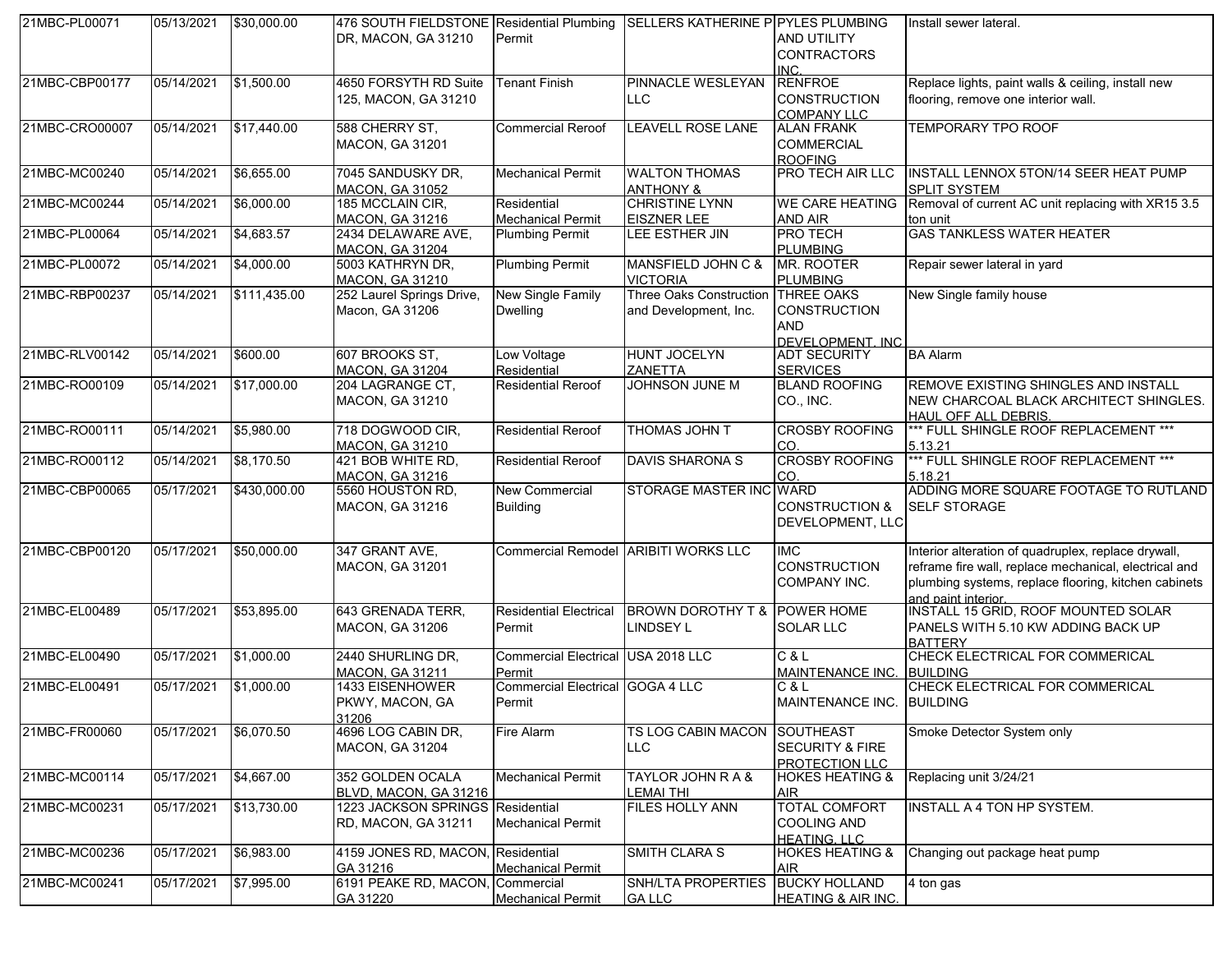| 21MBC-MC00242  | 05/17/2021            | \$7,003.00   | 411 WAVERLY LN,                               | Residential                                 | DAVIDSON SHELLEY & BUCKY HOLLAND          |                                               | 2.5 ton heat pump                                                                            |
|----------------|-----------------------|--------------|-----------------------------------------------|---------------------------------------------|-------------------------------------------|-----------------------------------------------|----------------------------------------------------------------------------------------------|
|                |                       |              | <b>MACON, GA 31210</b>                        | <b>Mechanical Permit</b>                    | <b>LEHMAN J</b>                           | HEATING & AIR INC.                            |                                                                                              |
| 21MBC-MC00243  | 05/17/2021            | \$6,250.00   | 3063 BLOOMFIELD DR,                           | Residential                                 | PHELPS WILLIE J & G O BUCKY HOLLAND       |                                               | 4 ton gas                                                                                    |
|                |                       |              | <b>MACON, GA 31206</b>                        | <b>Mechanical Permit</b>                    |                                           | <b>HEATING &amp; AIR INC.</b>                 |                                                                                              |
| 21MBC-MC00245  | 05/17/2021            | \$4,700.00   | 3881 EMORY DR,<br><b>MACON, GA 31206</b>      | Residential<br><b>Mechanical Permit</b>     | <b>DURHAM TAWANNA</b>                     | INC.                                          | DLO ENTERPRISES, REPLACE HVAC SYSTEM                                                         |
| 21MBC-RBP00236 | 05/17/2021            | \$140,000.00 | 641 BRITTON WAY,                              | New Single Family                           | <b>EQUITY TRUST CO</b>                    | CUSTOM HOMES BY Single family dwelling        |                                                                                              |
|                |                       |              | <b>MACON, GA 31216</b>                        | <b>Dwelling</b>                             |                                           | <b>MICHELE</b>                                |                                                                                              |
| 21MBC-RBP00239 | 05/17/2021            | \$95,571.00  | 140 GOODALL WOODS                             | New Single Family                           | <b>NBC HOMES AT</b>                       | <b>NBC HOMES AT</b>                           | <b>NEW CONSTRUCTION</b>                                                                      |
|                |                       |              | DR, MACON, GA 31216                           | <b>Dwelling</b>                             | GOODALL WOODS, LLC GOODALL WOODS,         | $\overline{C}$                                |                                                                                              |
| 21MBC-RBP00240 | 05/17/2021            | \$81,648.00  | 142 GOODALL WOODS                             | <b>New Single Family</b>                    | <b>NBC HOMES AT</b>                       | <b>NBC HOMES AT</b>                           | NEW CONSTRUCTION INCLUDING 3 TRADES                                                          |
|                |                       |              | DR. MACON. GA 31216                           | <b>Dwelling</b>                             | GOODALL WOODS, LLC GOODALL WOODS,         | LL C                                          |                                                                                              |
| 21MBC-RBP00241 | 05/17/2021            | \$106,218.00 | 144 GOODALL WOODS                             | <b>New Single Family</b>                    | <b>NBC HOMES AT</b>                       | <b>NBC HOMES AT</b>                           | NEW CONSTRUCTION INCLUDING 3 TRADES                                                          |
|                |                       |              | DR, MACON, GA 31216                           | <b>Dwelling</b>                             | GOODALL WOODS, LLC GOODALL WOODS,         | <b>LLC</b>                                    |                                                                                              |
| 21MBC-RBP00242 | 05/17/2021            | \$50,000.00  | 2193 WALNUT ST,                               | <b>New Single Family</b>                    | <b>DEAPRTMENT OF</b>                      | <b>KUNJ</b>                                   | new Residential job including 4 trades                                                       |
|                |                       |              | <b>MACON, GA 31204</b>                        | <b>Dwelling</b>                             | <b>TRANSPORTATION</b>                     | <b>CONSTRUCTION</b><br>USA, INC.              |                                                                                              |
| 21MBC-RBP00243 | 05/17/2021            | \$45,000.00  | 8285 LWR THOMASTON                            | Accessory Building -                        | <b>BRADBERRY RONNIE &amp;</b>             |                                               | ADDING POOL HOUSE AND POOL TO EXISTING                                                       |
|                |                       |              | RD, MACON, GA 31220                           | Residential                                 | <b>CAROLINE</b>                           |                                               | <b>RESIDENCE INCLUDING ELECTRICAL AND</b><br><b>PLUMBING</b>                                 |
| 21MBC-RO00104  | 05/17/2021            | \$180,440.00 | 2089 NEAL AVE, MACON, Residential Reroof      |                                             | <b>GIBBS HENRY THOMAS MARC JONES</b>      |                                               | Tear off and re-roof 36 Owens Corning Duration                                               |
|                |                       |              | GA 31204                                      |                                             | & SANDRA                                  | <b>CONSTRUCTION</b><br>$\overline{C}$         | shingles                                                                                     |
| 21MBC-RO00113  | 05/17/2021            | \$9,328.00   | 5740 LAWRENCE CT,<br>MACON, GA 31216          | <b>Residential Reroof</b>                   | <b>TUCKER SHIRLEY</b><br><b>STALLINGS</b> | <b>CROSBY ROOFING</b><br>CO.                  | *** FULL SHINGLE ROOF REPLACEMENT ***<br>5.21.21                                             |
| 21MBC-RO00114  | 05/17/2021            | \$6,283.68   | 3572 WINDSOR CIR,<br><b>MACON, GA 31217</b>   | <b>Residential Reroof</b>                   | <b>FINNEY BERNICE -</b><br><b>ISAAC</b>   | <b>PLATINUM</b><br><b>ROOFING</b>             | New Roof Installation                                                                        |
| 21MBC-DM00042  | 05/18/2021            | \$8,900.00   | 3361 MOGUL RD.                                | Demolition                                  | <b>NEWMAN ELINOR</b>                      | <b>SOUTHERN</b>                               | DEMOLITION OF ENTIRE RESIDENTIAL                                                             |
|                |                       |              | <b>MACON, GA 31217</b>                        |                                             | <b>FRANCES</b>                            | DIRTWORKS, LLC                                | <b>STRUCTURE</b>                                                                             |
| 21MBC-DM00043  | 05/18/2021            | \$9,000.00   | 548 HANSON ST,                                | Demolition                                  | <b>LAND TRUST 548</b>                     | <b>SOUTHERN</b>                               | DEMOLITION OF ENTIRE RESIDENTIAL                                                             |
|                |                       |              | <b>MACON, GA 31206</b>                        |                                             |                                           | DIRTWORKS, LLC                                | <b>STRUCTURE</b>                                                                             |
| 21MBC-EL00493  | 05/18/2021            | \$400.00     | 642 WILLOW CREEK DR,                          | <b>Residential Electrical</b>               | <b>TONN JASON</b>                         | M.L. DAVIDSON                                 | Power has been off over a year. Need inspection to                                           |
|                |                       |              | <b>MACON, GA 31204</b>                        | Permit                                      |                                           | <b>ELECTRIC</b>                               | get power restored.                                                                          |
| 21MBC-EL00494  | 05/18/2021            | \$20,146.00  | 4040 LAFAYETTE DR,<br><b>MACON, GA 31204</b>  | <b>Residential Electrical</b><br>Permit     | <b>PEREZ LUIS S</b><br><b>MONROY</b>      | <b>TITAN SOLAR</b><br><b>POWER GA</b>         | 14 (4.970 kW) solar panel installation on roof of<br>home with a main service panel upgrade. |
| 21MBC-EL00495  | 05/18/2021            | \$250.00     | 4356 MARION AVE,                              | <b>Residential Electrical</b>               | <b>DISPEL GROUP LLC</b>                   | <b>BALLARD</b>                                | Reconnect                                                                                    |
|                |                       |              | MACON, GA 31206                               | Permit                                      |                                           | <b>ELECTRICAL</b><br><b>SERVICES</b>          |                                                                                              |
| 21MBC-EL00496  | 05/18/2021            | \$250.00     | 905 PONCE DE LEON CIR Residential Electrical  |                                             | <b>SFH69 LLC</b>                          | <b>BALLARD</b>                                | Reconnect                                                                                    |
|                |                       |              | S, MACON, GA 31206                            | Permit                                      |                                           | <b>ELECTRICAL</b><br><b>SERVICES</b>          |                                                                                              |
| 21MBC-EL00497  | 05/18/2021            | \$500.00     | 3128 VINEVILLE AVE,                           | <b>Commercial Electrical NATALIE BEAUTY</b> |                                           |                                               | HOGAN'S ELECTRIC SERVICE HAS BEEN OFF OVER A YEAR. CHECK                                     |
|                |                       |              | <b>MACON, GA 31204</b>                        | Permit                                      | SUPPLIES INC.                             |                                               | ELECTRICAL IN UNIT.                                                                          |
| 21MBC-EL00498  | 05/18/2021 \$4,000.00 |              | 225 Willie Smokey Glover                      | <b>Commercial Electrical</b>                |                                           | ALL-STATE                                     | we are installing some lights and receptacles and                                            |
|                |                       |              | Drive, Macon, GA 31201                        | Permit                                      |                                           | <b>ELECTRICAL</b><br>CONTRACTORS,<br>$\Box$ C | adding a 100 amp panel                                                                       |
| 21MBC-MC00246  | 05/18/2021            | \$9,039.00   | 3575 DOSTER WAY.                              | <b>Mechanical Permit</b>                    | <b>FLAGG FREDDIE LEE -</b>                | PRO TECH AIR LLC                              | <b>INSTALL CARRIER 3TON 16SEER HEAT PUMP</b>                                                 |
|                |                       |              | <b>MACON, GA 31217</b>                        |                                             | LINDA J                                   |                                               | <b>SPLIT SYSTEM</b><br>INSTALL REME HALO AND MEDIA FILTERATION<br><b>SYSTEM</b>              |
| 21MBC-MC00253  | 05/18/2021            | \$7,376.00   | 2355 KENSINGTON RD,<br><b>MACON, GA 31211</b> | <b>Mechanical Permit</b>                    | <b>BOND EBONY Y</b>                       | PRO TECH AIR LLC                              | Replace 3.5 Ton Heat Pump system                                                             |
| 21MBC-PL00074  | 05/18/2021            | \$9,000.00   | 3139 INGLESIDE AVE,                           | <b>Residential Plumbing</b>                 | <b>CULLEN CAROL</b>                       | MBPU INC.                                     | <b>REMODEL PLUMBING IN EXISTING RESIDENCE</b>                                                |
|                |                       |              | <b>MACON, GA 31204</b>                        | Permit                                      | <b>MCALLISTER</b>                         |                                               |                                                                                              |
| 21MBC-PL00076  | 05/18/2021            | \$3,500.00   | 4163 BUENA VISTA AVE,                         | <b>Residential Plumbing</b>                 | <b>PHILLIPS J HAROLD</b>                  | <b>TOMMY CHANCEY</b>                          | REPLACE SEWER LATERAL FROM HOUSE TO                                                          |
|                |                       |              | <b>MACON, GA 31206</b>                        | Permit                                      | <b>FAM PRTNSP</b>                         | <b>PLUMBING CO</b>                            | <b>ACROSS STREET</b>                                                                         |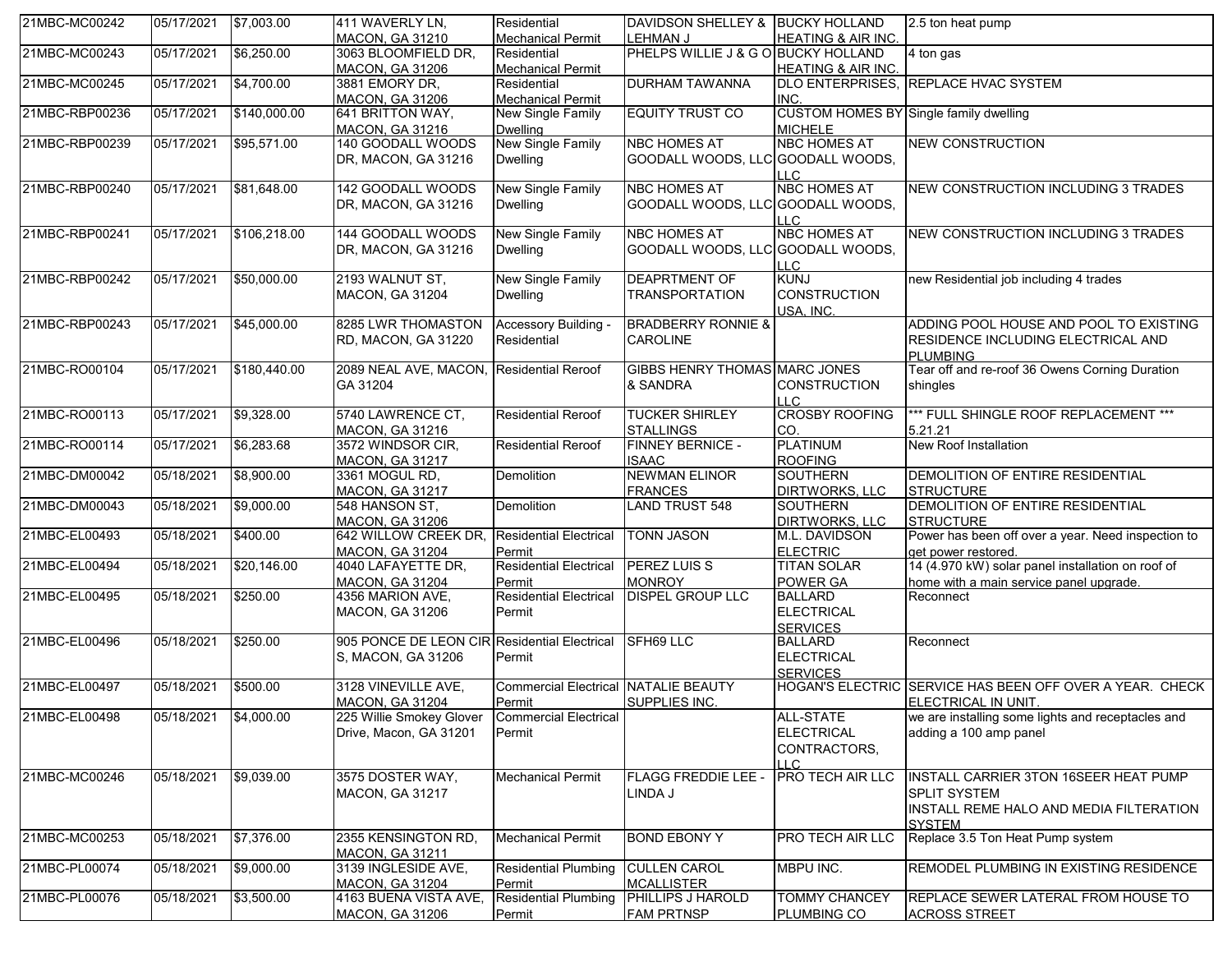| 21MBC-RBP00244 | 05/18/2021 | \$101,430.00 | 146 GOODALL WOODS                          | New Single Family             | <b>NBC HOMES AT</b>                        | <b>NBC HOMES AT</b>                    | NEW CONSTRUCTION INCLUDING 3 TRADES              |
|----------------|------------|--------------|--------------------------------------------|-------------------------------|--------------------------------------------|----------------------------------------|--------------------------------------------------|
|                |            |              | DR, MACON, GA 31216                        | <b>Dwelling</b>               | GOODALL WOODS, LLC GOODALL WOODS,          |                                        |                                                  |
|                |            |              |                                            |                               |                                            | <b>LLC</b>                             |                                                  |
| 21MBC-RBP00245 | 05/18/2021 | \$122,094.00 | 143 GOODALL WOODS                          | New Single Family             | <b>NBC HOMES AT</b>                        | <b>NBC HOMES AT</b>                    | NEW CONSTRUCTION INCLUDING 3 TRADES              |
|                |            |              | DR, MACON, GA 31216                        | <b>Dwelling</b>               | GOODALL WOODS, LLC GOODALL WOODS,          |                                        |                                                  |
|                |            |              |                                            |                               |                                            | LL C.                                  |                                                  |
| 21MBC-RBP00246 | 05/18/2021 | \$239,850.00 | 200 TRELLIS WALK,                          | <b>New Single Family</b>      | <b>EDGAR HUGHSTON</b>                      | <b>EDGAR HOUSTON</b>                   | New Single Family Residence                      |
|                |            |              | <b>MACON, GA 31220</b>                     | <b>Dwelling</b>               | <b>BUILDER INC</b>                         | <b>BUILDER, INC.</b>                   |                                                  |
| 21MBC-RBP00247 | 05/18/2021 | \$23,000.00  | 3446 OHARA DR S,                           | <b>Residential Addition</b>   | <b>RICKS RICKY D</b>                       | DIVERSIFIED 2004,                      | <b>RESIDENTIAL ADDITION INCLUDING</b>            |
|                |            |              | <b>MACON, GA 31206</b>                     |                               |                                            | LLC.                                   | ELECTRICAL, MECHANICAL, AND PLUMBING             |
|                | 05/18/2021 | \$600.00     | 391 MADISON ST,                            | Low Voltage                   | <b>WILLIAMS RUDENE</b>                     | <b>ADT SECURITY</b>                    | <b>BA Alarm</b>                                  |
| 21MBC-RLV00143 |            |              |                                            |                               |                                            |                                        |                                                  |
| 21MBC-RLV00144 | 05/18/2021 | \$600.00     | <b>MACON, GA 31201</b><br>4001 MEADOWBROOK | Residential<br>Low Voltage    | RANDALL JOHN W JR                          | <b>SERVICES</b><br><b>ADT SECURITY</b> | <b>BA Alarm</b>                                  |
|                |            |              |                                            |                               |                                            |                                        |                                                  |
|                |            |              | DR, MACON, GA 31204                        | Residential                   | TC MACON HOMES LLC ADT SECURITY            | <b>SERVICES</b>                        |                                                  |
| 21MBC-RLV00145 | 05/18/2021 | \$600.00     | 5375 BLOOMFIELD RD,                        | Low Voltage                   |                                            |                                        | <b>BA Alarm</b>                                  |
|                |            |              | <b>MACON, GA 31206</b>                     | Residential                   |                                            | <b>SERVICES</b>                        |                                                  |
| 21MBC-RLV00146 | 05/18/2021 | \$600.00     | 241 NORTH WESLEYAN                         | Low Voltage                   | <b>CRAIG DEOMESIO &amp;</b>                | <b>ADT SECURITY</b>                    | <b>BA Alarm</b>                                  |
|                |            |              | CIR, MACON, GA 31210                       | Residential                   | <b>JERALYN M</b>                           | <b>SERVICES</b>                        |                                                  |
| 21MBC-RLV00147 | 05/18/2021 | \$600.00     | 3791 ATWOOD DR,                            | Low Voltage                   | <b>STRONG KAREN L</b>                      | <b>ADT SECURITY</b>                    | <b>BA Alarm</b>                                  |
|                |            |              | <b>MACON, GA 31204</b>                     | Residential                   |                                            | <b>SERVICES</b>                        |                                                  |
| 21MBC-RLV00148 | 05/18/2021 | \$600.00     | 790 CORBIN AVE,                            | Low Voltage                   | <b>DAVIS SIX FAMILY</b>                    | <b>ADT SECURITY</b>                    | <b>BA Alarm</b>                                  |
|                |            |              | <b>MACON, GA 31204</b>                     | Residential                   | <b>INVESTMENTS</b>                         | <b>SERVICES</b>                        |                                                  |
| 21MBC-RLV00149 | 05/18/2021 | \$600.00     | 110 ALEX BAILEY CT,                        | Low Voltage                   | <b>DENSON YASHICA J</b>                    | <b>ADT SECURITY</b>                    | <b>BA Alarm</b>                                  |
|                |            |              | MACON, GA 31216                            | Residential                   |                                            | <b>SERVICES</b>                        |                                                  |
| 21MBC-RLV00150 | 05/18/2021 | \$600.00     | 6014 BASHON CT,                            | Low Voltage                   | <b>JACKSON SHIRLEY</b>                     | <b>ADT SECURITY</b>                    | <b>BA Alarm</b>                                  |
|                |            |              | <b>MACON, GA 31210</b>                     | Residential                   | <b>ANN</b>                                 | <b>SERVICES</b>                        |                                                  |
| 21MBC-RLV00151 | 05/18/2021 | \$600.00     | 1174 WILL SCARLET                          | Low Voltage                   | FRANK BENJAMIN J &                         | <b>ADT SECURITY</b>                    | <b>BA Alarm</b>                                  |
|                |            |              | WAY, MACON, GA 31220                       | Residential                   | <b>MEGAN V</b>                             | <b>SERVICES</b>                        |                                                  |
| 21MBC-EL00499  | 05/19/2021 | \$600.00     | 4144 LAFAYETTE DR,                         | <b>Residential Electrical</b> | SEEPERSAUD                                 | <b>GENERAL</b>                         | CHANGE OUTDOOR PANEL                             |
|                |            |              | <b>MACON, GA 31204</b>                     | Permit                        | <b>NANDRAJ</b>                             | <b>SCIENTIFIC</b>                      |                                                  |
| 21MBC-FR00068  | 05/19/2021 | \$19,895.00  | 7749 DELTA DR, MACON, Fire Sprinkler       |                               | <b>HALL LINDA M AS</b>                     | <b>CENTURY FIRE</b>                    | Installation of a new dry sprinkler system to an |
|                |            |              | GA 31216                                   |                               | <b>TRUSTEE &amp;</b>                       | PROTECTION LLC                         | addition of an existing building.                |
| 21MBC-MC00224  | 05/19/2021 | \$4,550.00   | 5661 KENTUCKY DOWNS Residential            |                               | <b>MEYER J PATRICK JR</b>                  | CONDITIONED AIR,                       | condenser & coil                                 |
|                |            |              | DR, MACON, GA 31210                        | <b>Mechanical Permit</b>      |                                            | INC.                                   |                                                  |
|                |            |              |                                            |                               |                                            |                                        |                                                  |
| 21MBC-MC00239  | 05/19/2021 | \$5,785.00   | 5841 KENTUCKY DOWNS Residential            |                               | <b>BUSH WILBUR E III</b>                   | CONDITIONED AIR,                       | HAT PUMP & AIR HANDLER                           |
|                |            |              | DR, MACON, GA 31210                        | <b>Mechanical Permit</b>      |                                            | INC.                                   |                                                  |
|                |            |              |                                            |                               |                                            |                                        |                                                  |
| 21MBC-MC00248  | 05/19/2021 | \$5,780.00   | 1711 SUSSEX DR,                            | Residential                   | <b>GRAY JONATHAN &amp;</b>                 | <b>BUCKY HOLLAND</b>                   | 3 ton heat pump                                  |
|                |            |              | <b>MACON, GA 31206</b>                     | <b>Mechanical Permit</b>      | <b>RUTH S</b>                              | <b>HEATING &amp; AIR INC.</b>          |                                                  |
| 21MBC-MC00249  | 05/19/2021 | \$5,500.00   | 105 JAMIC CT, MACON,                       | Residential                   | <b>HARRIS DAVID &amp;</b>                  | <b>BUCKY HOLLAND</b>                   | 3.5 ton gas                                      |
|                |            |              |                                            |                               |                                            |                                        |                                                  |
|                |            |              | GA 31216<br>121 TREYBURNE WAY,             | <b>Mechanical Permit</b>      | <b>CAROL M</b><br><b>GIFFORD WILLIAM D</b> | <b>HEATING &amp; AIR INC.</b>          |                                                  |
| 21MBC-MC00250  | 05/19/2021 | \$6,268.00   |                                            | Residential                   |                                            | <b>BUCKY HOLLAND</b>                   | 3 ton gas                                        |
|                |            |              | <b>MACON, GA 31210</b>                     | <b>Mechanical Permit</b>      |                                            | <b>HEATING &amp; AIR INC.</b>          |                                                  |
| 21MBC-MC00251  | 05/19/2021 | \$7,409.00   | 3871 THE PRADO,                            | Residential                   | Judith Simpson                             | <b>BUCKY HOLLAND</b>                   | 5 ton gas                                        |
|                |            |              | <b>MACON, GA 31204</b>                     | <b>Mechanical Permit</b>      |                                            | <b>HEATING &amp; AIR INC.</b>          |                                                  |
| 21MBC-RBP00248 | 05/19/2021 | \$38,358.67  | 161 TEN KNOLLS DR,                         | <b>Residential Addition</b>   | ALEXANDER BETTY W                          | <b>BICKLEY DESIGN</b>                  | <b>RESIDENTIAL ADDITION INCLUDING</b>            |
|                |            |              | <b>MACON, GA 31210</b>                     |                               |                                            | <b>BUILD SERVICES.</b>                 | <b>ELECTRICAL</b>                                |
|                |            |              |                                            |                               |                                            | INC.                                   |                                                  |
| 21MBC-EL00500  | 05/20/2021 | \$2,400.00   | 4197 AYERS BLVD,                           | <b>Residential Electrical</b> | <b>WOLFSBAUER</b>                          | <b>GENERAL</b>                         | REWIRE AN EXISTING RESIDENCE                     |
|                |            |              | <b>MACON, GA 31210</b>                     | Permit                        | <b>INVESTMENTS LLC</b>                     | <b>SCIENTIFIC</b>                      |                                                  |
| 21MBC-EL00501  | 05/20/2021 | \$300.00     | 3741 WALKER AVE,                           | <b>Residential Electrical</b> | JDZ INVESTMENTS LLC GENERAL                |                                        | VACANCY INSPECTION/ SERVICE UPGRADE              |
|                |            |              | MACON, GA 31206                            | Permit                        |                                            | <b>SCIENTIFIC</b>                      |                                                  |
| 21MBC-EL00502  | 05/20/2021 | \$1,200.00   | 588 MELVIN PL, MACON,                      | <b>Residential Electrical</b> | <b>GREEN MARY</b>                          | <b>GENERAL</b>                         | UPGRADE SERVICE FOR AN EXISTING                  |
|                |            |              | GA 31206                                   | Permit                        |                                            | <b>SCIENTIFIC</b>                      | <b>RESIDENCE</b>                                 |
| 21MBC-FR00036  | 05/20/2021 | \$28,951.00  | 598 THIRD ST, MACON,                       | Fire Alarm                    | <b>NAPA INVESTMENTS</b>                    | ACE                                    | New Fire Alarm System for 598 Third Street.      |
|                |            |              | GA 31201                                   |                               | <b>LLC</b>                                 | TECHNOLOGIES,                          |                                                  |
|                |            |              |                                            |                               |                                            | LLC.                                   |                                                  |
| 21MBC-FR00064  | 05/20/2021 | \$4,000.00   | 2495 PIO NONO AVE,                         | <b>Fire Sprinkler</b>         | SED-EISENHOWER LLC ULTIMATE FIRE           |                                        | relocate 4 pendant sprinkler heads to upright    |
|                |            |              | <b>MACON, GA 31206</b>                     |                               |                                            | PROTECTION LLC                         | sprinklers and relocate 2 uprights to meet code  |
|                |            |              |                                            |                               |                                            |                                        |                                                  |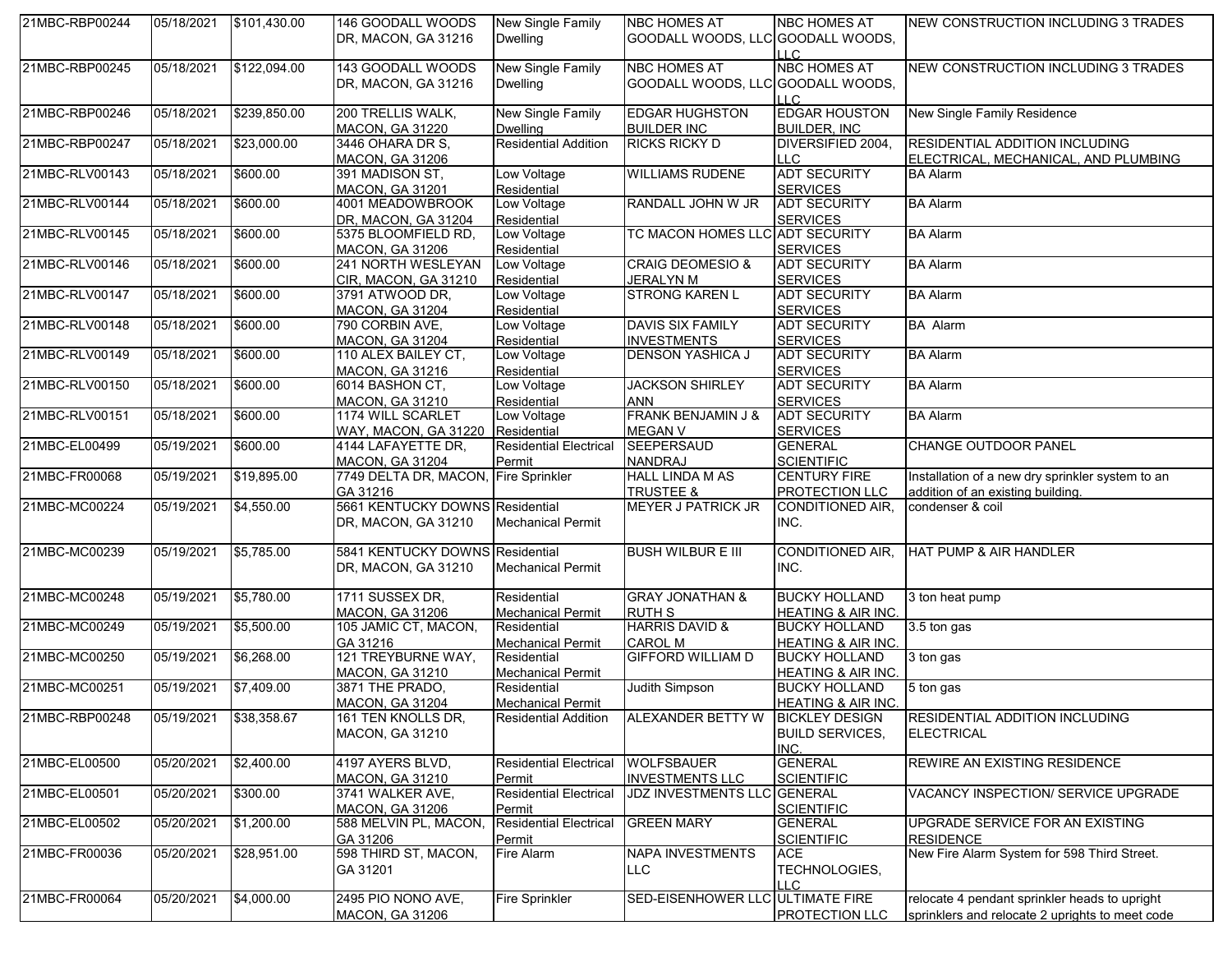| 21MBC-FR00076  | 05/20/2021 | \$13,000.00  | 565 POPLAR ST, MACON, Fire Alarm<br>GA 31201   |                                                | <b>GRATEFUL</b><br><b>PROPERTIES LLC</b>        | <b>ACE</b><br>TECHNOLOGIES,<br>LLC.                                     | We are adding new circuits to aa exixting fire alarm<br>control panel located in the store below (Ocmulgee<br>Outfitters). We willl be attaching a couple of new<br>circuits to an existing system. I previously applied for<br>a permit at 555 Popular Street and I type the wrong<br>address                                                                                                                         |
|----------------|------------|--------------|------------------------------------------------|------------------------------------------------|-------------------------------------------------|-------------------------------------------------------------------------|------------------------------------------------------------------------------------------------------------------------------------------------------------------------------------------------------------------------------------------------------------------------------------------------------------------------------------------------------------------------------------------------------------------------|
| 21MBC-MC00234  | 05/20/2021 | \$24,000.00  | 576 POPLAR ST, MACON, Commercial<br>GA 31201   | <b>Mechanical Permit</b>                       | 576 POPLAR STREET<br><b>BUILDING</b>            | YANCEY HEATING &<br>AIR, LLC                                            | Installation of two (2) 10 ton HVAC package heat<br>pump units @ 576 Poplar St. Macon, GA 31201.<br>Per Chief Building Official - Approval limited to like for<br>like replacement. If new units are added to the roof<br>top, the Building Inspector may request through an<br>RELa review by a Structural Engineer<br>INSTALL A 2.5 TON AC UNIT                                                                      |
| 21MBC-MC00247  | 05/20/2021 | \$7,505.95   | 109 LAKE POINTE DR.<br><b>MACON, GA 31210</b>  | Residential<br><b>Mechanical Permit</b>        | MINARCINE ROBERT A TOTAL COMFORT<br>& SUZANNE   | <b>COOLING AND</b><br><b>HEATING, LLC</b>                               |                                                                                                                                                                                                                                                                                                                                                                                                                        |
| 21MBC-MC00252  | 05/20/2021 | \$5,051.15   | 103 WILLOUGHBY PL,<br>MACON, GA 31216          | Residential<br><b>Mechanical Permit</b>        | <b>DINKINS WILLIE B &amp;</b><br><b>WILLIED</b> | TOTAL COMFORT<br><b>COOLING AND</b><br><b>HEATING, LLC</b>              | <b>INSTALL 3 TON AC.</b>                                                                                                                                                                                                                                                                                                                                                                                               |
| 21MBC-RO00115  | 05/20/2021 | \$6,750.00   | 4347 MIKADO AVE,<br><b>MACON, GA 31206</b>     | <b>Residential Reroof</b>                      | <b>COOPER ROBERT</b>                            | <b>CROSBY ROOFING</b><br>ICO.                                           | *** FULL SHINGLE ROOF REPLACEMENT ***<br>5.19.21                                                                                                                                                                                                                                                                                                                                                                       |
| 21MBC-RO00116  | 05/20/2021 | \$7,000.00   | 659 ARLINGTON PL,<br><b>MACON, GA 31201</b>    | <b>Residential Reroof</b>                      | <b>HATCHER KERRY W</b>                          | <b>BLAND ROOFING</b><br>CO., INC.                                       | REMOVE EXISTING SHINGLES AND INSTALL<br>NEW SHINGLES. HAUL OFF ALL DEBRIS.                                                                                                                                                                                                                                                                                                                                             |
| 21MBC-RW00002  | 05/20/2021 | \$213,465.70 | 421 LAMAR RD, MACON,<br>GA 31220               | Commercial retaining<br>wall                   | <b>C &amp; SL PROPERTIES</b><br><b>LLC</b>      | <b>HERMAN &amp; KITTLE</b><br>PROPERTIES INC                            | Several Retaining Walls Throughout Multifamily<br>Property.                                                                                                                                                                                                                                                                                                                                                            |
| 21MBC-CBP00154 | 05/21/2021 | \$240,000.00 | 950 THIRD ST, MACON,<br>GA 31201               | Commercial Remodel HISTORIC MACON              | <b>FADING FIVE</b>                              | <b>RDG VENTURES</b><br><b>LLC</b>                                       | Historic Macon is rehabilitating the historic firehall at<br>950 Third Street for a new office. Historic<br>Preservation tax incentives are being sought through<br>the state tax credit program, and any exterior or<br>interior modifications must be compliant with Georgia<br>Department of Natural Resources- Historic<br>Preservation Division (HPD) guidelines, in addition to<br>all annlicable building codes |
| 21MBC-CBP00169 | 05/21/2021 | \$98,000.00  | 4366 LOG CABIN DR,<br>MACON, GA 31204          | Commercial Remodel HOLCOMB                     | <b>PROPERTIES LLC</b>                           | CONSTRUCTION,<br>LLC.                                                   | SPILLERS DESIGN & Remodel of existing spaces                                                                                                                                                                                                                                                                                                                                                                           |
| 21MBC-EL00503  | 05/21/2021 | \$300.00     | 3096 NAPIER AVE,<br>MACON, GA 31204            | Commercial Electrical CBNA-GA II LLC<br>Permit |                                                 | <b>ALWAYS</b><br><b>CONNECTED</b><br><b>ELECTRIC</b><br><b>SERVICES</b> | Repower permit                                                                                                                                                                                                                                                                                                                                                                                                         |
| 21MBC-EL00505  | 05/21/2021 | \$500.00     | 1948 FAULKS DR,<br>MACON, GA 31216             | <b>Residential Electrical</b><br>Permit        | <b>FAULKS MARK</b>                              | <b>CONTRACTORS</b>                                                      | STARR ELECTRICAL inspect to restore power per Ga Power                                                                                                                                                                                                                                                                                                                                                                 |
| 21MBC-EL00507  | 05/21/2021 | \$1,000.00   | 1492 MAY AVE, MACON,<br>GA 31204               | <b>Residential Electrical</b><br>Permit        | <b>HILL DAVIN</b>                               |                                                                         | REPLACE SERVICE ENTRANCE METER                                                                                                                                                                                                                                                                                                                                                                                         |
| 21MBC-FR00028  | 05/21/2021 | \$15,000.00  | 6109 HOUSTON RD,<br><b>MACON, GA 31216</b>     | Fire Alarm                                     | <b>BEVIL CREEK</b><br><b>INVESTMENTS LLC</b>    | <b>BTV SYSTEMS INC</b>                                                  | Install a fire alarm that meets code                                                                                                                                                                                                                                                                                                                                                                                   |
| 21MBC-FR00039  | 05/21/2021 | \$12,000.00  | 5046 FULTON MILL RD.<br><b>MACON, GA 31216</b> | <b>Fire Sprinkler</b>                          | CALVARY BAPT CH OF<br><b>MACON INC</b>          | <b>IGEORGIA</b><br><b>AUTOMATIC</b><br><b>SPRINKLER</b>                 | new sprinkler system in new gym addition                                                                                                                                                                                                                                                                                                                                                                               |
| 21MBC-FR00040  | 05/21/2021 | \$5,000.00   | 811 FORSYTH ST.<br>MACON, GA 31201             | <b>Fire Sprinkler</b>                          | ADAMS SQUARED LLC                               | <b>GEORGIA</b><br><b>AUTOMATIC</b><br><b>SPRINKLER</b>                  | new sprinkler system in ex bldg                                                                                                                                                                                                                                                                                                                                                                                        |
| 21MBC-FR00041  | 05/21/2021 | \$5,000.00   | 813 FORSYTH STREET,<br>MACON, GA 31201         | <b>Fire Sprinkler</b>                          | adams squared                                   | <b>GEORGIA</b><br><b>AUTOMATIC</b><br><b>SPRINKLER</b>                  | new sprinkler system in ex bldg                                                                                                                                                                                                                                                                                                                                                                                        |
| 21MBC-FR00042  | 05/21/2021 | \$5,000.00   | 817 FORSYTH STREET,<br>Macon, GA 31201         | <b>Fire Sprinkler</b>                          | adams squared                                   | <b>GEORGIA</b><br><b>AUTOMATIC</b><br><b>SPRINKLER</b>                  | new sprinkler system in ex bldg.                                                                                                                                                                                                                                                                                                                                                                                       |
| 21MBC-MC00257  | 05/21/2021 | \$10,000.00  | 6676 PERKINS CIR,<br><b>MACON, GA 31216</b>    | Residential<br><b>Mechanical Permit</b>        | <b>HALLMAN LAURA</b>                            | <b>LLC</b>                                                              | J &J HEATING & AIR, Full Hvac install inside/outside unit                                                                                                                                                                                                                                                                                                                                                              |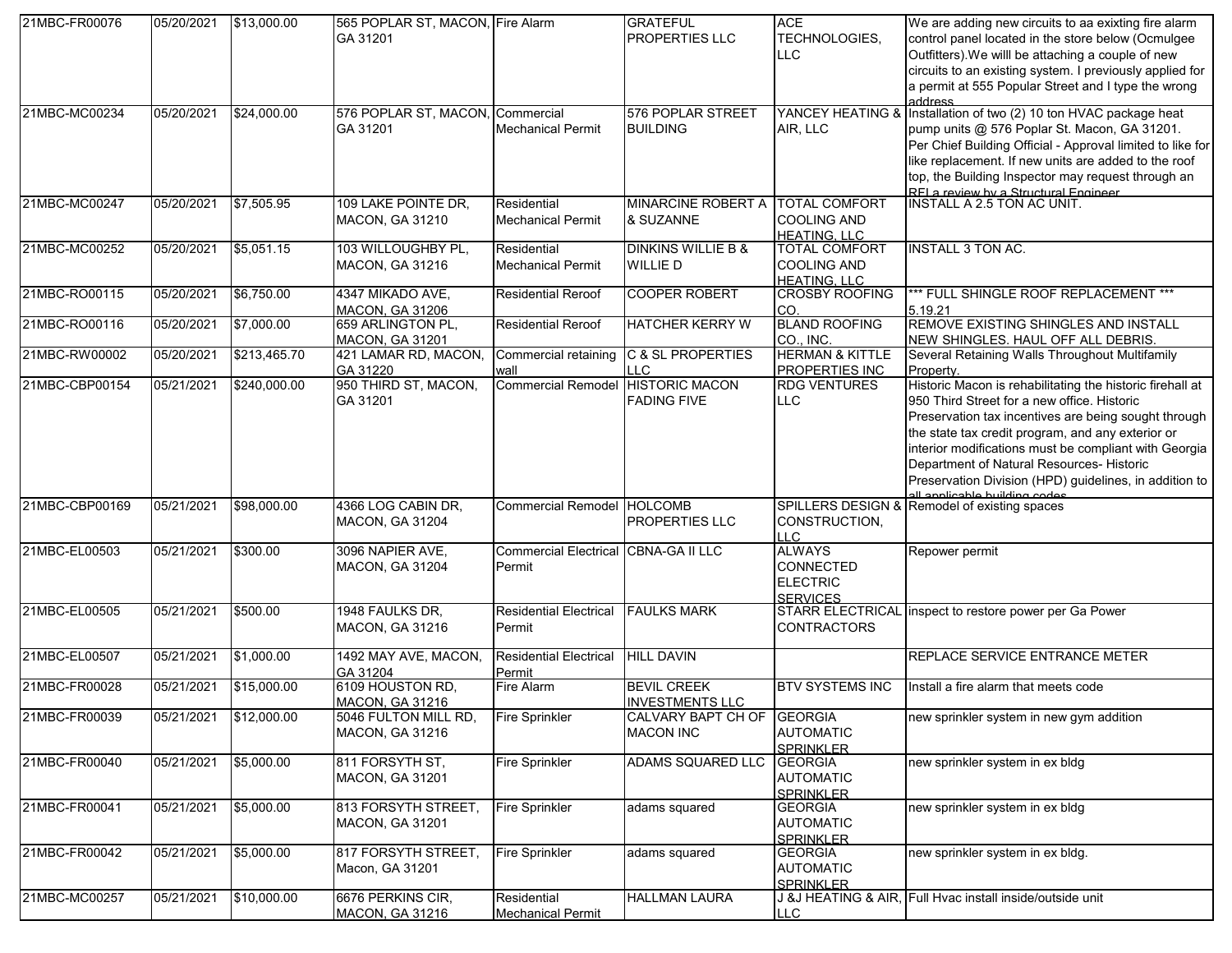| 21MBC-PL00077  | 05/21/2021 | \$2,400.00     | 2429 ADGER RD.                                          |                                             | Residential Plumbing VASQUEZ OLIVERIO L                  | <b>EMERY &amp; SON</b>                                  | ROUGH IN PLUMBING AND 8 FIXTURES FOR AN                                                                                                                                                                                                                                                                                                                                       |
|----------------|------------|----------------|---------------------------------------------------------|---------------------------------------------|----------------------------------------------------------|---------------------------------------------------------|-------------------------------------------------------------------------------------------------------------------------------------------------------------------------------------------------------------------------------------------------------------------------------------------------------------------------------------------------------------------------------|
|                |            |                | <b>MACON, GA 31206</b>                                  | Permit                                      |                                                          | <b>PLUMBING</b>                                         | <b>EXISTING RESIDENCE</b>                                                                                                                                                                                                                                                                                                                                                     |
| 21MBC-RBP00253 | 05/21/2021 | \$60,000.00    | 4341 BARRINGTON PL,<br><b>MACON, GA 31210</b>           | <b>Residential Addition</b>                 | <b>PROPERTY PROBLEM</b><br><b>SOLVERS LLC</b>            | <b>MISSION BUILDERS,</b><br><b>LLC</b>                  | ADDITION TO AN EXISTING RESIDENCE<br>INCLUDING ELECTRICAL, MECHANICAL, AND<br><b>PLUMBING</b>                                                                                                                                                                                                                                                                                 |
| 21MBC-RLV00152 | 05/21/2021 | \$600.00       | 620 NICHOLAS LN,<br><b>MACON, GA 31216</b>              | Low Voltage<br>Residential                  | <b>MAPP CICILY P</b>                                     | <b>ADT SECURITY</b><br><b>SERVICES</b>                  | <b>BA Alarm</b>                                                                                                                                                                                                                                                                                                                                                               |
| 21MBC-RLV00153 | 05/21/2021 | \$600.00       | 304 MILL MEADOW RD,<br><b>MACON, GA 31216</b>           | Low Voltage<br>Residential                  | <b>NEDA INVESTMENTS</b><br><b>LLC</b>                    | <b>ADT SECURITY</b><br><b>SERVICES</b>                  | <b>BA Alarm</b>                                                                                                                                                                                                                                                                                                                                                               |
| 21MBC-CBP00085 | 05/24/2021 | \$1,500,000.00 | 5700 FULTON MILL RD,<br><b>MACON, GA 31052</b>          |                                             | Commercial Remodel BOARD OF EDUCATION                    |                                                         | Skyview Elementary school will have an interior<br>renovation of all new flooring and paint. Almost all<br>toilets and flush valves will be removed and replaced.<br>Most roof top mechanical equipment will be removed<br>and replaced. New interior room signage to be<br>installed. Some windows may have glass replaced<br>due to condensation damage, but may not due to |
| 21MBC-CBP00180 | 05/24/2021 | \$3,900,000.00 | 990 NEWPORT RD,<br><b>MACON, GA 31210</b>               |                                             | Commercial Remodel BOARD OF EDUCATION ICB                | <b>CONSTRUCTION</b><br><b>GROUP</b>                     | renovations/modifications to Lane Elementary School<br>for BCSD.                                                                                                                                                                                                                                                                                                              |
| 21MBC-EL00509  | 05/24/2021 | \$700.00       | 4804 BRITTANY DR,<br><b>MACON, GA 31210</b>             | <b>Residential Electrical</b><br>Permit     | THE BANK OF NEW<br><b>YORK MELLON</b>                    | <b>SCHAFFER</b><br><b>ELECTRIC SERVICE</b>              | Storm repair to Electrical Service                                                                                                                                                                                                                                                                                                                                            |
| 21MBC-RBP00252 | 05/24/2021 | \$101,430.00   | 150 GOODALL WOODS<br>DR, MACON, GA 31216                | <b>New Single Family</b><br><b>Dwelling</b> | <b>NBC HOMES AT</b><br>GOODALL WOODS, LLC GOODALL WOODS, | <b>NBC HOMES AT</b><br>TTC.                             | <b>NEW CONSTRUCTION</b>                                                                                                                                                                                                                                                                                                                                                       |
| 21MBC-RBP00254 | 05/24/2021 | \$100,000.00   | 1011 KNOLL TERR,<br><b>MACON, GA 31201</b>              | <b>New Single Family</b><br><b>Dwelling</b> | <b>MACON ATLANTA</b><br><b>COMMUNITY LLC</b>             | <b>INFINITY HOMES</b><br><b>AND</b><br>DEVELOPMENT, LLC | New Residential Construction including 3 trades                                                                                                                                                                                                                                                                                                                               |
| 21MBC-RBP00255 | 05/24/2021 | \$122,094.00   | 156 GOODALL WOODS<br>DR, MACON, GA 31216                | New Single Family<br><b>Dwelling</b>        | <b>NBC HOMES AT</b><br>GOODALL WOODS, LLC GOODALL WOODS, | <b>NBC HOMES AT</b><br>LLC                              | <b>NEW CONSTUCTION</b>                                                                                                                                                                                                                                                                                                                                                        |
| 21MBC-RBP00256 | 05/24/2021 | \$122,094.00   | 159 GOODALL WOODS<br>DR, MACON, GA 31216                | New Single Family<br><b>Dwelling</b>        | <b>NBC HOMES AT</b><br>GOODALL WOODS, LLC GOODALL WOODS, | <b>NBC HOMES AT</b><br>LLC.                             | <b>NEW CONSTRUCTION</b>                                                                                                                                                                                                                                                                                                                                                       |
| 21MBC-RBP00257 | 05/24/2021 | \$122,094.00   | 151 GOODALL WOODS<br>DR, MACON, GA 31216                | <b>New Single Family</b><br><b>Dwelling</b> | <b>NBC HOMES AT</b><br>GOODALL WOODS, LLC GOODALL WOODS, | <b>NBC HOMES AT</b><br>LLC.                             | <b>NEW CONSTRUCTION</b>                                                                                                                                                                                                                                                                                                                                                       |
| 21MBC-RBP00258 | 05/24/2021 | \$122,094.00   | 147 GOODALL WOODS<br>DR, MACON, GA 31216                | <b>New Single Family</b><br><b>Dwelling</b> | <b>NBC HOMES AT</b><br>GOODALL WOODS, LLC GOODALL WOODS, | <b>NBC HOMES AT</b><br><b>LLC</b>                       | <b>NEW CONSTRUCTION</b>                                                                                                                                                                                                                                                                                                                                                       |
| 21MBC-RBP00259 | 05/24/2021 | \$106,218.00   | 145 GOODALL WOODS<br>DR, MACON, GA 31216                | <b>New Single Family</b><br><b>Dwelling</b> | <b>NBC HOMES AT</b><br>GOODALL WOODS, LLC GOODALL WOODS, | <b>NBC HOMES AT</b><br>LLC.                             | <b>NEW CONSTRUCTION</b>                                                                                                                                                                                                                                                                                                                                                       |
| 21MBC-RBP00260 | 05/24/2021 | \$107,823.00   | 107 COLD CREEK PKWY<br><b>MACON, GA 31210</b>           | <b>New Single Family</b><br>Dwelling        | <b>VJA LLC</b>                                           | <b>WJH LLC</b>                                          | New Single Family Dwelling- 3 trades                                                                                                                                                                                                                                                                                                                                          |
| 21MBC-RLV00154 | 05/24/2021 | \$600.00       | 2734 COWAN DR,<br><b>MACON, GA 31204</b>                | Low Voltage<br>Residential                  | WILLIAMS HARRISON D ADT SECURITY                         | <b>SERVICES</b>                                         | <b>BA Alarm</b>                                                                                                                                                                                                                                                                                                                                                               |
| 21MBC-RLV00155 | 05/24/2021 | \$600.00       | 585 BILLINGSWOOD DR,<br><b>MACON, GA 31210</b>          | Low Voltage<br>Residential                  | <b>HAMMOCK CORY S &amp;</b><br><b>SUSAN S</b>            | <b>ADT SECURITY</b><br><b>SERVICES</b>                  | <b>BA Alarm</b>                                                                                                                                                                                                                                                                                                                                                               |
| 21MBC-CLV00028 | 05/25/2021 | \$1,200.00     | 4320 MERCER<br>UNIVERSITY DR,<br><b>MACON, GA 31206</b> | Low Voltage<br>Commercial                   | 2020 MACON LLC                                           | <b>FALL-LINE</b><br>ELECTRONICS, INC.                   | <b>BURGLAR ALARM INSTALL</b>                                                                                                                                                                                                                                                                                                                                                  |
| 21MBC-DM00044  | 05/25/2021 | \$8,500.00     | 2239 CEDAR ST, MACON, Demolition<br>GA 31206            |                                             | <b>HEAVENLY FATHER</b><br><b>LLC</b>                     | <b>SOUTHERN</b><br><b>DIRTWORKS, LLC</b>                | Demolish house                                                                                                                                                                                                                                                                                                                                                                |
| 21MBC-DM00045  | 05/25/2021 | \$8,500.00     | 3134 PIO NONO AVE,<br><b>MACON, GA 31206</b>            | Demolition                                  | <b>ARPN PROPERTIES</b><br><b>LLC</b>                     | <b>SOUTHERN</b><br><b>DIRTWORKS, LLC</b>                | Demolish house                                                                                                                                                                                                                                                                                                                                                                |
| 21MBC-DM00046  | 05/25/2021 | \$6,000.00     | 3144 PIO NONO AVE.<br><b>MACON, GA 31206</b>            | Demolition                                  | <b>ARPN PROPERTIES</b><br>LLC.                           | <b>SOUTHERN</b><br><b>DIRTWORKS, LLC</b>                | demolish house                                                                                                                                                                                                                                                                                                                                                                |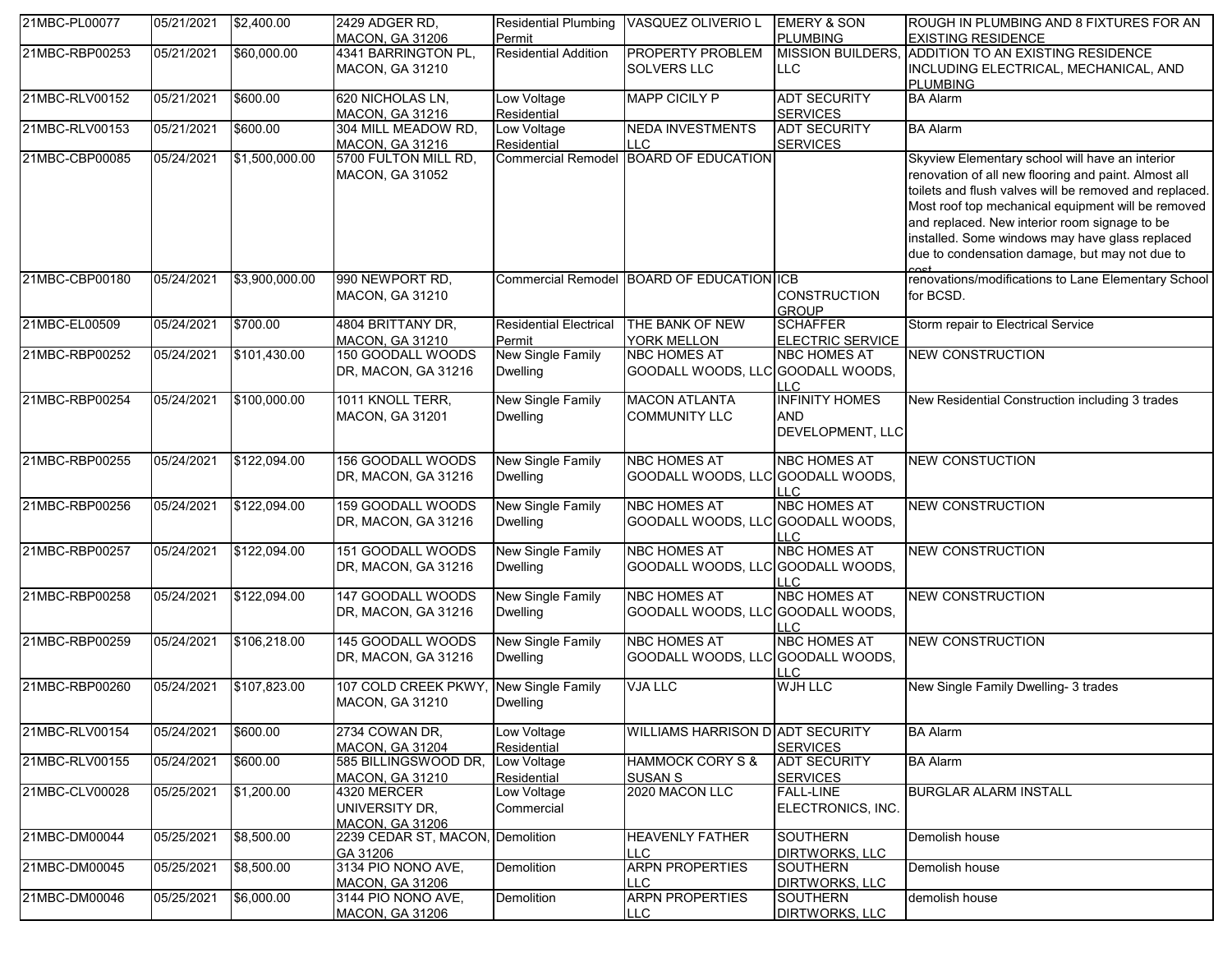| 21MBC-EL00445  | 05/25/2021 | \$7,500.00   | 404 LAMAR DR, MACON, Residential Electrical<br>GA 31210 | Permit                                             | <b>WALDEN ANN M</b>                                         | <b>CONTRACTORS</b>                                      | STARR ELECTRICAL install generator and transfer switches                                                                                                                                                                                                              |
|----------------|------------|--------------|---------------------------------------------------------|----------------------------------------------------|-------------------------------------------------------------|---------------------------------------------------------|-----------------------------------------------------------------------------------------------------------------------------------------------------------------------------------------------------------------------------------------------------------------------|
| 21MBC-EL00510  | 05/25/2021 | \$5,000.00   | 1294 RIVERSIDE DR,<br><b>MACON, GA 31201</b>            | Permit                                             | <b>Commercial Electrical TWELVE RIVERSIDE</b><br><b>LLC</b> | <b>SERVICES INC.</b>                                    | BUTTS ELECTRICAL WIRE UP/ ROUGH IN BUILDING FOR<br><b>COMMMERICAL SPACE</b>                                                                                                                                                                                           |
| 21MBC-MC00258  | 05/25/2021 | \$5,086.00   | 3851 WESTERN WAY,<br>MACON, GA 31216                    | Residential<br><b>Mechanical Permit</b>            | <b>BIVINS DUANE T &amp;</b><br><b>TAMMY</b>                 | TOTAL COMFORT<br>COOLING AND<br><b>HEATING, LLC</b>     | <b>INSTALL A 2.5 TON HEAT PUMP &amp; COIL.</b>                                                                                                                                                                                                                        |
| 21MBC-MC00264  | 05/25/2021 | \$3,500.00   | 2068 ADAMS AVE,<br>MACON, GA 31204                      | Residential<br><b>Mechanical Permit</b>            | <b>HOOKS ANTHONY JR</b>                                     | <b>JUST FIX IT</b><br><b>RESTORATION LLC</b>            | HVAC INSTALL ONLY- 60,000 BTU GAS<br>FURNACE, 2-TON AC, ALL DUCTWORK, 2<br>BATHROOM EXHAUST FANS. 1 DRYER VENT                                                                                                                                                        |
| 21MBC-PL00075  | 05/25/2021 | \$236,640.00 | 3625 PIO NONO AVE,<br><b>MACON, GA 31206</b>            | <b>Commercial Plumbing SUNTRUST BANK</b><br>Permit | MIDDLE GANA                                                 | <b>ACTION ELECTRIC</b><br>CO. INC                       | Emergency sewer replacement                                                                                                                                                                                                                                           |
| 21MBC-PL00078  | 05/25/2021 | \$4,000.00   | 5312 HOUSTON RD,<br><b>MACON, GA 31216</b>              | <b>Commercial Plumbing MACON WATER</b><br>Permit   | <b>AUTHORITY</b>                                            | <b>SCONYERS</b><br>PLUMBING CO LLC                      | One new bathroom on slab. Floor sink, hand wash<br>and toilet.                                                                                                                                                                                                        |
| 21MBC-PO00012  | 05/25/2021 | \$50,000.00  | 168 MCCLAIN CIR,<br><b>MACON, GA 31216</b>              | Pool - Residential                                 | <b>J&amp;M INVESTMENT CO</b><br><b>LLC</b>                  | LEISURE LIVING<br>POOLS, LLC                            | inground swimming pool                                                                                                                                                                                                                                                |
| 21MBC-PO00013  | 05/25/2021 | \$45,000.00  | 8081 LWR THOMASTON<br>RD, MACON, GA 31220               | Pool - Residential                                 | <b>WOOD NORMAN A &amp;</b><br><b>DEBRA</b>                  | LEISURE LIVING<br>POOLS, LLC                            | installing inground pool                                                                                                                                                                                                                                              |
| 21MBC-PO00016  | 05/25/2021 | \$38,000.00  | 1410 TOBESOFKEE<br>POINT DR, MACON, GA<br>31220         | Pool - Residential                                 | <b>LINDSEY SHARON H-</b><br><b>CHARLES T</b>                | PAMLICO POOL<br>COMPANY, INC.                           | INSTALLATION OF A 20' X 40' RECTANGLE<br><b>GUNITE SWIMMING POOL WITH PEBBLE</b><br>INTERIOR. 800 SQ FT ON CONCRETE DECKING<br>WITH KOOL DECK FINISH.                                                                                                                 |
| 21MBC-PO00017  | 05/25/2021 | \$29,000.00  | 401 LAUREL PL, MACON, Pool - Residential<br>GA 31220    |                                                    | <b>BOHAN THOMAS F</b>                                       | PAMLICO POOL<br>COMPANY, INC.                           | INSTALLATION OF AN 18' X 36' RECTANGLE<br>VINYL POOL WITH 1000 SQUARE FOOT OF<br>CONCRETE WITH KOOLDECK FINISH                                                                                                                                                        |
| 21MBC-RBP00261 | 05/25/2021 | \$194,856.00 | 208 CHEYENNE WAY,<br><b>MACON, GA 31052</b>             | New Single Family<br><b>Dwelling</b>               | THREE OAKS CONS &<br><b>DEV INC</b>                         | <b>WJH LLC</b>                                          | New Single Family Dwelling- 3 trades                                                                                                                                                                                                                                  |
| 21MBC-RBP00262 | 05/25/2021 | \$100,000.00 | 1012 KNOLL TERR,<br>MACON, GA 31201                     | New Single Family<br><b>Dwelling</b>               | <b>MACON ATLANTA</b><br><b>COMMUNITY LLC</b>                | <b>INFINITY HOMES</b><br><b>AND</b><br>DEVELOPMENT, LLC | <b>New Residential Construction</b>                                                                                                                                                                                                                                   |
| 21MBC-RBP00263 | 05/25/2021 | \$158,400.00 | 205 CHEYENNE WAY,<br><b>MACON, GA 31052</b>             | New Single Family<br><b>Dwelling</b>               | THREE OAKS CONS &<br><b>DEV INC</b>                         | WJH LLC                                                 | New Single Family Dwelling- 3 Trades                                                                                                                                                                                                                                  |
| 21MBC-RBP00264 | 05/25/2021 | \$156,678.00 | 207 SHALAKO LN,<br><b>MACON, GA 31052</b>               | New Single Family<br><b>Dwelling</b>               | <b>THREE OAKS CONS &amp;</b><br><b>DEV INC</b>              | <b>WJH LLC</b>                                          | New Single Family Dwelling 3 trades                                                                                                                                                                                                                                   |
| 21MBC-RBP00265 | 05/25/2021 | \$194,856.00 | 234 SKY HAWK LN,<br><b>MACON, GA 31216</b>              | <b>New Single Family</b><br><b>Dwelling</b>        | SOUTH BIBB CAPITAL<br><b>HOLDINGS</b>                       | <b>WJH LLC</b>                                          | New Single Family Dwelling- 3 trades                                                                                                                                                                                                                                  |
| 21MBC-RBP00266 | 05/25/2021 | \$100,000.00 | 1007 KNOLL TERR,<br>MACON, GA 31201                     | <b>New Single Family</b><br><b>Dwelling</b>        | <b>MACON ATLANTA</b><br><b>COMMUNITY LLC</b>                | <b>INFINITY HOMES</b><br><b>AND</b><br>DEVELOPMENT, LLC | <b>New Residential Construction</b>                                                                                                                                                                                                                                   |
| 21MBC-CBP00163 | 05/26/2021 | \$15,000.00  | 972 WESLEYAN DR,<br><b>MACON, GA 31210</b>              | Commercial Remodel THE CHARLES H                   | <b>JONES FAMILY</b>                                         | <b>BEECHWOOD LLC</b>                                    | Change of Occupancy from Residential Occupancy to<br>a Business Occupancy of 972 Wesleyan Drive with a<br>new covered porch with a handicap wheel chair lift<br>being added to provide access to the primary entry<br>area. The building is 4,059 s.f. non sprinkled. |
| 21MBC-CLV00029 | 05/26/2021 | \$600.00     | 1474 RIVERSIDE DR.<br><b>MACON, GA 31201</b>            | Low Voltage<br>Commercial                          | WILLIAMS H AL                                               | <b>ADT SECURITY</b><br><b>SERVICES</b>                  | <b>BA Alarm</b>                                                                                                                                                                                                                                                       |
| 21MBC-EL00506  | 05/26/2021 | \$150.00     | 310 SIXTH ST Suite B,<br><b>MACON, GA 31201</b>         | <b>Commercial Electrical</b><br>Permit             | <b>PRODIGY HOLDINGS</b><br>LLC                              | LEWIS ELECTRIC,<br>LLC                                  | Inspection due to power disconnected longer than 6<br>months                                                                                                                                                                                                          |
| 21MBC-EL00511  | 05/26/2021 | \$2,500.00   | 1250 WOOLFOLK ST APT<br>1252, MACON, GA 31217           | <b>Residential Electrical</b><br>Permit            | 1250 WOOLFOLK ST<br><b>TRUST</b>                            | RESOLVE ELECTRIC rewire of apartment                    |                                                                                                                                                                                                                                                                       |
| 21MBC-EL00512  | 05/26/2021 | \$1,500.00   | 310 SIXTH ST SUITE A,<br><b>MACON, GA 31201</b>         | Permit                                             | <b>Commercial Electrical PRODIGY HOLDINGS</b><br><b>LLC</b> | LEWIS ELECTRIC,<br>LLC I                                | Upgrade service                                                                                                                                                                                                                                                       |
| 21MBC-EL00514  | 05/26/2021 | \$500.00     | 4118 WEST OAK DR,<br><b>MACON, GA 31210</b>             | <b>Residential Electrical</b><br>Permit            | TIMLEY JAMES E                                              | <b>FOCUS ELECTRIC</b><br>CO.                            | RECONNECT SERVICE AT AN EXISTING<br><b>RESIDENCE</b>                                                                                                                                                                                                                  |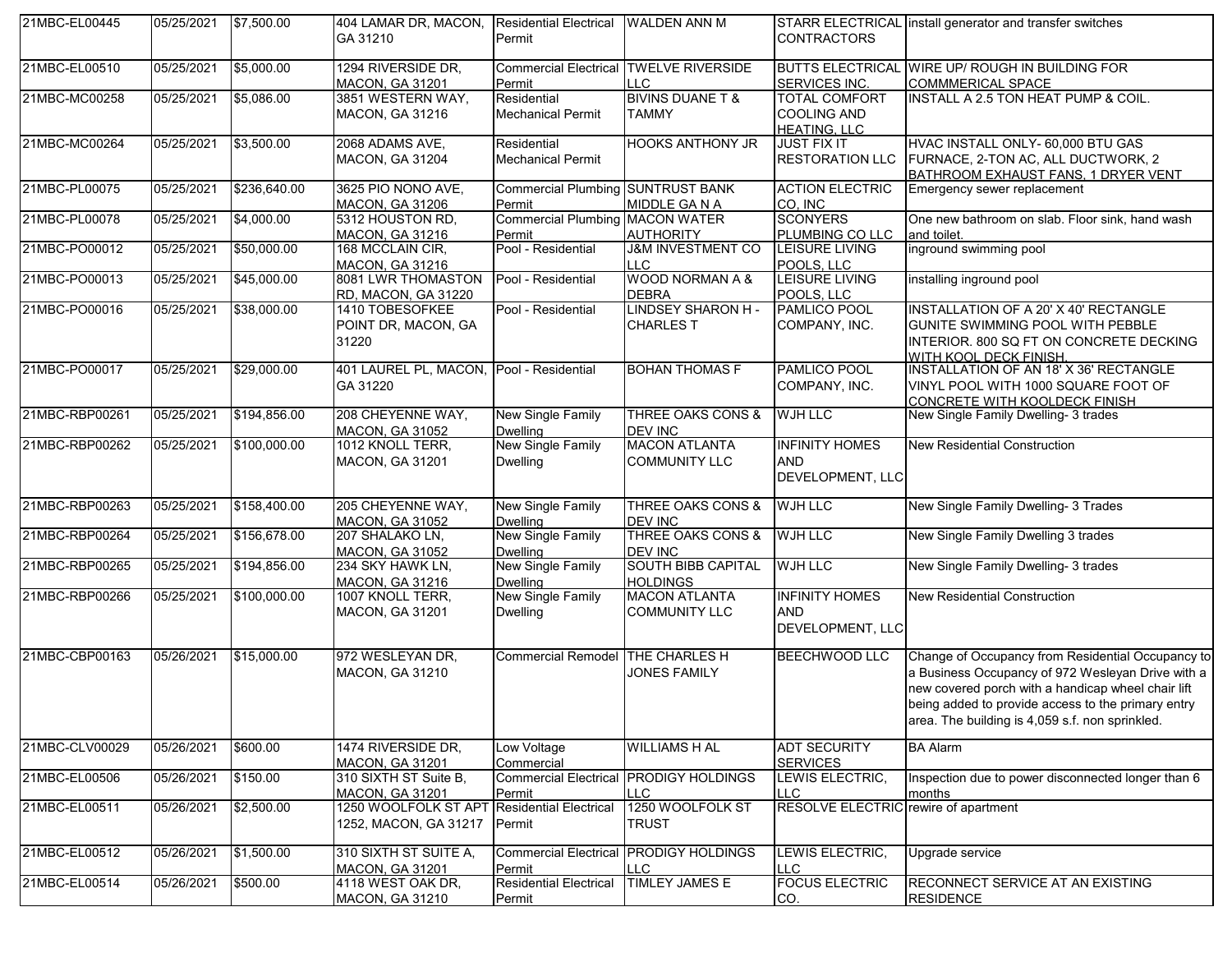| 21MBC-FR00078  | 05/26/2021 | \$8,000.00   | 4501 LOG CABIN DR.<br><b>MACON, GA 31206</b>  | Fire Alarm                                  | Aldi, Inc.                                     | SECURITEC ONE,<br>INC.                                   | Alteration of existing fire alarm system installed in<br>2010.                               |
|----------------|------------|--------------|-----------------------------------------------|---------------------------------------------|------------------------------------------------|----------------------------------------------------------|----------------------------------------------------------------------------------------------|
| 21MBC-FR00079  | 05/26/2021 | \$1,800.00   | 567 PLUM ST, MACON,<br>GA 31201               | Fire Extinguishing<br>System                | <b>CMJ MACON LLC</b>                           | <b>WEST FIRE</b><br><b>EXTINGUISHER</b><br>SERVICE. INC  | Installation of Fire Suppression SYstem                                                      |
| 21MBC-MC00263  | 05/26/2021 | \$8,000.00   | 567 PLUM ST, MACON,<br>GA 31201               | Commercial<br><b>Mechanical Permit</b>      | <b>CMJ MACON LLC</b>                           | <b>WEST FIRE</b><br><b>EXTINGUISHER</b><br>SERVICE. INC  | Installation of Type I Grease Hood                                                           |
| 21MBC-MC00265  | 05/26/2021 | \$9,200.00   | 2402 CLAYTON ST,<br><b>MACON, GA 31204</b>    | Residential<br><b>Mechanical Permit</b>     | <b>BETWEEN THE</b><br><b>BLOCKS LLC</b>        | <b>OLD SOUTH HTG &amp;</b><br>AC, LLC                    | COMPLETE GAS SYSTEM REPLACEMENT<br>UPSTAIRS, COOLING COIL, CONDENSE &<br>DUCTWORK DOWNSTAIRS |
| 21MBC-MC00266  | 05/26/2021 | \$7,400.00   | 1191 OGLETHORPE ST,<br><b>MACON, GA 31201</b> | Commercial<br><b>Mechanical Permit</b>      | TRIREALTY LLC                                  | <b>OLD SOUTH HTG &amp;</b><br>AC, LLC                    | 2 MITSUBISHI MINI SPLITS, ONE IN TOGO AREA<br>AND ONE IN SERVING AREA FOR BEARS DEN          |
| 21MBC-RBP00238 | 05/26/2021 | \$140,000.00 | 661 BRITTON WAY,<br>MACON, GA 31216           | <b>New Single Family</b><br><b>Dwelling</b> | <b>HOME PLACER LLC</b>                         | <b>MICHELE</b>                                           | CUSTOM HOMES BY Single family dwelling including 3 trades                                    |
| 21MBC-RBP00269 | 05/26/2021 | \$107,508.00 | 205 SHALAKO LN,<br><b>MACON, GA 31052</b>     | New Single Family<br><b>Dwelling</b>        | <b>THREE OAKS CONS &amp;</b><br><b>DEV INC</b> | <b>WJH LLC</b>                                           | New single family dwelling- 3 trades                                                         |
| 21MBC-RBP00270 | 05/26/2021 | \$156,678.00 | 201 SHALAKO LN,<br><b>MACON, GA 31052</b>     | <b>New Single Family</b><br><b>Dwelling</b> | THREE OAKS CONS &<br>DEV INC                   | <b>WJH LLC</b>                                           | New single family dwelling- 3 trades                                                         |
| 21MBC-RBP00271 | 05/26/2021 | \$140,000.00 | 645 BRITTON WAY,<br><b>MACON, GA 31216</b>    | <b>New Single Family</b><br><b>Dwelling</b> | HOME PLACER LLC                                | CUSTOM HOMES BY Single family dwelling<br><b>MICHELE</b> |                                                                                              |
| 21MBC-RBP00272 | 05/26/2021 | \$165,000.00 | 5608 SWYMER DR,<br><b>MACON, GA 31216</b>     | New Single Family<br><b>Dwelling</b>        | <b>BORROMEO MARIA</b>                          | <b>BUTLER DESIGN</b><br><b>CENTER</b>                    | Construct new single family home located at 5608<br>Swymer Drive, Macon, Ga. 31216           |
| 21MBC-RBP00273 | 05/26/2021 | \$100,000.00 | 5009 SHIRLEY CT,<br>MACON, GA 31201           | <b>New Single Family</b><br><b>Dwelling</b> | <b>MACON ATLANTA</b><br><b>COMMUNITY LLC</b>   | <b>INFINITY HOMES</b><br><b>AND</b><br>DEVELOPMENT, LLC  | New Residential Construction                                                                 |
| 21MBC-RBP00274 | 05/26/2021 | \$100,000.00 | 5005 SHIRLEY CT.<br>Macon, GA 31201           | <b>New Single Family</b><br><b>Dwelling</b> | <b>Boneh Real Estate</b><br>Investments LLC    | <b>INFINITY HOMES</b><br><b>AND</b><br>DEVELOPMENT, LLC  | <b>New Residential Construction</b>                                                          |
| 21MBC-RBP00275 | 05/26/2021 | \$100,000.00 | 1015 KNOLL TERR,<br><b>MACON, GA 31201</b>    | <b>New Single Family</b><br><b>Dwelling</b> | <b>MACON ATLANTA</b><br><b>COMMUNITY LLC</b>   | <b>INFINITY HOMES</b><br><b>AND</b><br>DEVELOPMENT, LLC  | <b>New Residential Construction</b>                                                          |
| 21MBC-RBP00276 | 05/26/2021 | \$100,000.00 | 5138 SHIRLEY CT,<br><b>MACON, GA 32101</b>    | <b>New Single Family</b><br>Dwelling        | <b>MACON ATLANTA</b><br><b>COMMUNITY LLC</b>   | <b>INFINITY HOMES</b><br><b>AND</b><br>DEVELOPMENT, LLC  | <b>New Residential Construction</b>                                                          |
| 21MBC-RBP00277 | 05/26/2021 | \$100,000.00 | 5134 SHIRLEY CT,<br>MACON, GA 31201           | <b>New Single Family</b><br><b>Dwelling</b> | <b>MACON ATLANTA</b><br><b>COMMUNITY LLC</b>   | <b>INFINITY HOMES</b><br><b>AND</b><br>DEVELOPMENT, LLC  | <b>New Residential Construction</b>                                                          |
| 21MBC-RBP00278 | 05/26/2021 | \$100,000.00 | 5130 SHIRLEY CT,<br>MACON, GA 31201           | <b>New Single Family</b><br><b>Dwelling</b> | <b>MACON ATLANTA</b><br><b>COMMUNITY LLC</b>   | <b>INFINITY HOMES</b><br><b>AND</b><br>DEVELOPMENT, LLC  | <b>New Residential Construction</b>                                                          |
| 21MBC-RDK00007 | 05/26/2021 | \$25,000.00  | 160 GLENEAGLES CIR,<br><b>MACON, GA 31210</b> | Deck - Residential                          | KENT DAVID E & JOAN<br>H.                      | <b>KIMSEY</b><br><b>CONSTRUCTION</b>                     | Deck with roof                                                                               |
| 21MBC-RLV00156 | 05/26/2021 | \$600.00     | 628 SHADOW MOSS DR.<br><b>MACON, GA 31204</b> | Low Voltage<br>Residential                  | <b>COLEY CHAUNCEY D</b>                        | <b>ADT SECURITY</b><br><b>SERVICES</b>                   | <b>BA Alarm</b>                                                                              |
| 21MBC-RLV00157 | 05/26/2021 | \$600.00     | 3028 ASHBY DR, MACON<br>GA 31204              | Low Voltage<br>Residential                  | <b>CANTY VERDELL G</b>                         | <b>ADT SECURITY</b><br><b>SERVICES</b>                   | <b>BA Alarm</b>                                                                              |
| 21MBC-RLV00158 | 05/26/2021 | \$600.00     | 109 COVINGTON PL,<br>MACON, GA 31210          | Low Voltage<br>Residential                  | <b>COMBS TERESA N</b>                          | <b>ADT SECURITY</b><br><b>SERVICES</b>                   | <b>BA Alarm</b>                                                                              |
| 20MBC-FR00060  | 05/27/2021 | \$85,000.00  | 1045 Frank Amerson<br>Pkwy, macon, GA 31216   | Fire Sprinkler                              | Middle Ga Freightliner-<br>Isuzu               | <b>GEORGIA</b><br><b>AUTOMATIC</b><br><b>SPRINKLER</b>   | new bldg fully sprinklered                                                                   |
| 21MBC-DM00047  | 05/27/2021 | \$3,000.00   | 653 PEBBLE ST, MACON.<br>GA 31201             | Demolition                                  | <b>MYLES CHRISTOPHER</b>                       | MACON-BIBB<br><b>COUNTY</b>                              | DEMOLITION OF ENTIRE RESIDENTIAL<br><b>STRUCTURE</b>                                         |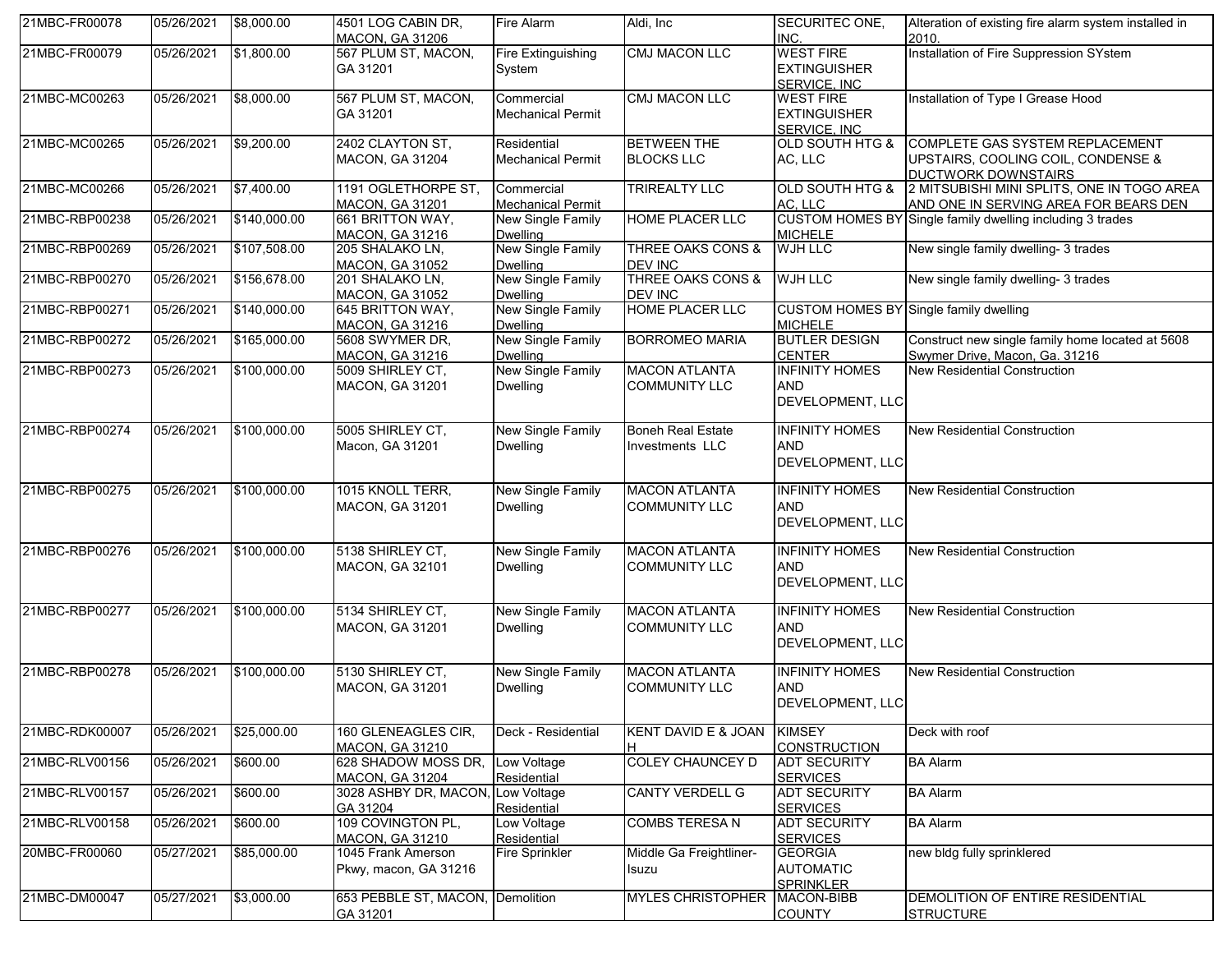| 21MBC-DM00048  | 05/27/2021 | \$3,000.00   | 2328 FELTON AVE,<br><b>MACON, GA 31201</b> | Demolition                           | <b>JALLOH ALPHA S</b>               | <b>MACON-BIBB</b><br><b>COUNTY</b> | DEMOLITION OF ENTIRE RESIDENTIAL<br><b>STRUCTURE</b>                                        |
|----------------|------------|--------------|--------------------------------------------|--------------------------------------|-------------------------------------|------------------------------------|---------------------------------------------------------------------------------------------|
| 21MBC-DM00049  | 05/27/2021 | \$3,000.00   | 566 HATCHER PL.                            | Demolition                           | <b>ROBINSON MARTIN</b>              | MACON-BIBB                         | DEMOLITION OF ENTIRE RESIDENTIAL                                                            |
|                |            |              | <b>MACON, GA 31206</b>                     |                                      |                                     | <b>COUNTY</b>                      | <b>STRUCTURE</b>                                                                            |
| 21MBC-EL00515  | 05/27/2021 | \$10,000.00  | 3812 HARTLEY BRIDGE                        | <b>Residential Electrical</b>        | <b>GOLDSBY MAUDE S</b>              | <b>TAYLOR ELECTRIC</b>             | NEW CONSTRUCTION FOR A RESIDENCE                                                            |
|                |            |              | <b>RD, MACON, GA 31216</b>                 | Permit                               |                                     | CO. INC.                           |                                                                                             |
| 21MBC-RAS00002 | 05/27/2021 | \$115,000.00 | 7749 DELTA DR, MACON                       | Commercial Racking / HALL LINDA M AS |                                     | <b>WTD HOLDINGS,</b>               | The construction of exterior concrete that will be the                                      |
|                |            |              | GA 31216                                   | <b>Store Fixtures</b>                | <b>TRUSTEE &amp;</b>                | INC.                               | foundation for a L-Shed with Racks and Roofing                                              |
| 21MBC-RBP00279 | 05/27/2021 | \$10,000.00  | 1335 CANTERBURY RD,                        | <b>Residential Remodel</b>           | <b>AGUILAR RAMIRO</b>               |                                    | <b>INTERIOR RENOVATIONS INCLUDING</b>                                                       |
|                |            |              | <b>MACON, GA 31206</b>                     |                                      |                                     |                                    | ELECTRICAL, MECHANICAL, AND PLUMBING                                                        |
| 21MBC-RBP00280 | 05/27/2021 | \$5,000.00   | 2812 HINSLEY AVE,                          | <b>Residential Addition</b>          | <b>CURTIS PATRICIA</b>              |                                    | <b>RESIDENTIAL ADDITION INCLUDING</b>                                                       |
|                |            |              | <b>MACON, GA 31217</b>                     |                                      |                                     |                                    | ELECTRICAL AND PLUMBING                                                                     |
| 21MBC-EL00516  | 05/28/2021 | \$750.00     | 700 MILLERFIELD RD S,                      | Commercial Electrical SOUTHERN       |                                     | <b>SERVICE ELECTRIC</b>            | Communications conduit and receptacle                                                       |
|                |            |              | <b>MACON, GA 31217</b>                     | Permit                               | <b>MEMORIALS INC</b>                | INC.                               |                                                                                             |
| 21MBC-EL00517  | 05/28/2021 | \$850.00     | 1372 GRAY HWY 1386,                        | <b>Commercial Electrical</b>         | <b>EAST BAY CAPITAL</b>             | SERVICE ELECTRIC                   | 1386 Gray Hwy: Install the receptacle and conduit for                                       |
|                |            |              | <b>MACON, GA 31211</b>                     | Permit                               | <b>PARTNERS II</b>                  | INC.                               | fiber optic in phone / data board                                                           |
| 21MBC-FR00070  | 05/28/2021 | \$50,000.00  | 3568 NORTHSIDE DR,                         | Fire Main                            | <b>HOUSING AUTHORITY</b>            | <b>PYLES PLUMBING</b>              | Install fire main for Northside Senior Center Village.                                      |
|                |            |              | <b>MACON, GA 31210</b>                     |                                      | OF MACON B                          | AND UTILITY                        |                                                                                             |
|                |            |              |                                            |                                      |                                     | <b>CONTRACTORS</b>                 |                                                                                             |
|                |            |              |                                            |                                      |                                     | INC.                               |                                                                                             |
| 21MBC-FR00081  | 05/28/2021 | \$54,635.00  | 382 CHERRY ST.                             | Fire Alarm                           | PINE WILLOWS                        | <b>ACE</b>                         | Ace Technologies plans to coordinate, install and                                           |
|                |            |              | <b>MACON, GA 31201</b>                     |                                      | <b>HEALTH CARE INC</b>              | TECHNOLOGIES,                      | program a new iO1000 Fire Alarm Control Panel and                                           |
|                |            |              |                                            |                                      |                                     | LLC                                | new initiating devices manufactured by Edwards to                                           |
|                |            |              |                                            |                                      |                                     |                                    | repair the existing Fire Alarm System currently                                             |
|                |            |              |                                            |                                      |                                     |                                    | installed at the above address and get it functioning                                       |
|                |            |              |                                            |                                      |                                     |                                    | properly. We will reuse the existing Wire, Booster<br>Power Supplies and indicating devices |
| 21MBC-MC00260  | 05/28/2021 | \$12,035.00  | 568 BILLINGSWOOD DR.                       | Residential                          | <b>TALTON RICHARD N &amp;</b>       | <b>HOKES HEATING &amp;</b>         | Replacing unit                                                                              |
|                |            |              | <b>MACON, GA 31210</b>                     | <b>Mechanical Permit</b>             | <b>PENNY H</b>                      | AIR                                |                                                                                             |
| 21MBC-MC00261  | 05/28/2021 | \$4,466.00   | 3810 DRURY DR.                             | Residential                          | WHIDDON MICHAEL L & HOKES HEATING & |                                    | Replacing unt                                                                               |
|                |            |              | <b>MACON, GA 31204</b>                     | <b>Mechanical Permit</b>             | <b>REBECCA</b>                      | AIR                                |                                                                                             |
| 21MBC-PL00080  | 05/28/2021 | \$3,500.00   | 601 SPRINGDALE                             | <b>Residential Plumbing</b>          | brad fink                           | <b>TLC PLUMBING</b>                | replumb water and drain pipes for master bath, hall                                         |
|                |            |              | WOODS DR, MACON, GA                        | Permit                               |                                     |                                    | bathroom, kitchen, and washer.                                                              |
|                |            |              | 31210                                      |                                      |                                     |                                    | new pipe for gas stove and gas fire place.                                                  |
|                |            |              |                                            |                                      |                                     |                                    | rough in for new bathroom up stairs.                                                        |
|                |            |              |                                            |                                      |                                     |                                    | two new outside faucet                                                                      |
| 21MBC-RBP00267 | 05/28/2021 | \$60,000.00  | 232 TYRONE BLVD,                           | Accessory Building -                 | <b>JAY CHARLES A</b>                | <b>SCOTT</b>                       | rewire house, re do plumbing, general rehab of                                              |
|                |            |              | <b>MACON, GA 31204</b>                     | Residential                          |                                     | <b>CONSTRUCTION</b>                | house, remodel bathroom and kitchen                                                         |
|                |            |              |                                            |                                      |                                     | LLC                                |                                                                                             |
| 21MBC-RBP00282 | 05/28/2021 | \$116,557.00 | 4087 METRO WAY,                            | <b>Residential Remodel</b>           | <b>CLARK TONJA B</b>                | <b>PEACHSTATE</b>                  | This is for a fire damage restoration. There will be no                                     |
|                |            |              | <b>MACON, GA 31204</b>                     |                                      |                                     | <b>CLEANING &amp;</b>              | changes to the existing floor plan.                                                         |
|                |            |              |                                            |                                      |                                     | <b>RESTORATION</b>                 |                                                                                             |
|                |            |              |                                            |                                      |                                     |                                    | Scope of Work:                                                                              |
|                |            |              |                                            |                                      |                                     |                                    | Roof, minor framing                                                                         |
|                |            |              |                                            |                                      |                                     |                                    | Electrical- Jack Griggers 952-6010                                                          |
|                |            |              |                                            |                                      |                                     |                                    | HVAC- Air Clean Technology 808-7318                                                         |
|                |            |              |                                            |                                      |                                     |                                    | Plumbing- Sconyers Plumbing 256-0609                                                        |
|                |            |              |                                            |                                      |                                     |                                    | Drywall, paint, trim, insulation, floor covering, fixtures.                                 |
| 21MBC-RBP00283 | 05/28/2021 | \$100,000.00 | 5126 SHIRLEY CT,                           | New Single Family                    | <b>MACON ATLANTA</b>                | <b>INFINITY HOMES</b>              | <b>New Residential Construction</b>                                                         |
|                |            |              | <b>MACON, GA 31201</b>                     | <b>Dwelling</b>                      | <b>COMMUNITY LLC</b>                | <b>AND</b>                         |                                                                                             |
|                |            |              |                                            |                                      |                                     | DEVELOPMENT, LLC                   |                                                                                             |
|                |            |              |                                            |                                      |                                     |                                    |                                                                                             |
| 21MBC-RBP00284 | 05/28/2021 | \$100,000.00 | 5122 SHIRLEY CT,                           | <b>New Single Family</b>             | <b>MACON ATLANTA</b>                | <b>INFINITY HOMES</b>              | <b>New Residential Construction</b>                                                         |
|                |            |              | <b>MACON, GA 31201</b>                     | Dwelling                             | <b>COMMUNITY LLC</b>                | <b>AND</b>                         |                                                                                             |
|                |            |              |                                            |                                      |                                     | DEVELOPMENT, LLC                   |                                                                                             |
|                |            |              |                                            |                                      |                                     |                                    |                                                                                             |